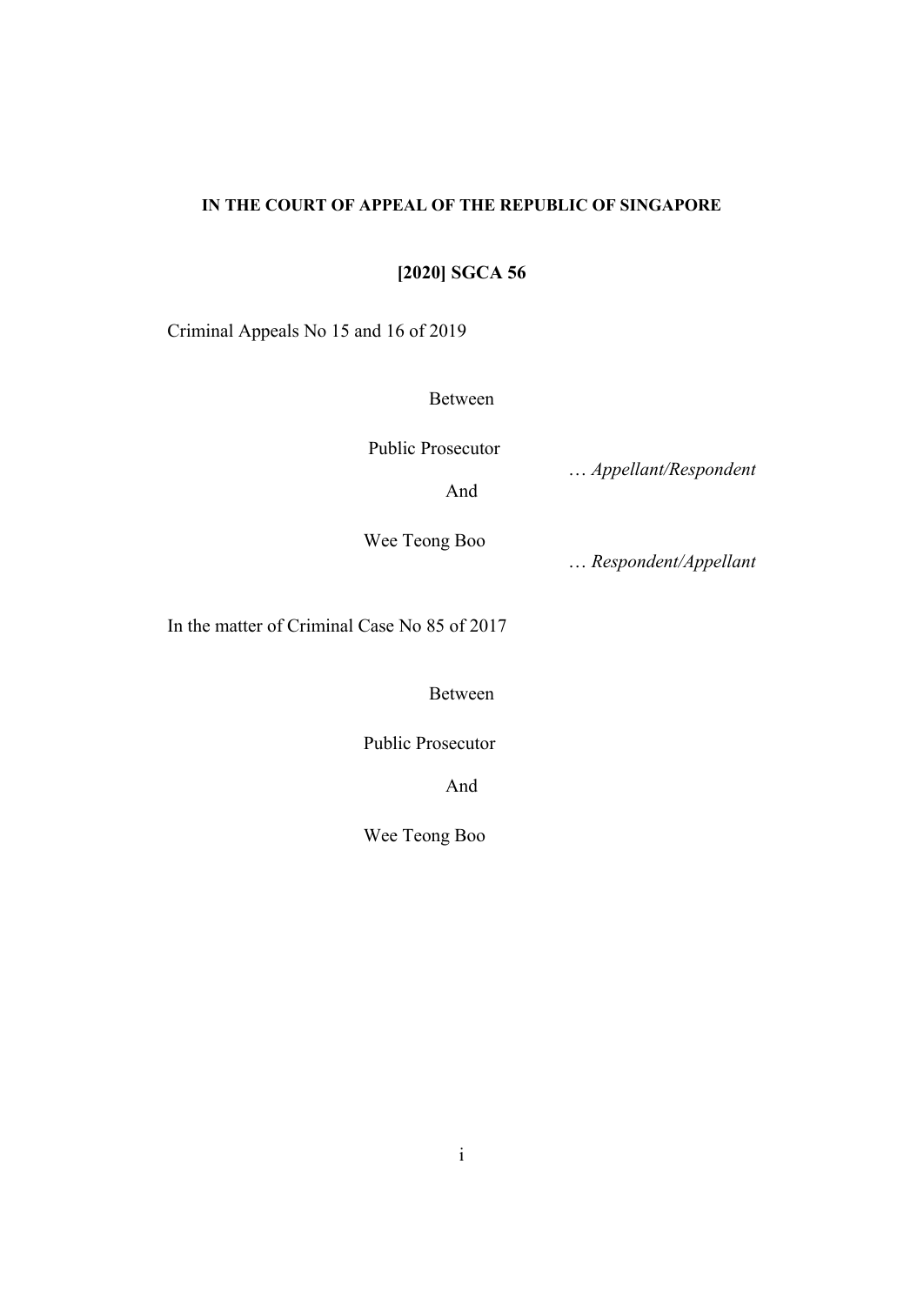Criminal Motion No 2 of 2020

Between

Wee Teong Boo

… *Applicant* 

And

Public Prosecutor

… *Respondent*

# **JUDGMENT**

[Criminal Law] — [Offences] — [Rape] [Criminal Law] — [Offences] — [Outrage of modesty] [Criminal Procedure and Sentencing] — [Charge] — [Alternative charges] [Criminal Procedure and Sentencing] — [Disclosure]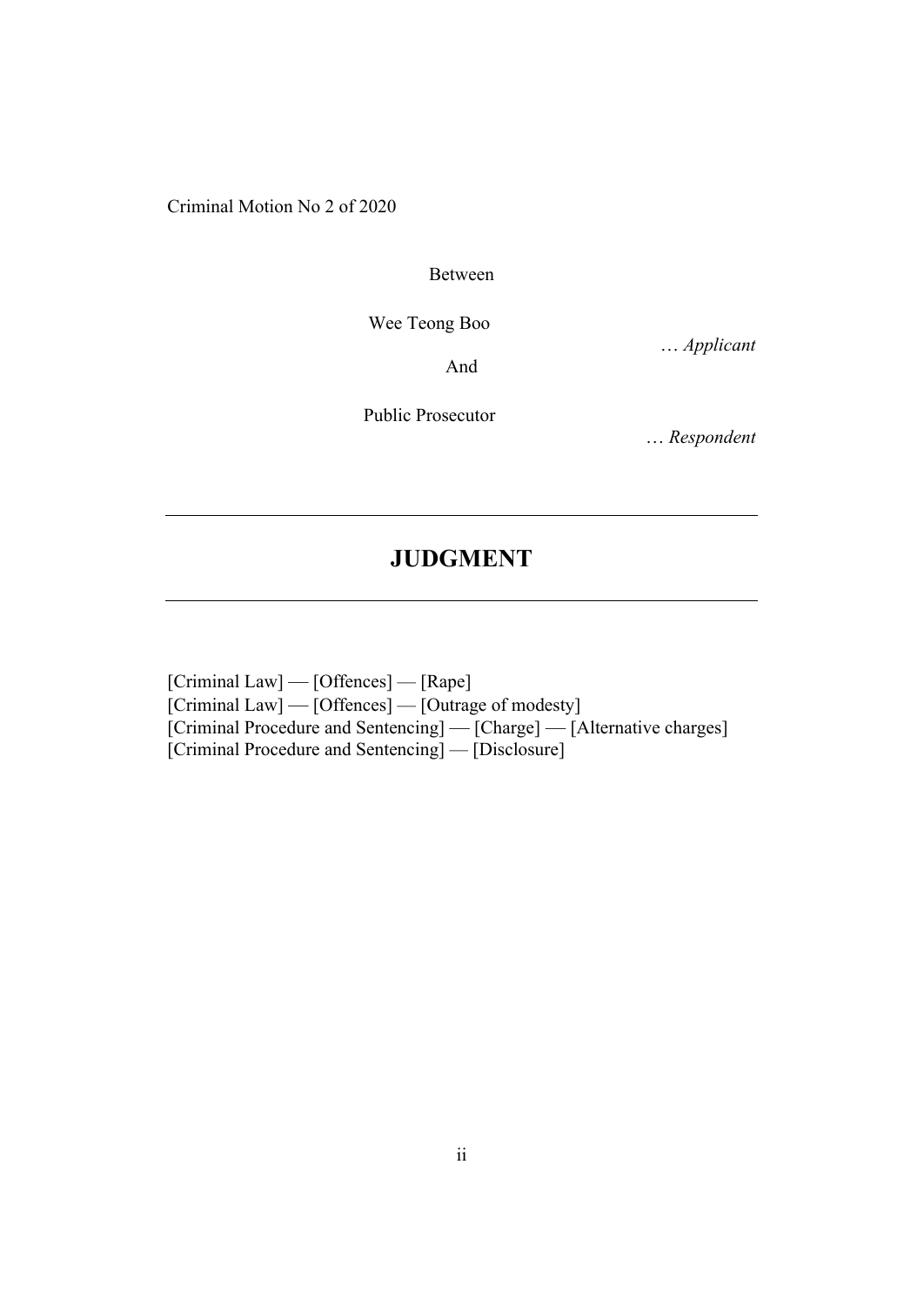**This judgment is subject to final editorial corrections approved by the court and/or redaction pursuant to the publisher's duty in compliance with the law, for publication in LawNet and/or the Singapore Law Reports.**

# **Public Prosecutor v Wee Teong Boo and other appeal and another matter**

# **[2020] SGCA 56**

Court of Appeal — Criminal Appeal Nos 15 and 16 of 2019 and Criminal Motion No 2 of 2020 Sundaresh Menon CJ, Steven Chong JA and Belinda Ang Saw Ean J 26 March 2020

10 June 2020 Judgment reserved.

# **Sundaresh Menon CJ (delivering the judgment of the court):**

# **Introduction**

1 Dr Wee Teong Boo ("Dr Wee") is a medical practitioner who claimed trial to two charges brought against him. The first charge was for the offence of outrage of modesty ("the OM Charge") punishable under s 354(1) of the Penal Code (Cap 224, 2008 Rev Ed) (the "Penal Code"). Dr Wee was alleged to have used criminal force on the victim ("V"), who was his patient, by stroking her vagina with his fingers, with the intention of outraging her modesty at his medical clinic on 25 November 2015. The second charge was for the offence of rape ("the Rape Charge") under s  $375(1)(a)$  of the Penal Code punishable under s 375(2) of the Penal Code. Dr Wee was alleged to have penetrated V's vagina with his penis without her consent at his medical clinic around midnight on 30 December 2015.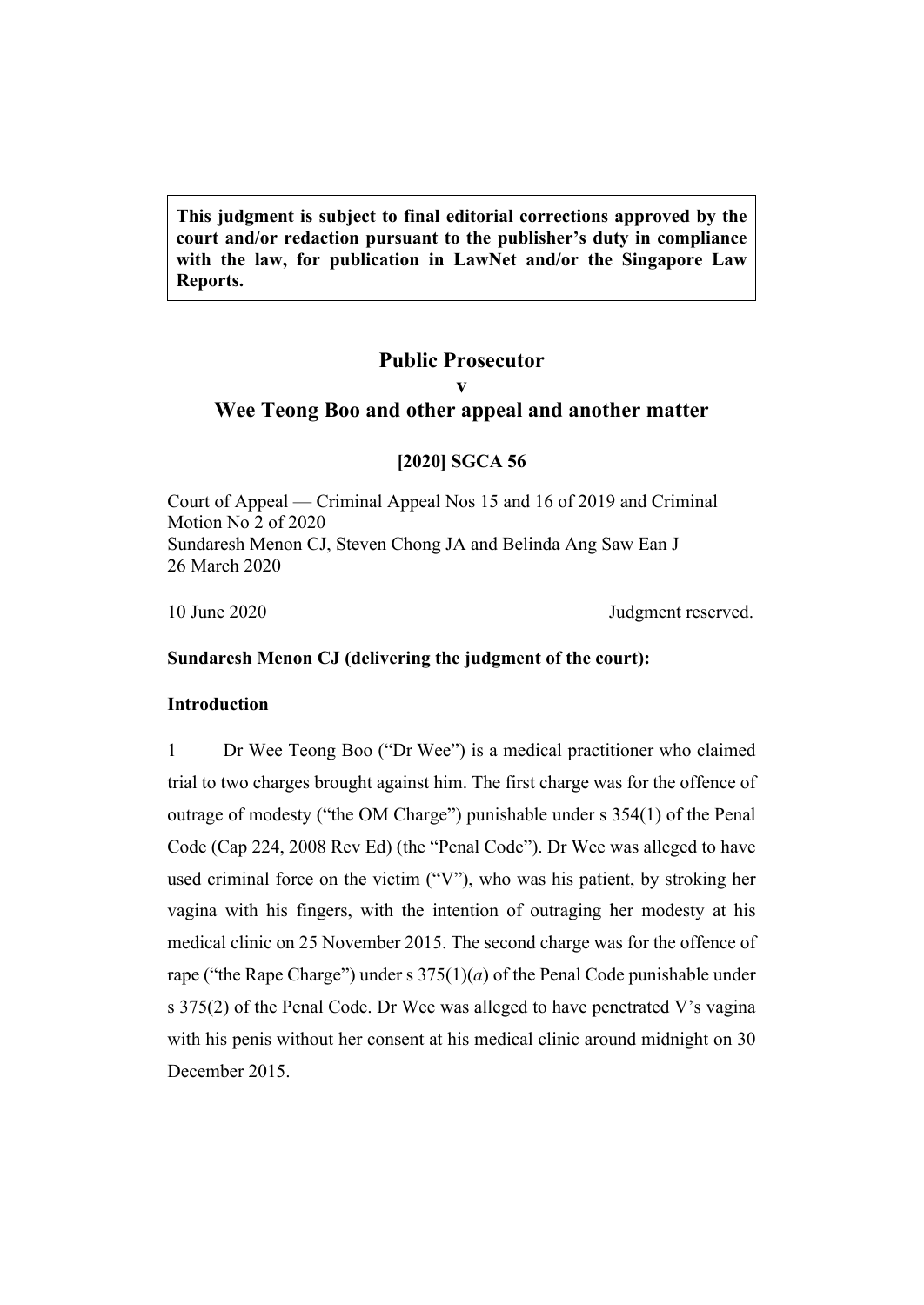2 Dr Wee denied committing the offences. The crux of his defence was that the alleged events had never occurred. In relation to the OM Charge, Dr Wee claimed that he had conducted a routine examination on V in the course of which he did not touch V's vagina. In relation to the Rape Charge, Dr Wee claimed that because he suspected that V might have pelvic inflammation disease ("PID"), he carried out an internal pelvic examination by inserting two of the fingers of his right hand into her vagina. He maintained that he did this with her consent in order to check whether she had PID.

3 The High Court judge ("the Judge") found V in general to be a compelling and believable witness: see *Public Prosecutor v Wee Teong Boo*  [2019] SGHC 198 ("GD") at [157]. The Judge convicted Dr Wee on the OM Charge and sentenced him to one year's imprisonment and two strokes of the cane. The Judge acquitted Dr Wee of the Rape Charge because he found that there was a reasonable doubt as to whether it would have been physically possible for Dr Wee to have carried out penile-penetration of V's vagina in the manner described by her, because of the evidence that was led of his erectile dysfunction ("ED"), among other things (GD at [108]).

4 The Judge however, rejected Dr Wee's claim that he had carried out an internal pelvic examination on 30 December 2015 as part of a medical intervention, and instead found that Dr Wee's digital penetration of V's vagina, based on his own account, was sexual in nature. The Judge proceeded to exercise his power under s 139 of the Criminal Procedure Code (Cap 68, 2012 Rev Ed) ("CPC"). He convicted Dr Wee of the offence of sexual assault by digital penetration under s 376(2)(*a*) of the Penal Code ("the Digital Penetration Offence") without framing a charge and sentenced him to nine years' imprisonment and four strokes of the cane (GD at [178]). Dr Wee was 68 years old at the time of sentencing and so could not be caned pursuant to s 325(1)(*b*)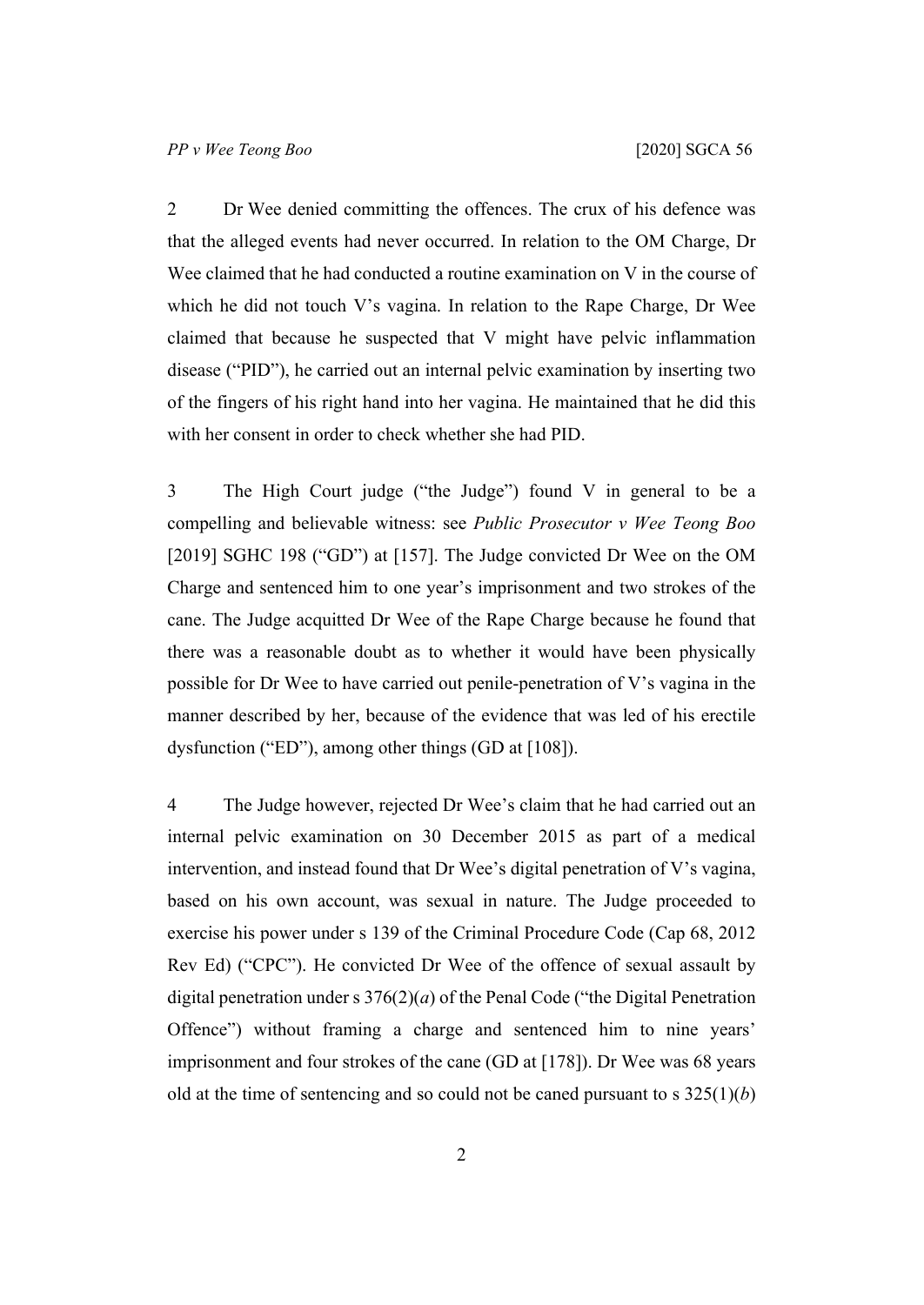of the CPC. The Judge did not enhance the sentence on account of this. In the circumstances, Dr Wee was sentenced to an aggregate term of 10 years' imprisonment (see GD at [183]).

5 Dr Wee appealed against both his convictions as well as his sentence. The Prosecution appealed against Dr Wee's acquittal on the Rape Charge and cross-appealed against the sentence that was meted out. Before us, the parties' submissions focused on: (a) whether the Judge had erred in *fact*, in convicting Dr Wee of the OM Charge and acquitting him of the Rape Charge; and (b) whether the Judge had erred in *law*, in convicting Dr Wee of the Digital Penetration Offence by exercising his power under s 139 of the CPC. In this appeal, Dr Wee also applied to adduce an expert report in an effort to demonstrate the legitimacy of his claim that he had conducted an internal pelvic examination on valid professional grounds.

6 The present case again raises a procedural issue of importance: the Prosecution's duty to disclose evidence that could be material to the defence of an accused person. Given the Prosecution's overarching duty of fairness, a duty which we recently reiterated in *Muhammad Nabill bin Mohd Fuad v Public Prosecutor* [2020] SGCA 25 ("*Nabill v PP*"), it was not satisfactory that one of the medical reports that the Prosecution had obtained in respect of Dr Wee's medical condition as well as a report from the polyclinic that V later attended were only adduced by the Prosecution and made available to Dr Wee *after* the commencement of the trial. We are satisfied that at least in respect of the medical report, an omission that was also noted by the Judge, the belated disclosure prejudiced Dr Wee in the conduct of his defence.

7 For reasons that we will set out in this judgment, we find that the Prosecution has failed to establish its case against Dr Wee beyond a reasonable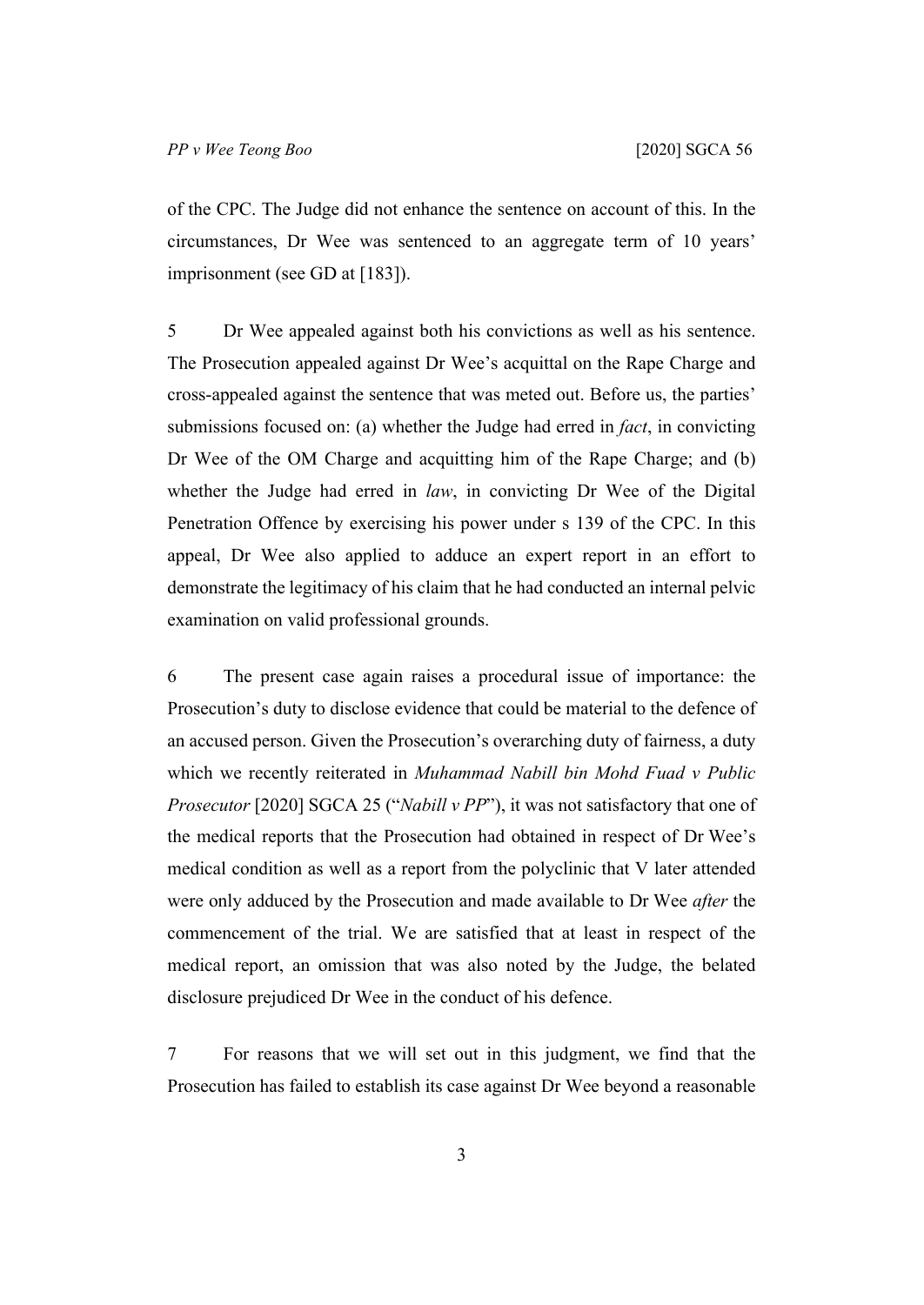doubt in relation to the charges that were brought against him. We also find that the Judge had erred in law in convicting Dr Wee of the Digital Penetration Offence. Accordingly, we affirm the Judge's acquittal of Dr Wee on the Rape Charge, acquit him of the OM Charge and overturn his conviction on the Digital Penetration Offence.

#### **Background facts**

## *The events leading to the OM Charge*

#### *V's version of events*

8 We begin our narrative by setting out the parties' respective versions of the events on 25 November 2015, which was the day on which Dr Wee allegedly outraged V's modesty. V was a 23-year-old student at a local tertiary institution at the time of the alleged offences. Dr Wee was a 65-year-old general medical practitioner at that time and V's regular doctor. According to V, on 25 November 2015, she experienced gastric discomfort and consulted Dr Wee in the late afternoon. Dr Wee spoke to her briefly in the consultation room before directing her to the examination room in his medical clinic. The examination room could only be accessed through the consultation room, and the two rooms were separated by a sliding door. The examination room had a bed for patients to lie on during an examination.

<span id="page-5-0"></span>9 Dr Wee instructed V to unbuckle and unzip her jeans to enable him to check her pelvic area and she complied. He began by palpating V's lower abdominal area and then pressed on the "joint area" near V's groin and remarked that there was a lump. V claimed that Dr Wee proceeded to press on V's vagina over her panties using the fingers of his right hand and said "okay, okay" while he was doing so. V replied "okay" because there was no pain. Dr Wee then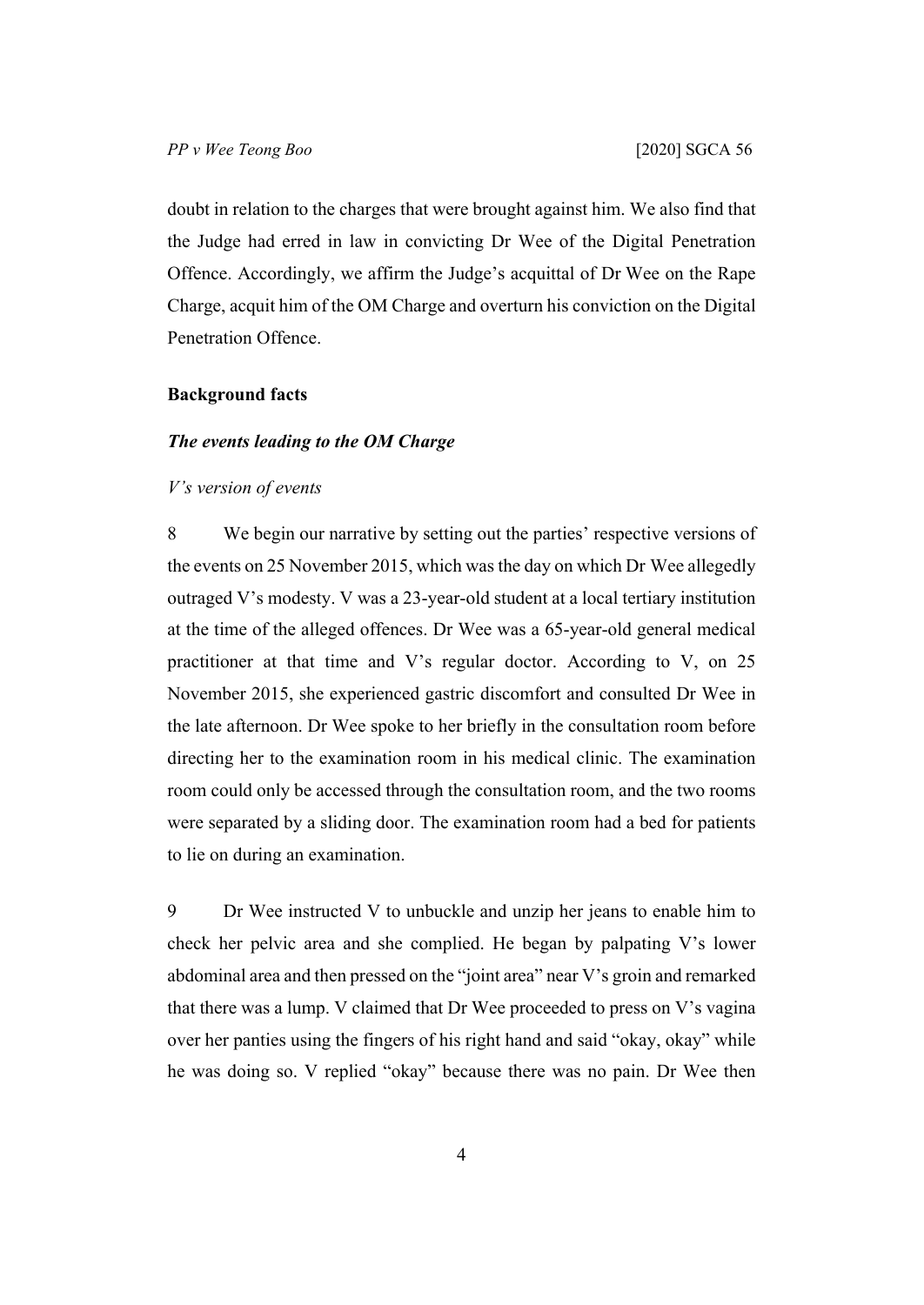allegedly slid his right hand under V's panties and started stroking her vagina with his right fingers in an up and down motion. He then asked V to sit up, and as she did so, he continued stroking V's vagina with his right fingers. After some time, V heard Dr Wee say "okay" before withdrawing his right hand. They both then returned to the consultation room.

10 V claimed that she thought Dr Wee's actions were "weird" because this was the first time someone of the opposite gender had touched her at her vaginal area. She said she felt "uneasy" because Dr Wee was standing very close to her (GD at [19]). However, she said nothing because she assumed that these actions were all part of the medical examination.

<span id="page-6-0"></span>11 Unknown to Dr Wee, V subsequently scheduled an appointment on 5 December 2015 at a polyclinic ostensibly to have the lump in her groin area checked. She asked to see a female doctor and was attended to by Dr Sheena K Gendeh Jekinder Singh ("Dr Sheena"). She told Dr Sheena that a lump was suspected near her groin. Dr Sheena checked and found that there was indeed a lump, at which point V felt assured that what Dr Wee had previously done to her was, after all, part of a legitimate medical examination. However, the logic behind this was not evident to us since Dr Wee had apparently observed the presence of the lump well *before* allegedly venturing to touch V in her vaginal area both over and under her panties. We are also unable to fathom how those actions could have been in any way connected with the lump, and we will elaborate on this later in this judgment. We digress to note that on 20 April 2018, the Prosecution obtained a copy of the report from the polyclinic as to what had transpired ("the Polyclinic Record"). This showed that V visited Dr Sheena complaining of "pain over the left groin area for 3 days". There is nothing in the Polyclinic Record to suggest that V had visited the polyclinic in order to check on a lump that was already suspected as V maintained, or to verify what Dr Wee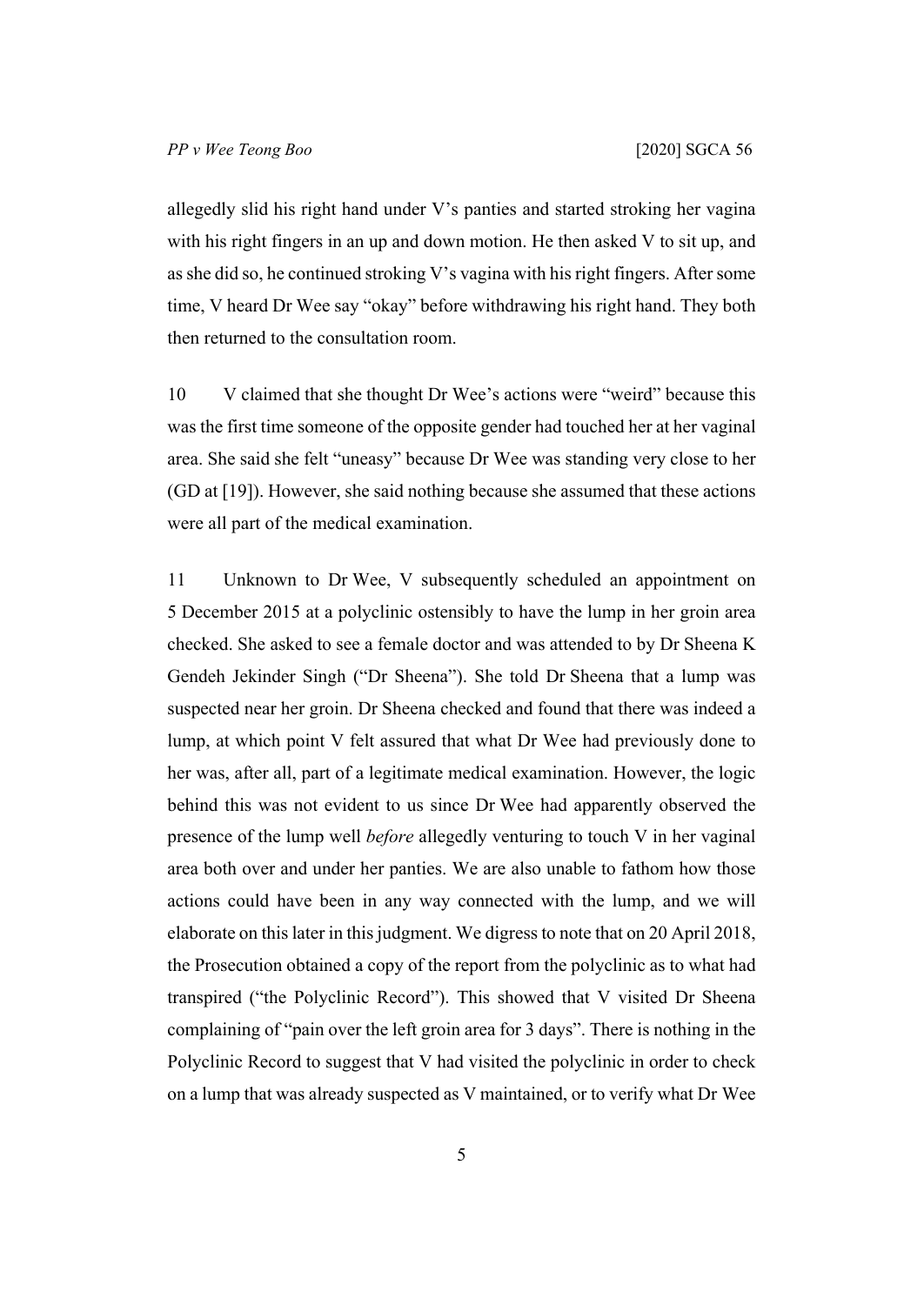had said of the lump, or even to suggest that V had mentioned her earlier consultation with Dr Wee to Dr Sheena. The Prosecution did not disclose the Polyclinic Record to the Defence until 7 May 2018, by which time V had already completed giving evidence at the trial.

#### *Dr Wee's version of the events*

12 Dr Wee denied that he had outraged V's modesty during the consultation on 25 November 2015. He claimed that V complained of gastric pain and phlegm, and he first performed a routine check of V's blood pressure, heart and lungs. He then directed V to the examination room and palpated her abdominal area, which was the standard abdominal examination he would have performed on all his patients in these circumstances. After the examination, he prescribed some medication for phlegm and gastritis and V left the consultation room. Dr Wee's clinic notes did not record any observation of a lump found at V's groin area.

# *The events leading to the Rape Charge*

#### *V's version of events*

13 We turn to the events that led to the Rape Charge. We begin with V's version of the events. On the morning of 30 December 2015, V felt an itch at her genital area and noticed that she was urinating frequently. She went to a polyclinic in the afternoon to see a doctor but found it was very crowded, as a result of which, she would have a long wait. She then scheduled an appointment with Dr Wee's clinic for around 11.00pm on the same day. She had not seen Dr Wee since her last visit on 25 November 2015.

14 V was eventually attended to by Dr Wee at about 11.50pm and there were two more patients waiting to see him after her. She entered the consultation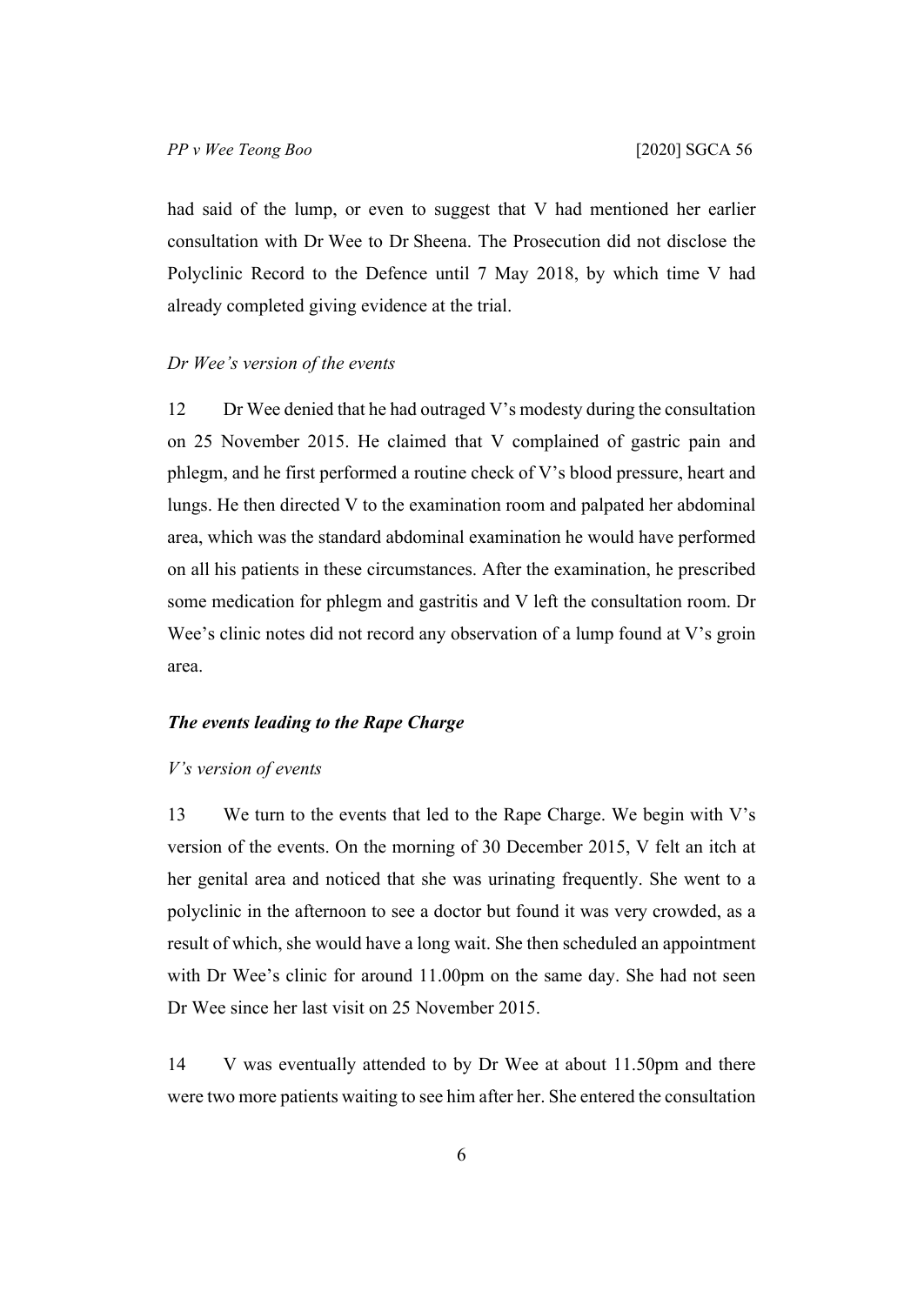room and informed Dr Wee of her symptoms. Dr Wee directed her to the examination room. V lay down on the examination bed and Dr Wee examined and palpated her abdomen area. He then pushed V's shorts lower with his hands and began examining her pelvic area. He allegedly pressed on the same "joint area" as he had done on 25 November 2015 and again told her that there was a lump. Using his right fingers, Dr Wee then rubbed V's vagina in an up and down motion over her panties. He asked V if this was where she felt the itch and she confirmed this.

15 He then asked V to pull down her shorts and panties. V did so to her thigh level which she thought was low enough to enable Dr Wee to conduct a genital examination. However, Dr Wee asked V to remove them completely. As V hesitated, he proceeded to remove her shorts and panties and placed them next to her left leg. V testified that she felt "very naked at that point in time" but said nothing because she thought this was just part of the medical examination.

16 Dr Wee positioned V on the examination bed such that her legs were apart and he was standing between them. He then grabbed V's legs and moved her to her right. V's buttocks and left thigh were still on the examination bed but her right leg was hanging off the bed and supported by Dr Wee's hand. V weighed about 48kg and was 1.64m tall at the material time.

17 V heard the sound of a zipper and from the corner of her eyes, saw Dr Wee's hand move toward his zipper. She thought that Dr Wee must have forgotten to zip his pants. She did not question Dr Wee and was not provided any explanation of what he was doing to her. From her position, she could only see Dr Wee's upper chest and head. Her legs were supported at Dr Wee's waist level and he was firmly holding them below her knees. In this position, Dr Wee pulled V towards him and she felt "something horizontal" poke into her vagina.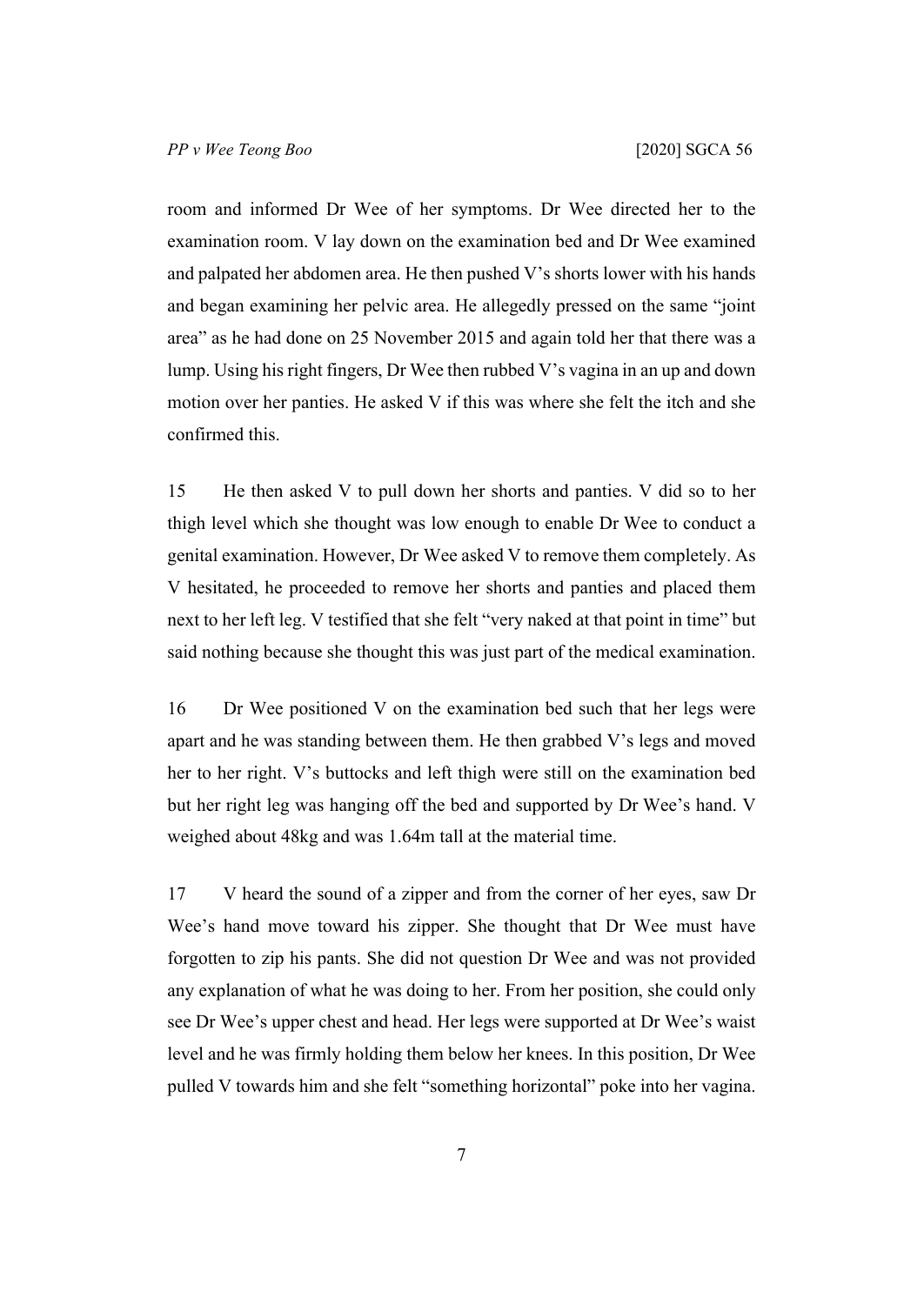V saw Dr Wee's body moving forward and backward with each poking sensation, while his hands were holding V's legs below her knees at all times. After a few moments, V told Dr Wee that she felt pain. He then released V's legs, and at the same time, moved his hands to support her lower back and pulled her closer to him in a "half-seated" position. V tried to stabilise herself by resting her right toes on the top of the photocopier that was in the examination room. She also felt something push deeper into her vagina and when she looked down, she saw Dr Wee's penis partially inside her vagina. She was shocked and put up her left hand as a gesture to Dr Wee to stop.

18 Dr Wee then withdrew his penis and let go of V. He turned his back to her and she again heard the sound of a zipper. V put on her shorts and panties and got off the examination bed. Both V and Dr Wee then returned to the consultation room. V testified that she was in a state of shock. She said that she was functioning at that point on "auto-pilot" and was merely going "through the motions". Before leaving the consultation room, V requested medication to delay the onset of her period as she was about to leave on a school trip. She went to the toilet after leaving the consultation room. As there was no toilet paper available, she used her panty liner to wipe herself and saw streaks of blood on her panty liner. She could not find a bin to dispose of the panty liner and so held it in her hand.

19 V returned to the waiting area and collected her medication, which included some medication that she was allergic to. As V was walking home from the clinic, she disposed of her stained panty liner in a bin outside a coffee shop. V arrived home at about 1.00am on 31 December 2015. All her family members were asleep. V then took a shower because she "felt very dirty" as a result of what Dr Wee had done to her. V threw the panties that she had been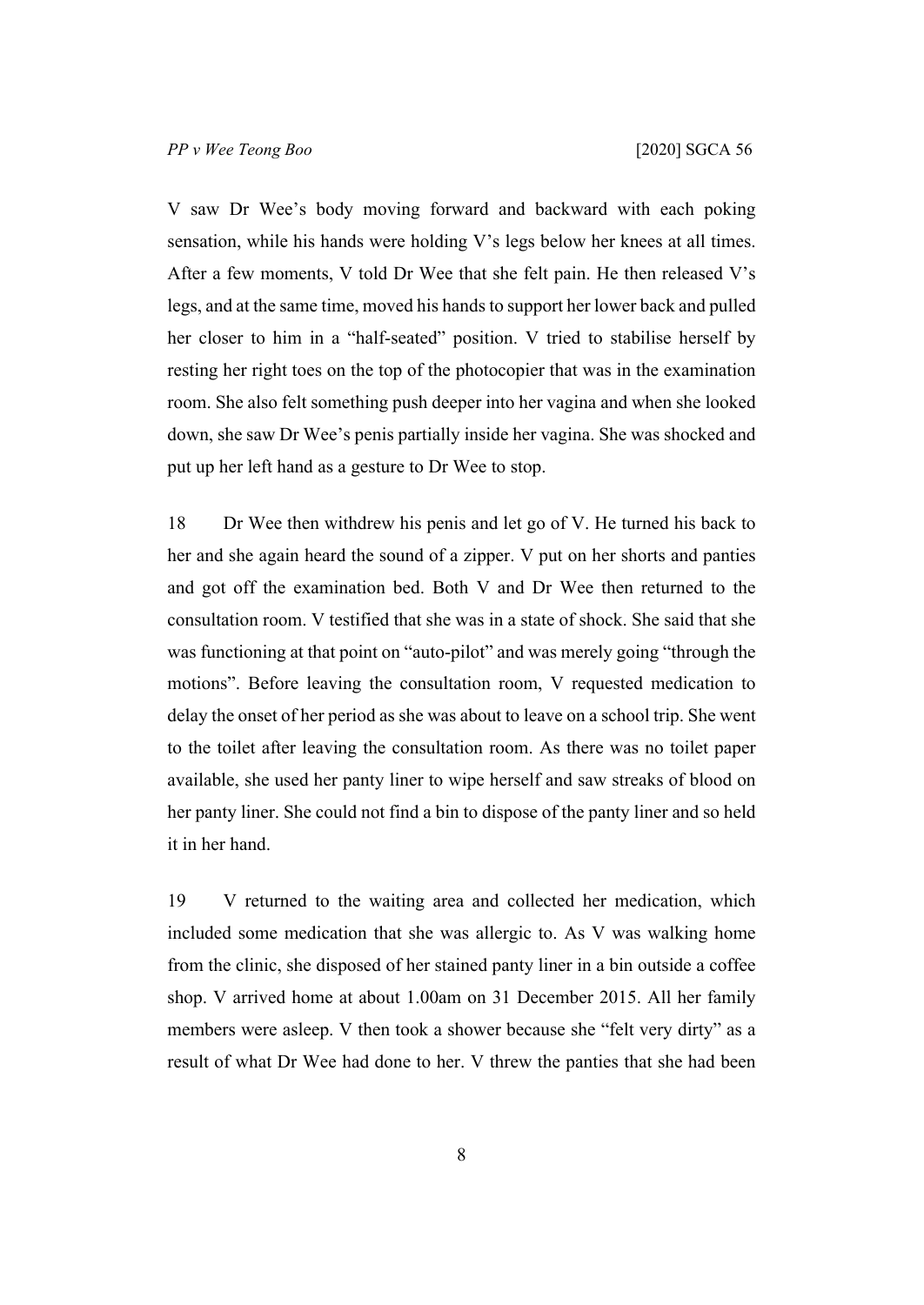wearing into a pail of water. V was not able to sleep that night as she felt "numb" and "confused" and tried to "register what [had] happened at the [clinic]".

## *Dr Wee's version of events*

20 Dr Wee denied raping V. He also denied penetrating her vagina with his penis. According to Dr Wee, V presented with complaints of gastric reflux, frequent urination and cough. In the examination room, he performed the standard abdominal examination, and when he palpated V's left lower abdomen, V told him that there was discomfort. After Dr Wee told V that the abdominal examination was over, V mentioned, "out of the blue", that she had a genital itch. Dr Wee was concerned that V might have PID which, if not treated early, could lead to infertility in young women. With V's express consent, Dr Wee proceeded to conduct a vaginal examination.

21 Dr Wee instructed V to remove her shorts and panties, which she did. He observed slight redness around her vulva and a slight clear discharge on the right side of the lower vulva. Because of this, he thought PID might be a "much more likely" possibility. He asked V if he could conduct an internal pelvic examination to exclude PID and V agreed. Dr Wee informed V of what he was about to do and V had no complaints. According to Dr Wee, he wet his right fingers using his saliva and then inserted his right index and middle fingers deep into V's vagina towards V's right pelvic area to check for pain and discharge. V said there was no pain or discomfort. He then repeated this process in V's middle and left pelvic area, and V said that she felt a slight discomfort in both of these areas. He informed V that if the discomfort continued, V should go to a hospital for a check-up. He then told her the examination was over and V got up while he was withdrawing his fingers.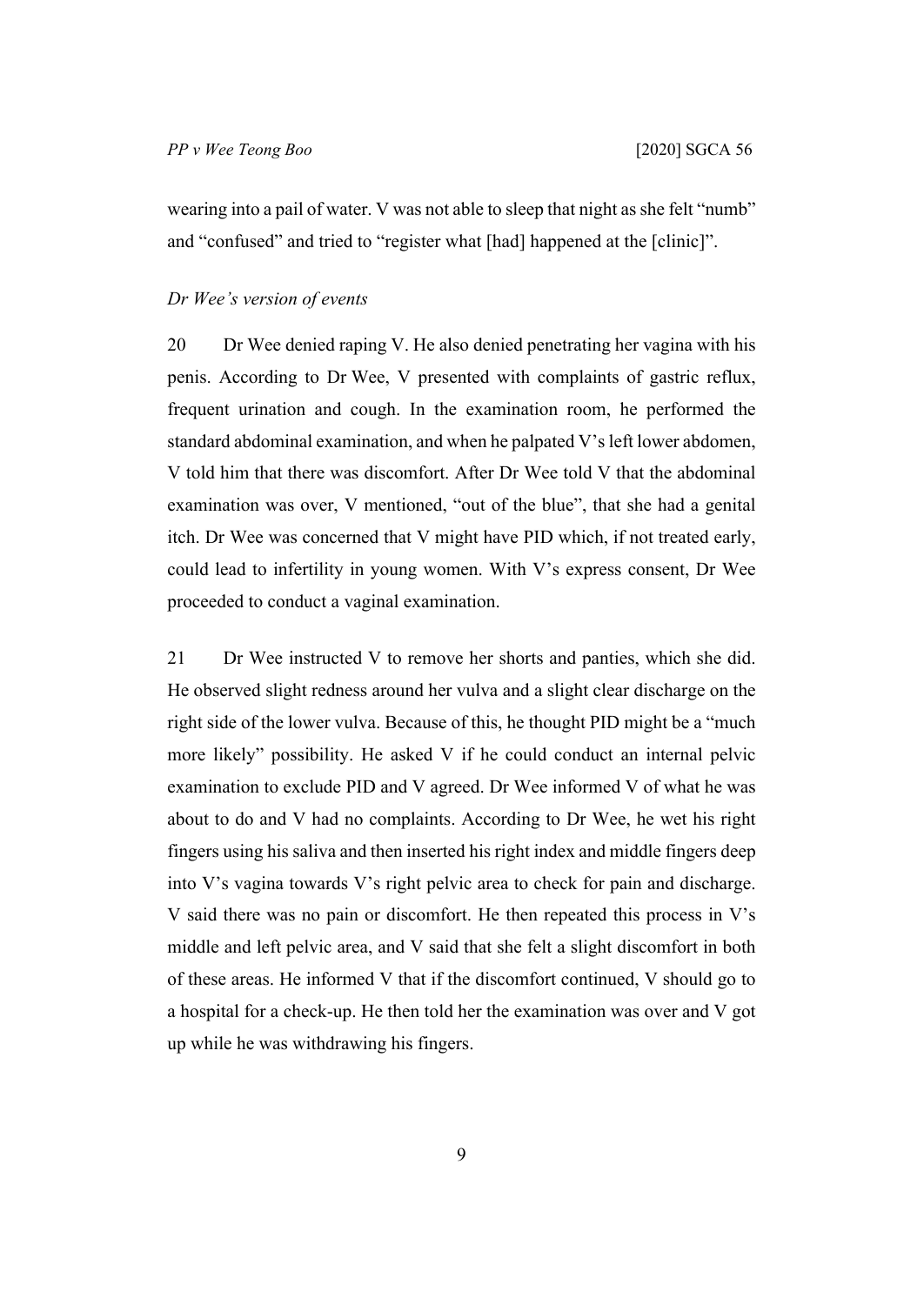22 After the examination, Dr Wee went back to the consultation room, washed his hands and started to record the medication to be prescribed to V. Before he finished, V came to the consultation room and requested medication to delay her period as she was about to leave for a school trip. Dr Wee testified that V was calm and relaxed when she returned to the consultation room. V did not raise any concern or make any complaint throughout the entire time that she was in the clinic. The clinic assistants also testified that V appeared to be calm and left the clinic after collecting her medication. Dr Wee attended to another three patients or so, and then left the clinic for his home at around 12.40am on 31 December 2015.

### *The events leading to Dr Wee's arrest*

23 We next outline the events that led to Dr Wee's arrest. V's mother woke up around 4.30am on 31 December 2015 and went into V's room to retrieve some clothes. She saw V tossing in her bed and asked her why she was not asleep. At around 5.00am, they spoke in the living room. V informed her mother that she had visited Dr Wee's clinic, and questioned her mother as to the circumstances in which a doctor could properly "check a patient's private parts". V also told her mother that Dr Wee had taken *something* and "poked [her]" in her private part and that she felt violated as a result. V said nothing about Dr Wee having inserted his *penis* into her vagina. V's mother asked whether Dr Wee had been on top of her and when V replied that he had not been, and that he had used something to poke her, she told V that it was a "50/50 situation". It appeared from V's testimony at trial that what her mother meant by this was that it was not clear whether he had or had not done anything improper. The conversation lasted about 20 minutes.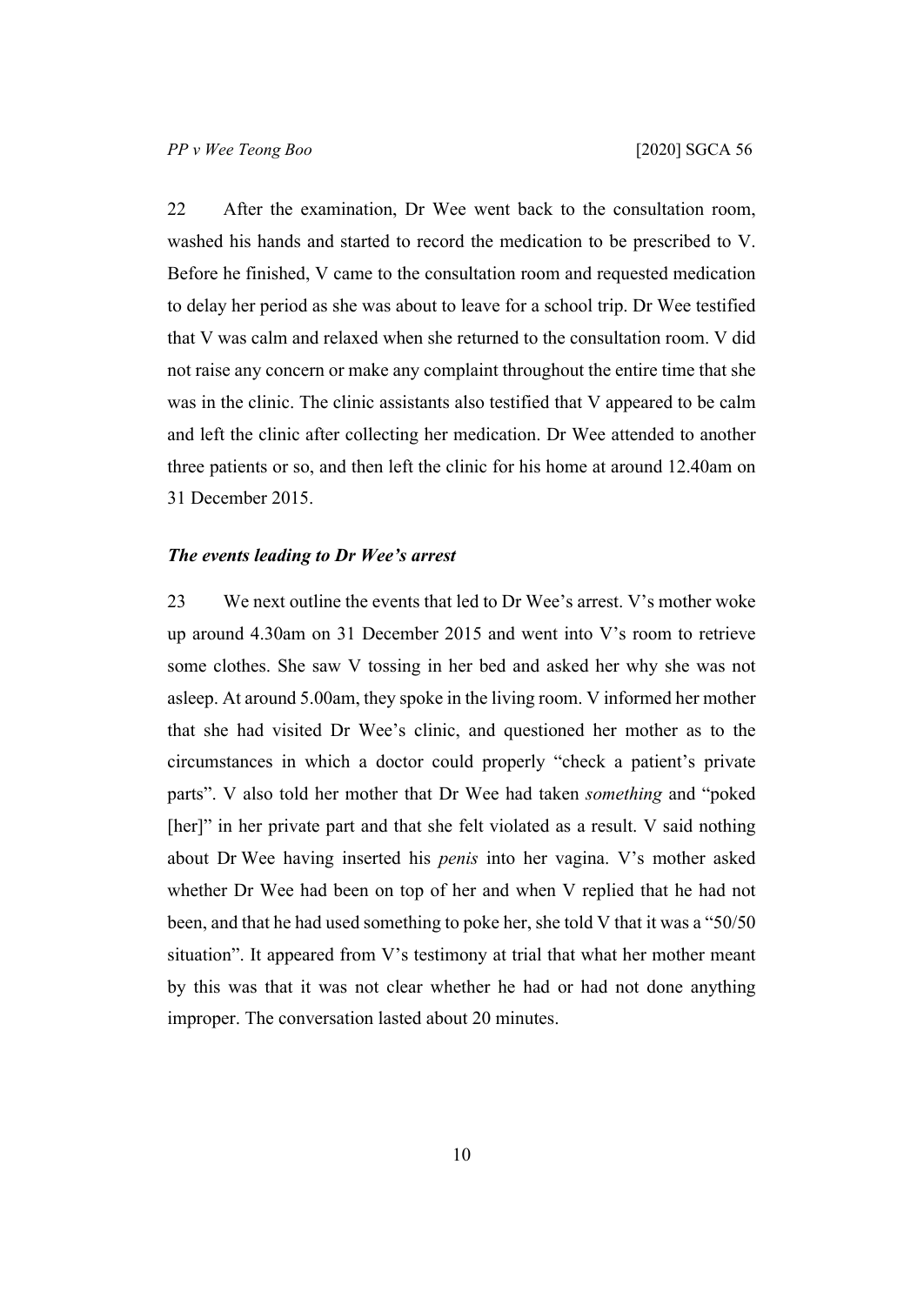24 V told her mother that she intended to make a police report and left home at around 5.30am for this purpose. V's mother left for work thereafter and did not accompany V to the police station. V arrived at the police station at about 6.00am and filed a First Information Report at 9.24am. Two police officers accompanied V back to her home and seized the clothing that she was wearing at the material time (including her panties that were still soaking in the pail of water).

<span id="page-12-0"></span>25 At about 1.41pm on 31 December 2015, three officers from the Serious Sexual Crimes Branch of the Singapore Police Force arrived at Dr Wee's clinic and seized Dr Wee's case notes on V. The officers took photographs of the clinic and obtained Dr Wee's blood sample for DNA profiling. At around 4.05pm on the same day, the officers proceeded to Dr Wee's home where they arrested him and seized all the clothing that he had been wearing at the time of the alleged offences. The items seized from V and from Dr Wee were sent to the Health Sciences Authority for testing. Nothing incriminating was found in this regard.

26 On the same day, V was brought to KK Women's and Children's Hospital ("KKH") where she was examined by Dr Janice Tung Su Zhen ("Dr Tung") at 4.35pm. Dr Tung issued a report dated 26 January 2016 ("Dr Tung's Report"), in which she stated that there were two small superficial midline splitskin wounds in the posterior fourchette area of V's vagina and a very shallow fresh tear of the hymen. Dr Tung's testified that the injuries found on V were consistent with either penile or digital penetration of the vagina.

# *Evidence on Dr Wee's erectile function*

27 We turn to the evidence on Dr Wee's erectile function. In his further statement to the police on 1 January 2016 ("Further Statement"), when asked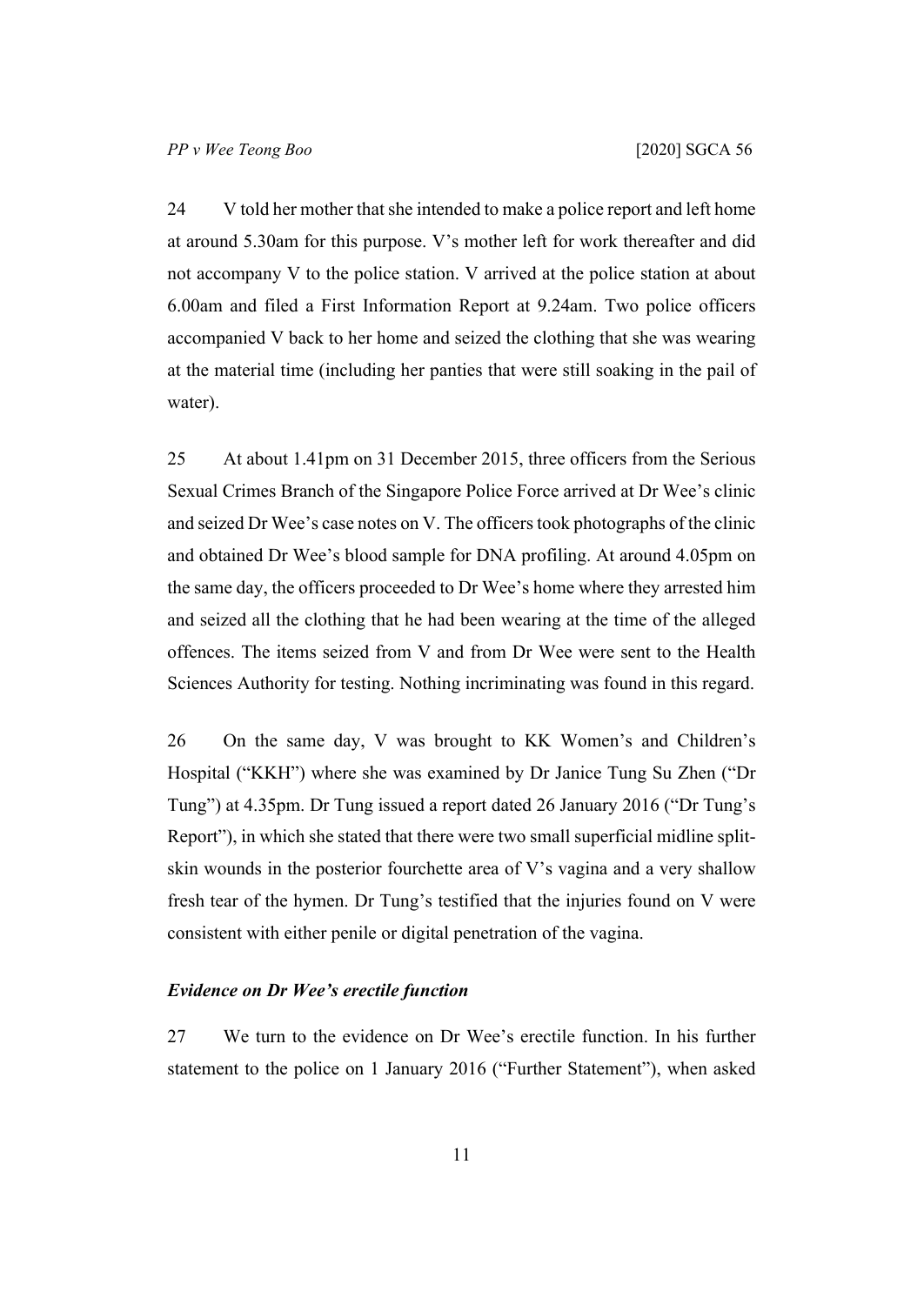whether he was suffering from ED, he answered in the negative. However, in his cautioned statement dated 16 February 2017 ("Cautioned Statement"), he asserted that he did have ED at the time of the offence. At the trial, Dr Wee testified that he had suffered from ED for more than a year before his arrest and had a low sex drive, but had nonetheless been able to have sex with his wife about "once or twice a month" and was able to have penetrative sexual intercourse "most of the time".

28 This was somewhat corroborated by Dr Wee's wife ("Mrs Wee"), who testified that from 2014, there had been a decrease in the hardness of Dr Wee's erection. She claimed that in 2015, Dr Wee's penis was "soft like a noodle", and every time they had sexual intercourse, he would need to use his hand to direct his penis into her vagina. She also claimed that Dr Wee was not always able to achieve an erection.

29 Dr Wee underwent three separate medical examinations on his erectile function. The first was a doppler ultrasonography conducted at the request of Dr Peter Lim Huat Chye ("Dr Lim") on 5 January 2016. Dr Lim is a Senior Consultant and Medical Director of the Andrology, Urology & Continence Centre at Gleneagles Hospital. During Dr Wee's first consultation with Dr Lim on 5 January 2016, he informed Dr Lim that he had been suffering from ED for the past three years, and, in addition, that he had diabetes and hypertension. Dr Lim thought that Dr Wee might have vasculogenic ED, which is a condition of insufficient blood flow in the penile shaft. Dr Lim ordered a testosterone test and a doppler ultrasonography for Dr Wee. Dr Lim also conducted a transrectal ultrasound and an uroflowmetry examination. The former confirmed that Dr Wee had an enlarged prostate gland, and the latter suggested that Dr Wee had a bladder outlet obstruction. The doppler ultrasonography was conducted by Dr Gan Yu Unn ("Dr Gan"), a consultant radiologist at the Andrology, Urology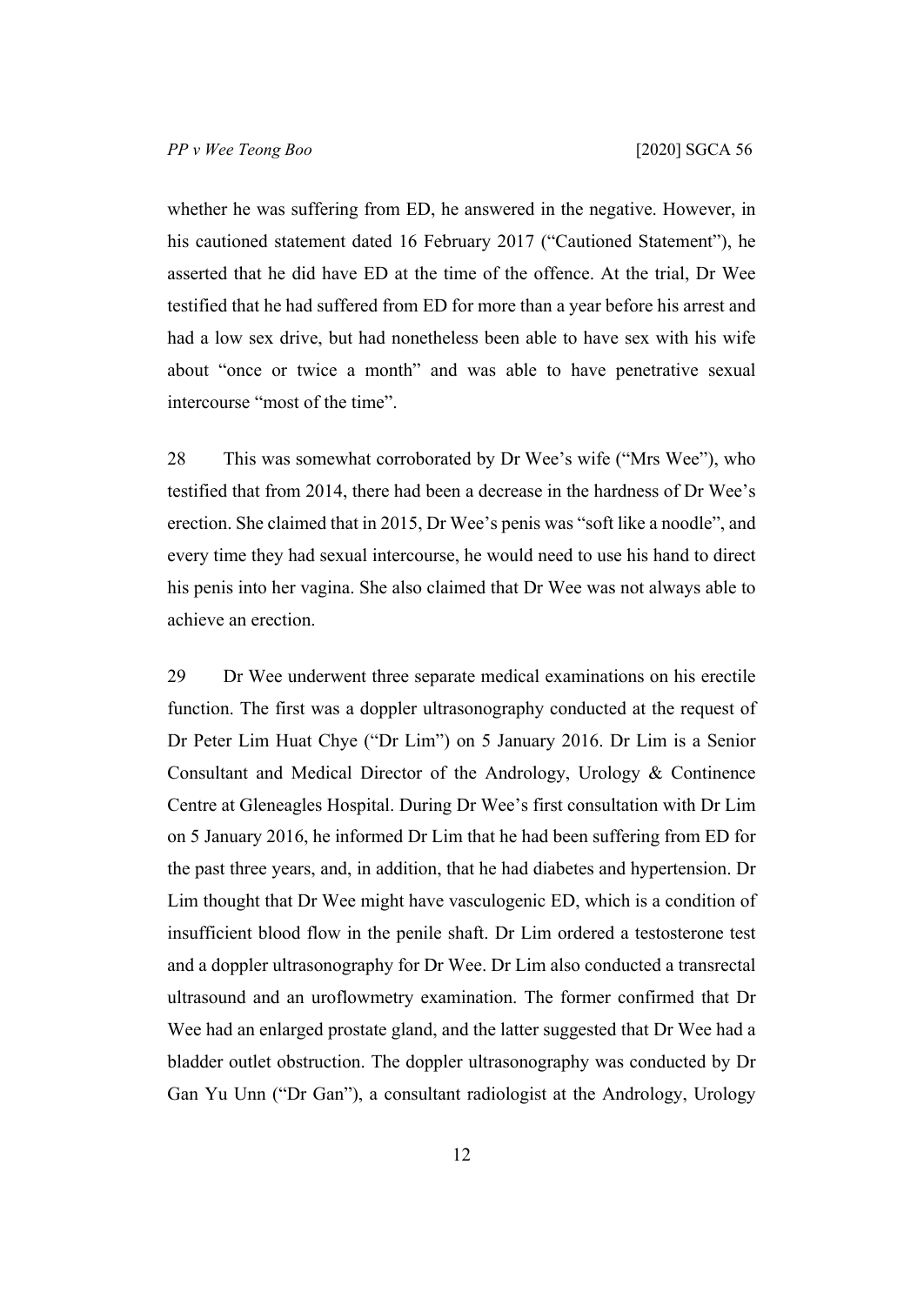and Continence Centre, on 13 January 2016. Dr Gan injected 10 micrograms of Caverject, a chemical to help Dr Wee achieve maximum erection. An observing probe which sat transversely on the penis was used to measure Dr Wee's penile blood flow. In Dr Gan's report dated 13 January 2016 ("the First Doppler Report"), Dr Gan concluded that Dr Wee had bilateral varicoceles, which is the enlargement of the veins within the scrotum, and that there was no evidence of "arterial insufficiency or venous leak". The clinical laboratory report dated 5 January 2016 from Parkway Laboratory Services Limited showed that the accused's testosterone levels were in the low range of normality. Dr Lim summarised the results of the transrectal ultrasound, the uroflowmetry examination, the testosterone test and the doppler ultrasonography in a medical report dated 8 March 2016.

30 More importantly, in a medical memorandum to Asia Health Partners dated 13 January 2016 ("Dr Lim's Report"), Dr Lim reported that Dr Wee was able "to erect only  $50 - 60\%$  [and could not] maintain" an erection, and had a maximum Erection Hardness Score ("EHS") of three out of four, which could not be sustained. An EHS of three meant that the "penis [was] hard enough for penetration but not completely hard". An EHS of four would signify that the "penis [was] completely hard and fully rigid". In contrast, an EHS of two meant that the "penis [was] hard but not hard enough for penetration" while an EHS of one meant that the "penis [was] larger but not hard". At the trial, Dr Lim said he was surprised that the First Doppler Report showed that Dr Wee had no vasculogenic ED, which was contrary to his diagnosis. Dr Lim also explained that he arrived at an EHS of three by asking Dr Wee to elaborate on the maximum erection that he could have achieved during their consultation on 5 January 2016.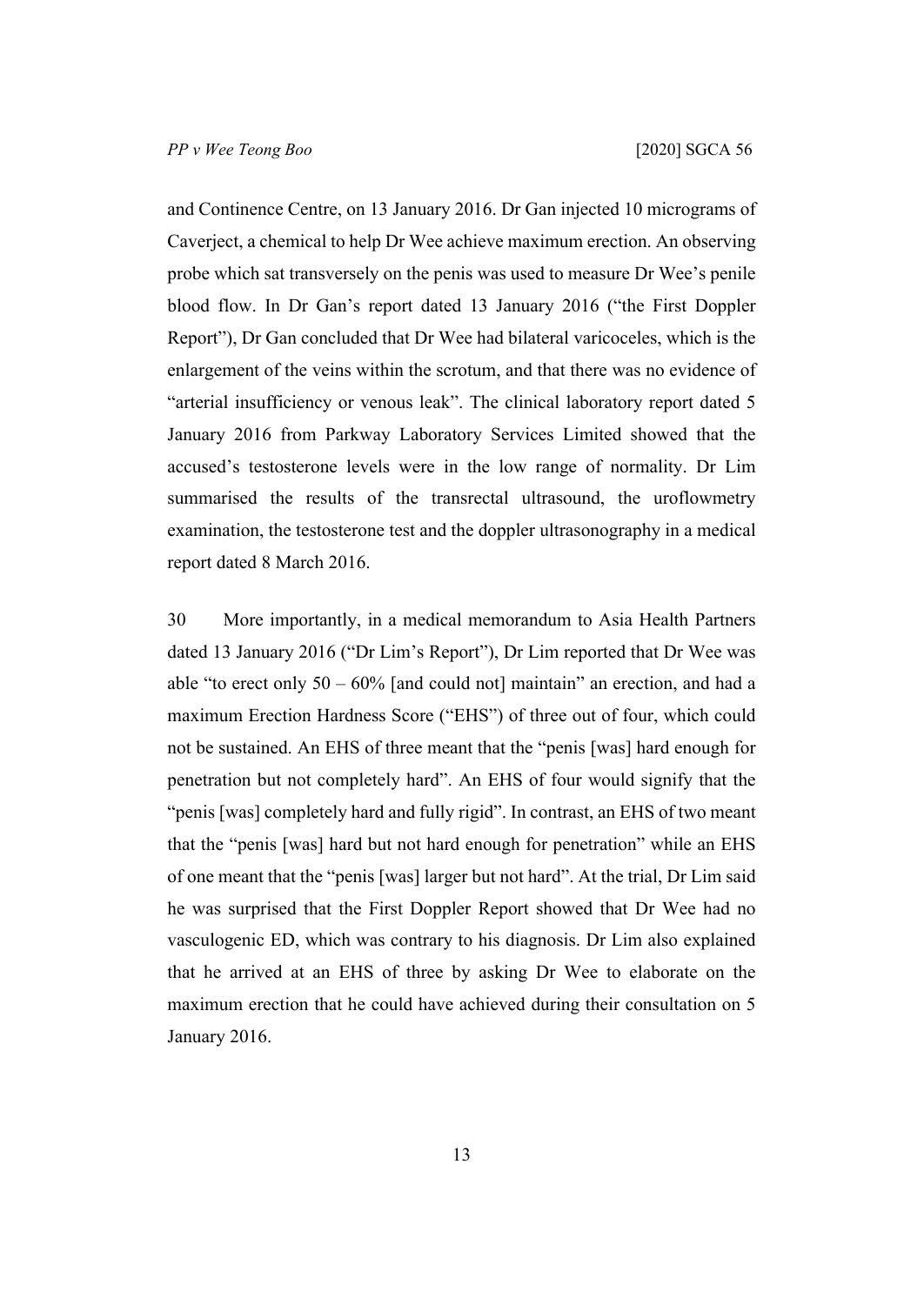31 On 22 March 2016, at the direction of the police, Dr Wee saw Dr Teo Jin Kiat ("Dr Teo"), a Consultant Urologist at Changi General Hospital. Dr Teo initially prepared a report based on the results of the First Doppler Report. He was then informed by the police that a second penile doppler ultrasonography was required and this was ordered on 22 April 2016. It was carried out by Dr Wong Kai Min ("Dr Wong"), a Consultant at Changi General Hospital. In his report ("the Second Doppler Report"), Dr Wong stated that a full erection was not achieved and Dr Wee's penile shaft was flexible at his best-achieved erection. We digress to observe that the Prosecution did not disclose the Second Doppler Report to Dr Wee until 21 September 2018, which was after Dr Wee had given his evidence. We found this unsatisfactory because: (a) this had been requested by the police who *must* have considered it relevant; and (b) it was plainly material to the Defence. We will elaborate on this later.

32 On 7 June 2018, after the conclusion of Dr Wee's cross-examination, he underwent a haemodynamic test for erectile function administrated by Dr Sriram Narayanan ("Dr Sriram"), a Senior Consultant, Vascular and Endovascular Surgeon at Gleneagles Hospital and Mount Elizabeth Novena Hospital. The haemodynamic test was conducted by injecting 20 micrograms of Caverject. In Dr Sriram's report dated 7 June 2018 ("the Haemodynamic Report"), he stated that Dr Wee had significant bilateral venous leak, and could only achieve an EHS of one after ten minutes, with no improvement at 20 minutes. At the trial, Dr Sriram testified that Dr Wee essentially achieved "no erection" after an injection of 20 micrograms of Caverject. Dr Sriram also explained that the haemodynamic test was "more accurate" than the doppler ultrasonography and may pick up results that the latter did not. This is because there is difficulty in keeping the observing probe stable in a doppler ultrasonography and there is an intrinsic risk of variations due to the observer.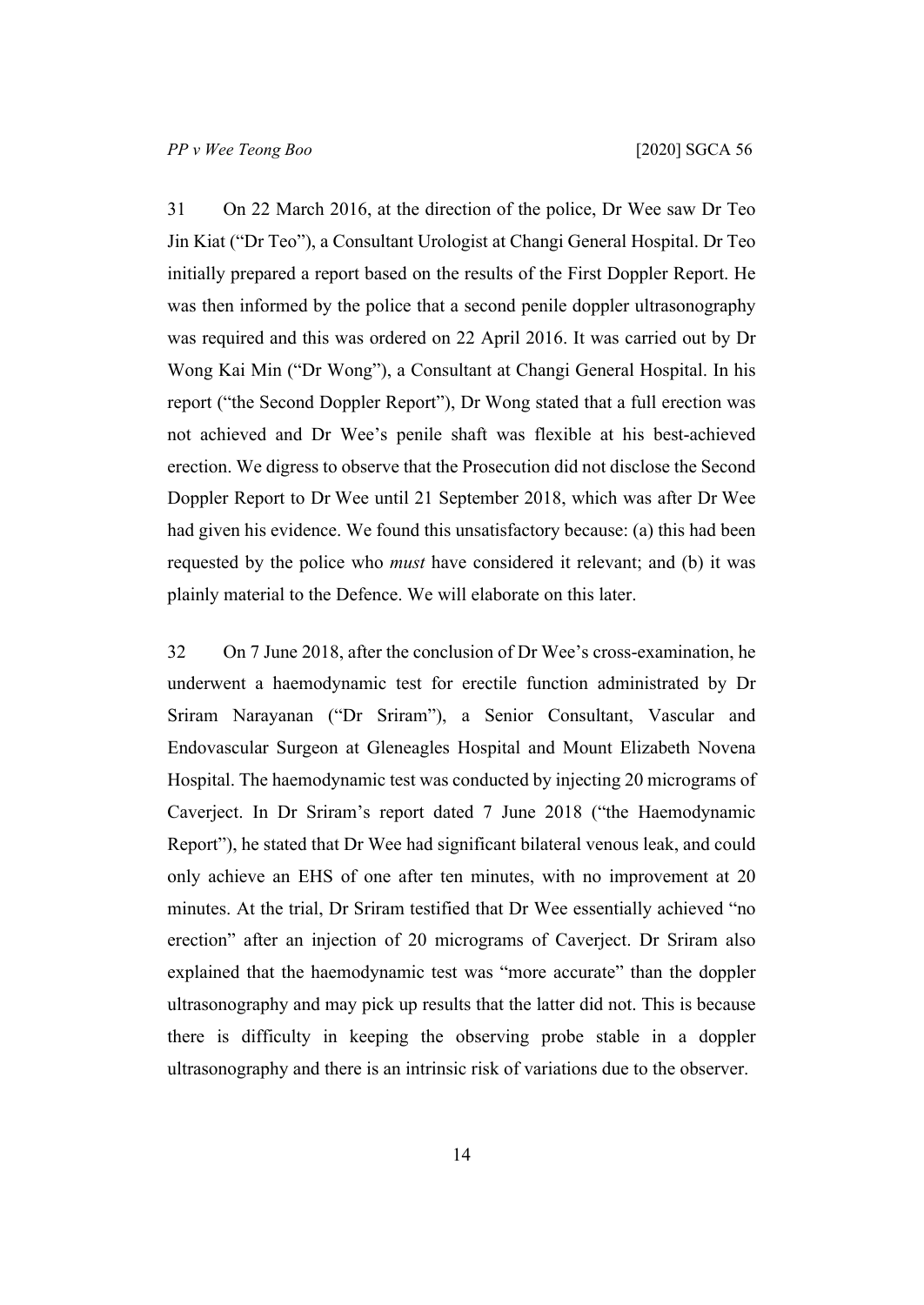<span id="page-16-0"></span>33 It appears that the findings of the First Doppler Report were not consistent with the Second Doppler Report, while the latter was more consistent with the Haemodynamic Report. It may also be noted that the First Doppler Report was based on a test conducted a week or so after the alleged rape offence, while the Second Doppler Report was based on a test done about three months later. The Haemodynamic Report was based on a test done some 2½ years after the alleged offences. According to Dr Sriram, the First Doppler Report suggested that Dr Wee had an erectile function of a typical 16-year-old who had varicoceles (meaning, the enlargement of the veins within the scrotum). Dr Sriram thought this was "strange" because Dr Wee, who was 65-years-old at the time of the alleged offences would be expected to have some degree of ED. Further, the First Doppler Report was inconsistent with Dr Lim's Report, which reflected that Dr Wee could only achieve 50-60% erection. Dr Teo, on the other hand, was not troubled by the results reflected in the First Doppler Report because he thought that it was possible that someone of Dr Wee's age and presenting with his medical conditions could obtain a "perfect score". Both Dr Teo and Dr Sriram agreed that the Second Doppler Report, which reflected that Dr Wee's penile shaft was flexible at his best-achieved erection, would have obtained an EHS score of between two and three. They also agreed that Dr Wee's condition as reflected in the Second Doppler Report would have existed well before April 2016, and they therefore concluded that the two Doppler Reports could not be reconciled with each other. Dr Sriram was also of the view that the Second Doppler Report was more consistent with his findings in the Haemodynamic Report, which showed a progression of Dr Wee's ED.

#### **The decision below**

34 The Judge convicted Dr Wee of the OM Charge. The Judge considered V's testimony to be compelling and believable, observing that she gave her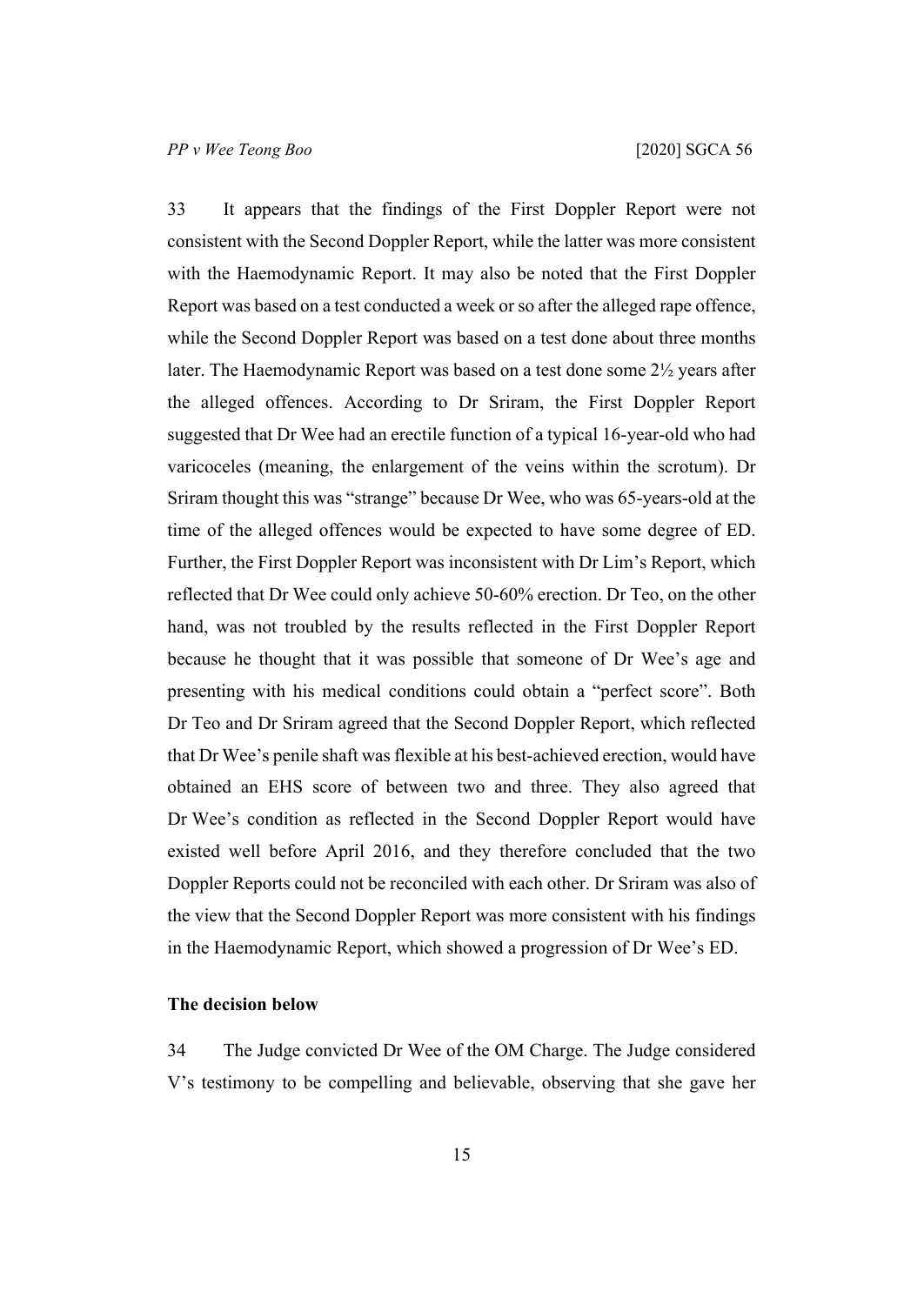evidence simply, clearly and without embellishment (GD at [97]). The Defence submitted that if Dr Wee had indeed molested V on 25 November 2015, V would not have returned on 30 December 2015. The Judge however, accepted V's explanation that she believed Dr Wee's actions on 25 November 2015 were part of the medical examination, a belief that was reinforced when Dr Sheena confirmed that she did have a lump on her groin area as Dr Wee had noted.

35 The Judge acquitted Dr Wee of the Rape Charge (GD at [4]). The Judge found V's account of the events on 30–31 December 2015 to be consistent with (a) her mother finding her awake and restless in bed the following morning; (b) her conversation with her mother; (c) her statement to the police; and (d) the medical examination conducted by Dr Tung. The Judge also accepted V's evidence that she was in shock and functioning on "auto-pilot" after the alleged rape. Notwithstanding all this, the Judge found there was reasonable doubt as to whether Dr Wee *could* have penetrated V's vagina with his penis without any external assistance. This was because the objective medical evidence established on a balance of probabilities that Dr Wee was suffering from ED in December 2015. The Judge was also doubtful that Dr Wee would have attempted penile penetration given that there were clinic assistants as well as other patients waiting to be attended, at the clinic that night. The Judge does not appear to have considered and did not make any mention of the possible relevance of these other factors in relation to the Digital Penetration Offence.

36 The Judge then proceeded to exercise his powers under ss 138 and 139 of the CPC and convicted Dr Wee of the Digital Penetration Offence. We digress to observe that the Judge had expressly acted on the basis that he was not required to and therefore did not amend the Rape Charge. Instead, he convicted Dr Wee of the Digital Penetration Offence without framing a charge in this respect. This was based on Dr Wee's account of the events that had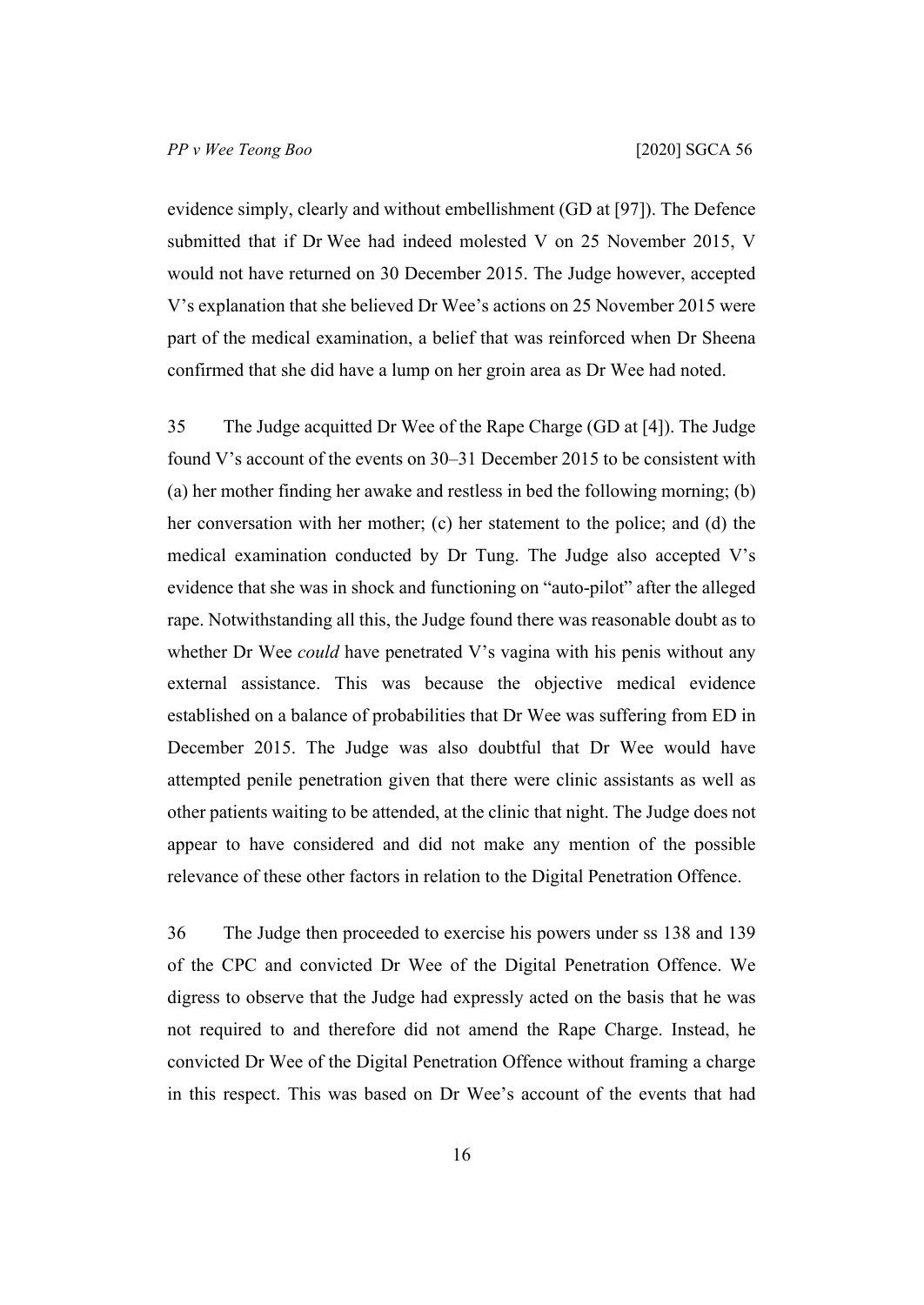happened on 30 December 2015. The Judge accepted Dr Wee's testimony that he had inserted his fingers in V's vagina, but rejected his claim that he had done so as part of an internal pelvic examination to exclude the possibility that V was suffering from PID. The Judge therefore found that Dr Wee had sexually penetrated V's vagina with his fingers without her consent.

37 The Judge meted out an aggregate sentence of 10 years' imprisonment for the OM Charge and Digital Penetration Offence. The Judge did not enhance the sentence on account of the fact that Dr Wee was not liable for caning.

# **The issues to be determined**

38 These are the questions we must determine in this appeal:

(a) whether the Judge was correct to acquit Dr Wee of the Rape Charge. This is the subject of the Prosecution's appeal;

(b) whether the Judge was correct to convict Dr Wee of the OM Charge; and

(c) whether the Judge erred in law in convicting Dr Wee on the Digital Penetration Offence. The latter two questions arise from Dr Wee's appeal against his convictions.

# **The First Issue: The Rape Charge**

# *The parties' respective cases on appeal*

## *The Prosecution's case*

39 The Prosecution submits that the Judge erred in acquitting Dr Wee of the Rape Charge for three principal reasons. First, V's testimony that she saw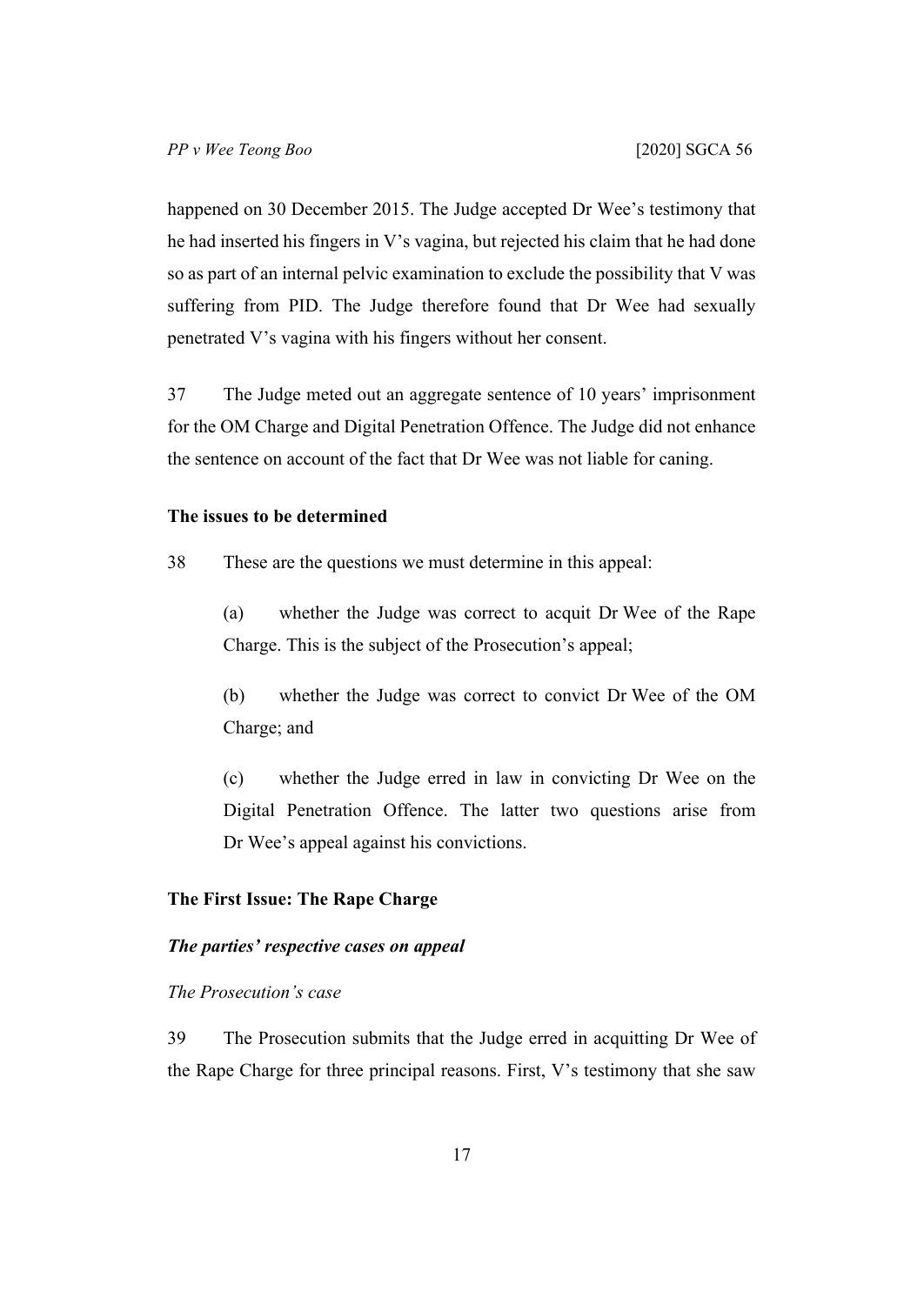Dr Wee's penis in her vagina should have been accepted because the Judge's acquittal of Dr Wee on this charge was irreconcilable with his view that V was a credible witness. Furthermore, V had no reason to implicate Dr Wee falsely. In addition, the Judge had placed undue weight and significance on the ostensible improbability of Dr Wee raping V while there were patients and clinic assistants in the clinic.

40 Second, the evidence in relation to Dr Wee's ED did not raise any reasonable doubt as to the credibility of V's account. Dr Wee evidently did not think he had ED when he gave his statement to the police on 1 January 2016. He also testified that he was able to have penetrative sex with his wife. The objective medical evidence also shed no light on whether he was able to achieve an erection hard enough to penetrate V's vagina unaided. Further, the evidence of Mrs Wee was plainly biased and exaggerated in her husband's favour, and hence, not to be believed.

41 Third, the Prosecution submits that the Judge was right to reject Dr Wee's claim that he digitally penetrated V's vagina *for a medical purpose*. Indeed, the Prosecution goes further and contends that the Judge should not have accepted Dr Wee's claim that he had penetrated V's vagina with his fingers, but should have found that he had done so with his penis. According to the Prosecution, this was because the hypothesis that Dr Wee had digitally penetrated V would have been inconsistent with the following surrounding considerations: (a) Dr Wee would have examined V for PID without first ascertaining her sexual history, when the evidence suggested that this was typically done as a precursor to considering a possible diagnosis of PID; (b) Dr Wee would have embarked on the examination instead of referring her to a specialist even though he lacked the equipment to perform certain tests, including a trans-abdominal ultra-sound, which Dr Tung said would typically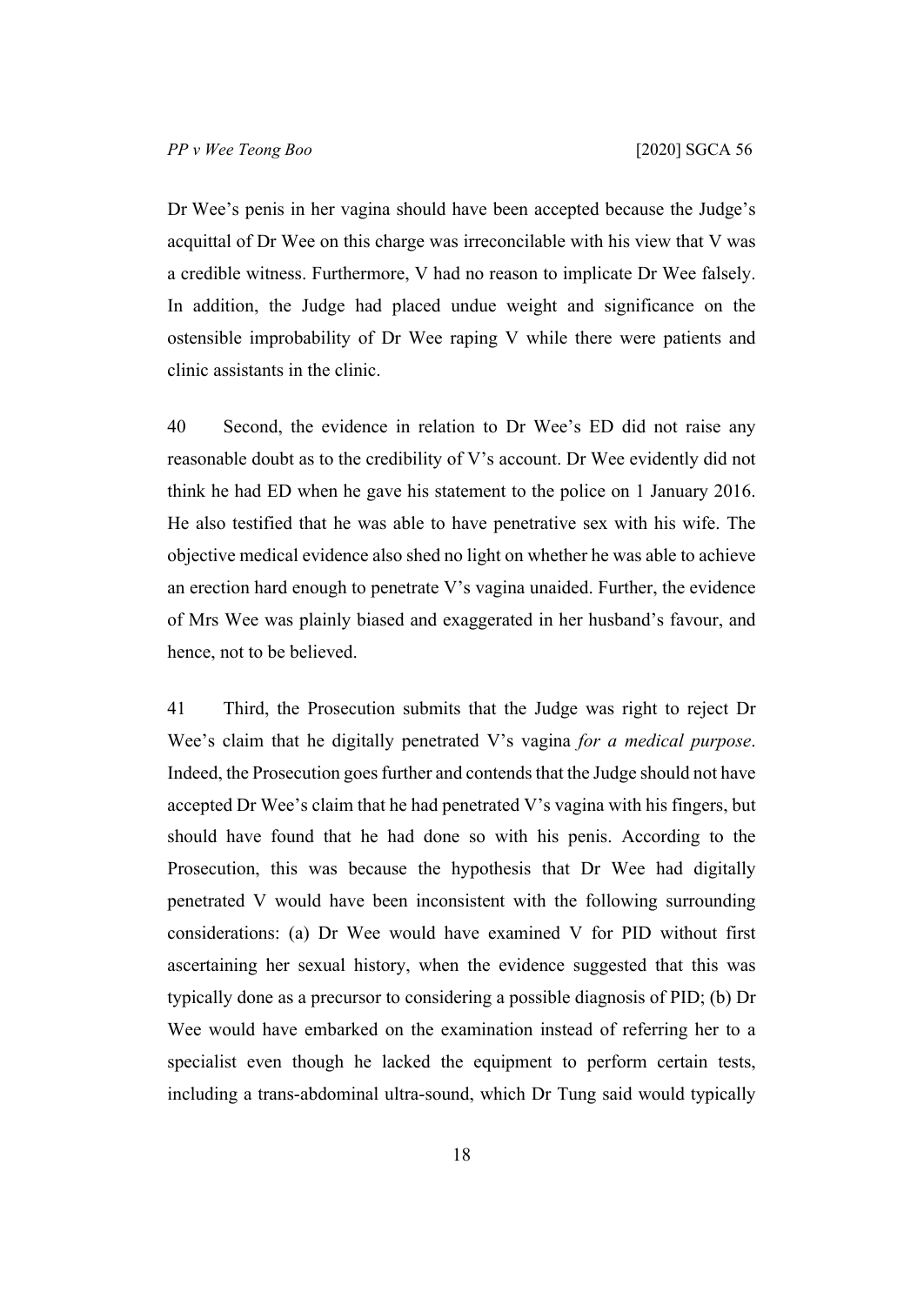have been done before conducting an internal pelvic examination; (c) Dr Wee would have done the examination without having offered V any other diagnostic options despite its extremely invasive nature; (d) according to Dr Wee, he did not offer V a female chaperone or use gloves, which he admitted were basic requirements to be fulfilled before performing the examination; (e) Dr Wee's use of his saliva as a lubricant was contrary to all the applicable norms and standards; and (f) there was no mention at all of any findings in relation to PID in Dr Wee's case notes. Given all these circumstances, the Prosecution submits that the Judge should not have accepted Dr Wee's evidence that he had penetrated V's vagina with his fingers instead of with his penis.

## *The Defence's case*

42 As against this, the Defence's case on appeal is that none of the Judge's findings in relation to the Rape Charge were plainly wrong or against the weight of the evidence, and therefore, these should not be disturbed. The Defence further submits that V's evidence was not unusually convincing. The Defence contends, in this regard, that V's description of the state of the examination room and what was or was not there, in particular, the location and position of the photocopier, were at odds with the evidence of the clinic assistants and the photographs taken by the police on the day after the alleged rape. In addition, the Defence contends that it is wholly implausible that: (a) despite V claiming that she had seen Dr Wee's penis in her vagina, she claimed to have been unsure whether this was in some way, part of a medical examination; and (b) despite having concluded by the morning of 31 December 2015 that she had been raped, she never told her mother this and instead claimed that Dr Wee poked some unspecified and/or unknown thing into her vagina.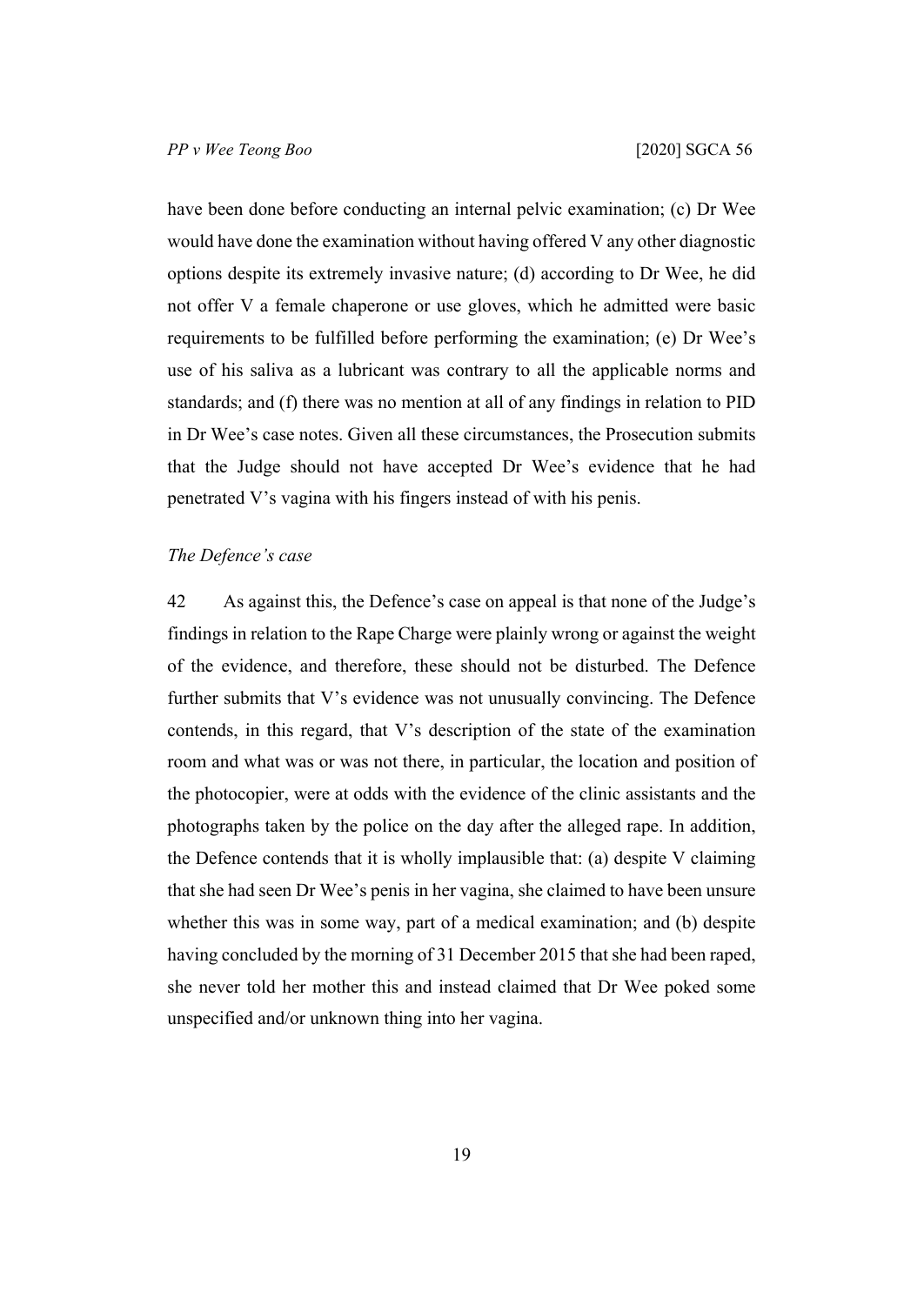43 At the hearing of the appeal, the Defence suggested that V must have fabricated the rape allegation because she was upset at the way in which Dr Wee had conducted the internal pelvic examination and then became concerned by her mother's characterisation of her complaint as a "50/50 situation".

#### *Reasonable doubts in V's account of the events*

44 We begin by first setting out the threshold that the Prosecution must meet in order to overturn Dr Wee's acquittal on the Rape Charge. As the Prosecution relies very substantially on V's testimony to sustain a conviction, V's evidence must be unusually convincing, in the sense that it is sufficient, in and of itself, to overcome any doubts that might arise from the lack of corroboration (*Public Prosecutor v Mohd Ariffan bin Mohd Hassan* [2019] 2 SLR 490 ("*PP v Ariffan*") at [58]). Proof beyond a reasonable doubt is the *only* standard to be applied in criminal proceedings, even where the victim's testimony is uncorroborated and forms the sole basis for a conviction. As we explained in *Public Prosecutor v GCK and another matter* [2020] SGCA 2 ("*GCK*") at [89] (see also [87]–[88] and [104]):

In our judgment, the "unusually convincing" standard is *necessarily* applicable to the evidence of an eyewitness, just as it would apply to that of a complainant or an alleged victim, as long as the testimony of the witness in question is *uncorroborated* and therefore forms the *sole* basis for a conviction … [the basis for this standard] has everything to do with "the ultimate rule that the Prosecution must prove its case beyond a reasonable doubt": see [*XP v Public Prosecutor* [2008] 4 SLR(R) 686] at [31]. In the absence of any other corroborative evidence, the testimony of a witness … becomes the *keystone upon which the Prosecution's entire case will rest* … [original emphasis in italics; emphasis added in bold italics]

45 Thus, in describing the complainant's evidence as "unusually convincing", what is meant is that such evidence is so convincing that the Prosecution's case may be proven beyond reasonable doubt solely on that basis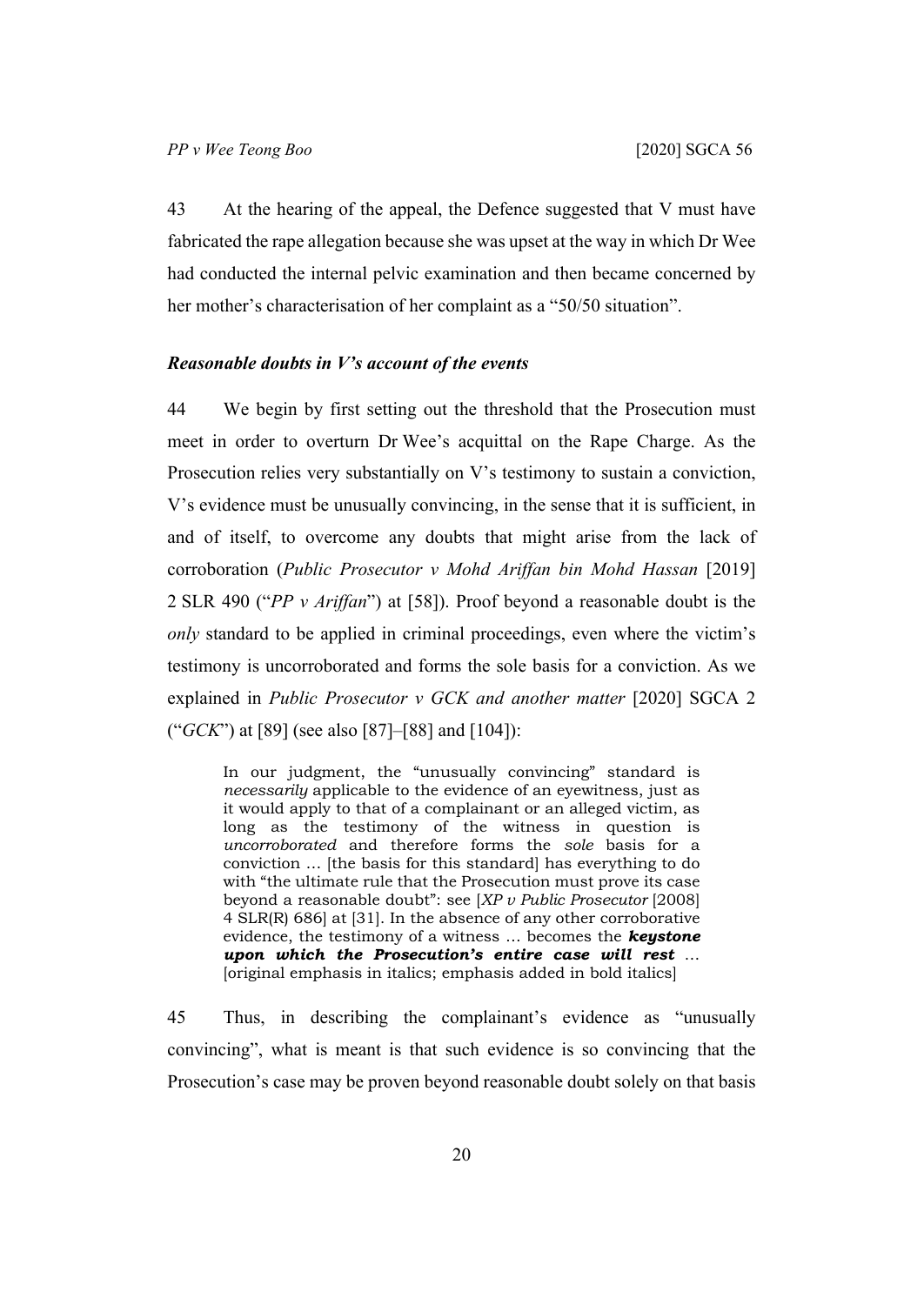(*Kwan Peng Hong v Public Prosecutor* [2000] 2 SLR(R) 824 at [33]). The focus is on the sufficiency of the complainant's testimony, and the court must comb through that evidence in the light of the internal and external consistencies found in the witness' testimony (*AOF v Public Prosecutor* [2012] 3 SLR 34 ("*AOF*") at [115]). The finding that a complainant's testimony is unusually convincing does not automatically entail a guilty verdict. The court must consider the other evidence and in particular, the factual circumstances peculiar to each case (*XP v Public Prosecutor* [2008] 4 SLR(R) 686 at [34]).

46 In this case, the question as to whether V's evidence was unusually convincing arises because the Prosecution sought Dr Wee's conviction on the Rape Charge based solely on V's testimony. No other incriminating evidence was found (see [\[25](#page-12-0)] above). In addition, V's conversation with her mother could not be seen as corroborative because: (a) subsequent repeated complaints by V to her mother could not in and of themselves constitute corroborative evidence so as to dispense with the requirement for "unusually convincing" testimony (*AOF* at [114(a)]); and (b) in any event, the details of the conversation were not in fact corroborative of V's account (see [[66\]](#page-35-0) below).

47 With these legal principles in mind, we examine V's allegations of rape in detail. For reasons which we will explain, we are amply satisfied that the Judge was correct to have acquitted Dr Wee of the Rape Charge.

# *The manner of penetration*

48 The Judge found on the medical evidence that Dr Wee had ED at the time of the alleged rape. We agree. The First and Second Doppler Reports had some discrepancies that the experts agreed were irreconcilable (see [\[33](#page-16-0)] above). However, Dr Sriram, whose evidence, according to the Judge, was objective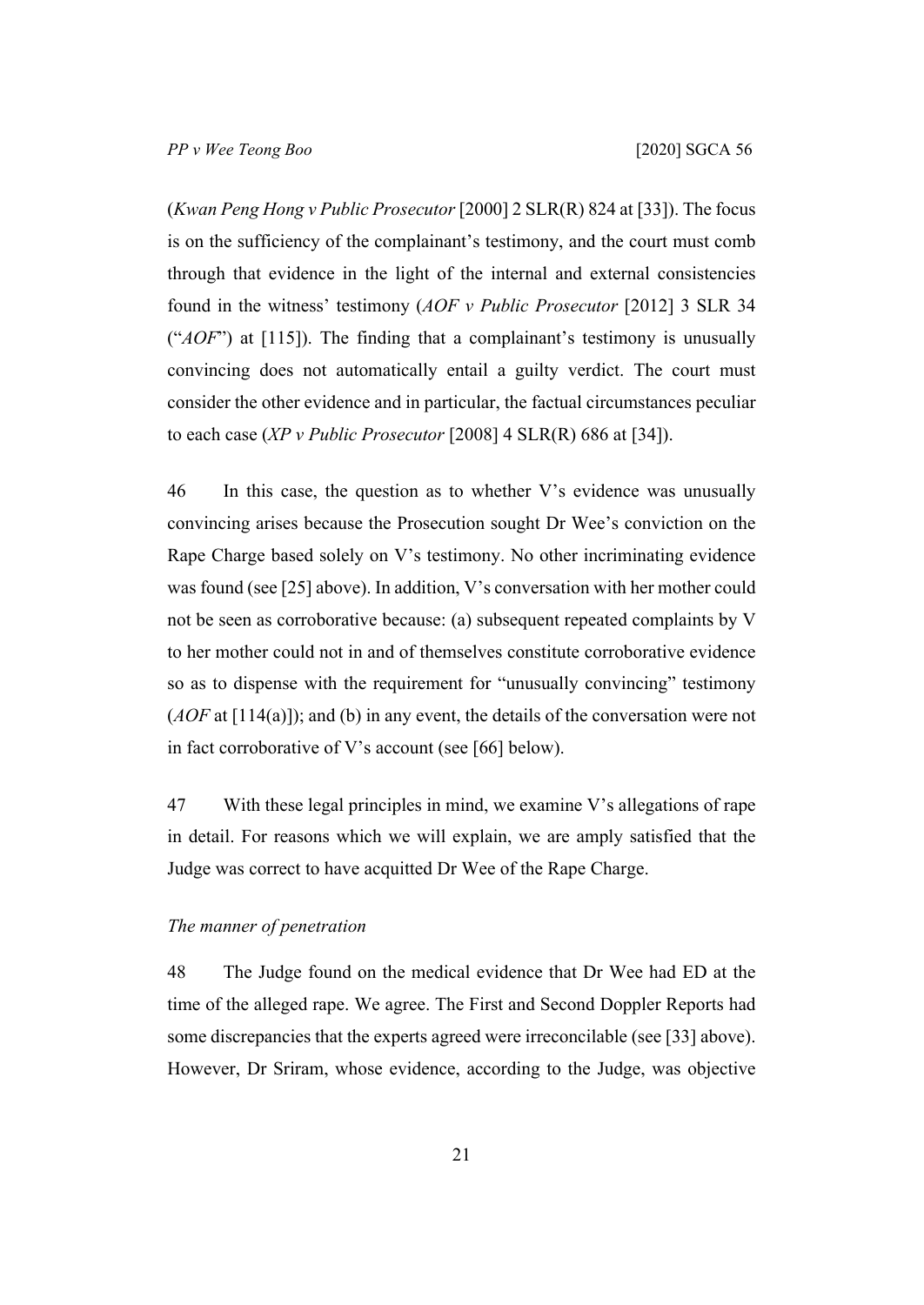and persuasive, opined that the Second Doppler Report was more consistent with the Haemodynamic Report, which established that by the time the latter test was done, Dr Wee's ED had already advanced quite significantly. However, Dr Sriram could not say with certainty when precisely the ED set in in Dr Wee's case. The Prosecution's expert, Dr Teo, agreed with Dr Sriram that Dr Wee's condition as reflected in the Second Doppler Report could not have happened spontaneously in the short span of three or four months from the time of the First Doppler Report. Dr Teo was also unable to offer any explanation for the results reflected in the First Doppler Report and was unwilling to say which of the two reports was more accurate. In these circumstances, the Judge was plainly correct not to have placed any weight on the First Doppler Report. What is then left is the Second Doppler Report and the Haemodynamic Report and these clearly establish that: (a) Dr Wee had ED by April 2016; and (b) that it was progressing and had become quite advanced by 2018. Moreover, the fact that both experts agreed that Dr Wee's condition in April 2016 would not have developed spontaneously or suddenly but would have taken some time, plainly establishes that Dr Wee did suffer from ED at the time of the alleged rape. However, that evidence was inconclusive as to the severity of his condition. The Judge correctly observed that the fact that Dr Wee was suffering from ED did not necessarily mean that he could not have penetrative sexual intercourse. Much would depend on the severity of his ED. As such, the question to be considered is whether, in the light of Dr Wee's ED and its severity, he could have penetrated V's vagina in the manner described by her.

49 Before turning to that question, we first consider the significance of the Prosecution's submission that Dr Wee had said he was not suffering from ED at the material time, in the Further Statement he gave to the police shortly after his arrest. Dr Wee testified that when he was informed by the police on 31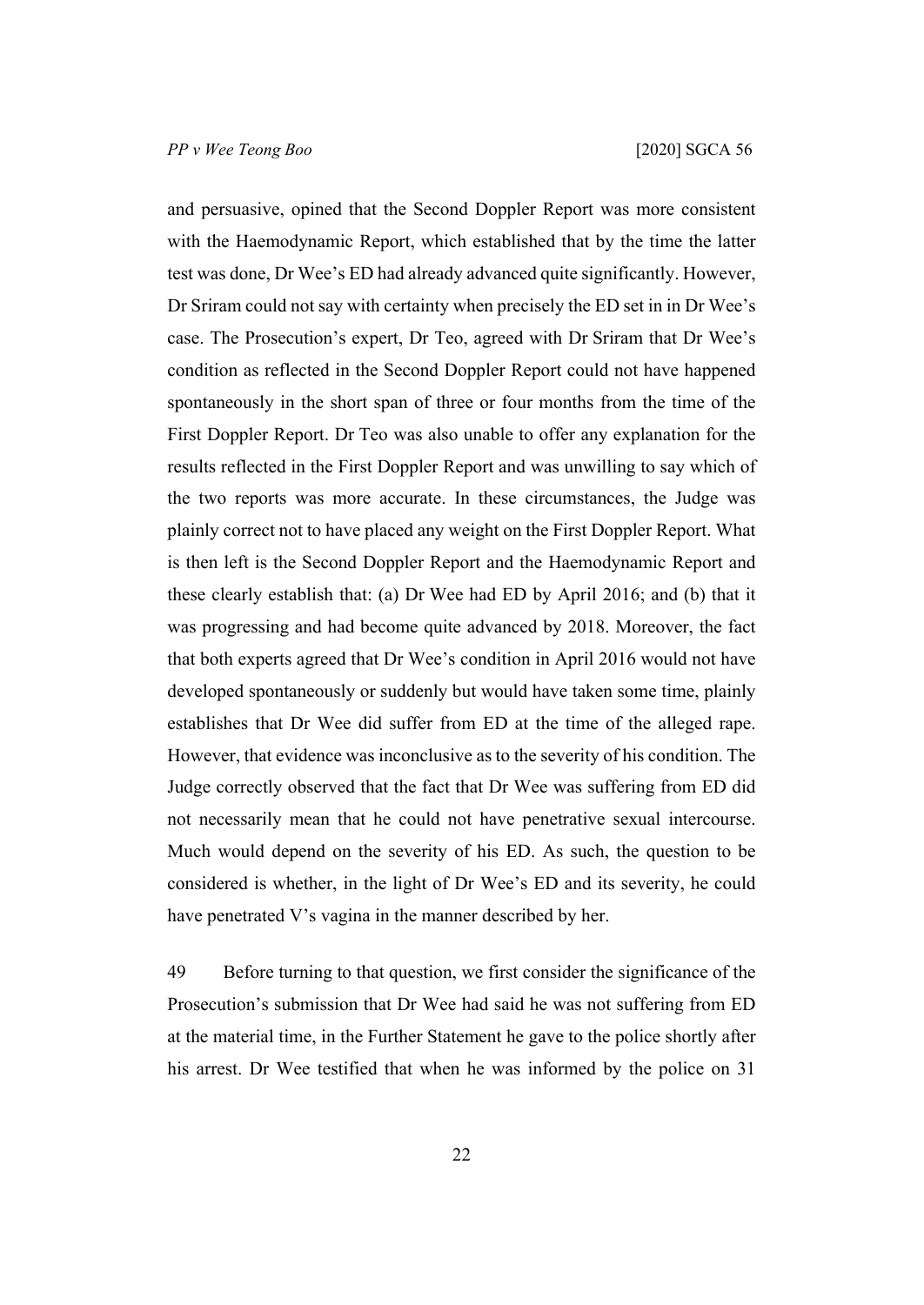December 2015 that he was being investigated for rape, he was shocked. He maintained at trial that he did in fact have ED by this time. Despite this, when asked whether he was suffering from ED, he had answered in the negative in his Further Statement. However, about a year later, in his Cautioned Statement, Dr Wee claimed that he did have ED:

The accusations are absolutely false. I have erectile dysfunction due to moderate diabetes mellitus, hypertension and on medication that can contribute to this …

50 It is evident that Dr Wee's answer recorded in his Further Statement that he was not suffering from ED was at odds with his testimony at the trial and his Cautioned Statement. The Prosecution relies heavily on this admission to contend that Dr Wee did not in fact think that he had ED, and further that in line with this, it appears from the evidence that he had been able to have penetrative sexual intercourse with his wife in December 2015. This however, cannot be looked at in isolation. Dr Wee explained at the trial that he gave a negative answer in his Further Statement because his ED had never bothered him and it "didn't cross [his] mind". As noted above, he also said that he was shocked by the very allegation. In assessing this, it is important to consider the overall tenor of Dr Wee's various statements given to the police. Dr Wee was told on 31 December 2015 by the police that V had lodged a report of rape against him. From the time he was told that a complaint of rape had been made against him, Dr Wee's position had always been that there had never been any penile-vaginal penetration. On the contrary, his contention at all times, in his statements and his testimony, was that he had digitally penetrated V with her express consent for the purpose of a medical examination. In that light, whether he did or did not have ED, would not have seemed to him to be directly material to his defence, because his case was that the alleged act had *never happened*; and not that it *could not have happened* for one reason or another.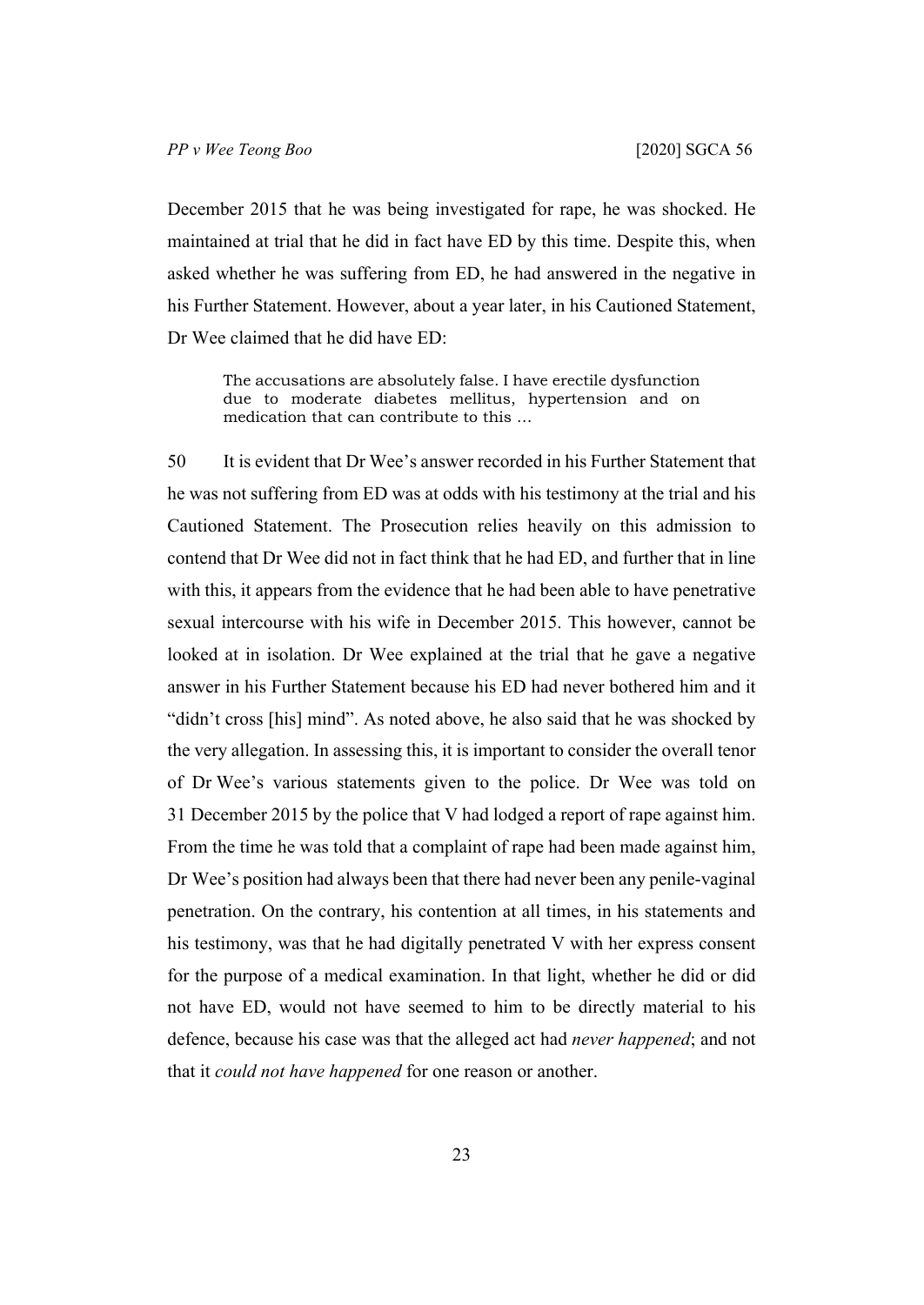51 At the hearing of the appeal, Dr Wee's counsel, Mr Eugene Thuraisingam, expanded on this. He submitted that in any event, it was not realistic for Dr Wee to have robustly pursued the claim that he could not have committed the offence by reason of his ED as an alternative defence at the start of the trial. This was because he only had the First Doppler Report at that time and that suggested that Dr Wee at best had only a mild condition of ED. Had Dr Wee sought to advance a contrary case, he would have risked being confronted with the First Doppler Report and this could have severely affected his credibility. This was a matter of crucial importance in a case such as this, which turned on the credibility of the two key witnesses. Furthermore, Dr Wee was entitled to infer that the findings of the Second Doppler Report were corroborative of the First Doppler Report, and adverse to him because the Prosecution had not made a copy of it available to the Defence. This follows from the rule in *Muhammad bin Kadar and another v Public Prosecutor* [2011] 3 SLR 1205 ("*Kadar*") where we held that the Prosecution has a duty to disclose promptly to the Defence any unused material that is likely to be admissible and that might reasonably be regarded as credible and relevant to the guilt or innocence of the accused person, and this includes material that undermines the Prosecution's case or strengthens the Defence's case (at [113]). Since the Prosecution had not disclosed the Second Doppler Report, which had been obtained at the request of the police, the Defence would quite reasonably have made the inference that it was either inconclusive, or more likely, corroborative of the First Doppler Report. We will deal with the prejudice caused to Dr Wee by the Prosecution's delayed disclosure of the Second Doppler Report later in this judgment. At this stage, it suffices for us to observe that notwithstanding the delayed disclosure of the Second Doppler Report, Dr Wee did contend that even the First Doppler Report suggested that he had ED and did mention this at the trial: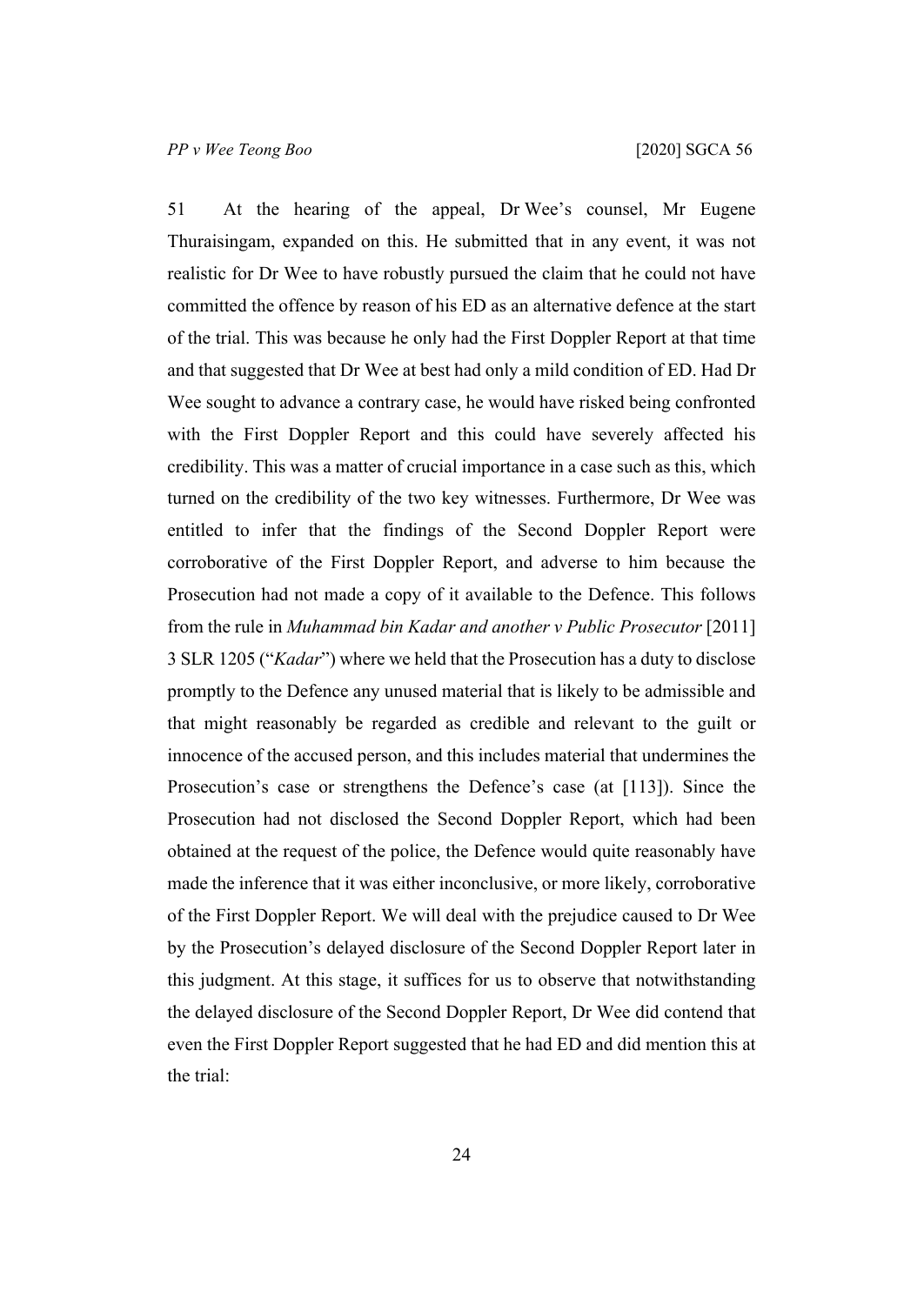- A: … On 5 January I went to my urologist for a full assessment.
- Q: And did he find that you had erectile dysfunction? Was there a finding made?
- …

#### Q: *Dr Wee, did your urologist … Dr Peter Lim … Did he make a finding that you have erectile dysfunction?*

- A: **Yes.**
- Q: He did?
- A: Yes, based on my low normal testosterone.

[emphasis added in bold italics]

As noted above, he also mentioned his ED in his Cautioned Statement. In that sense, it was not an afterthought. The key point though, as Mr Thuraisingam pointed out, is that the crux of Dr Wee's defence to the Rape Charge was a complete denial of V's version of events and the evidence of his ED was less important to this than the question of whether penile penetration had taken place at all.

52 Against that backdrop, we return to the Prosecution's appeal against Dr Wee's acquittal on the Rape Charge and consider whether he *could* have penetrated V's vagina in the manner she described. We agree with the Judge that there was a reasonable doubt as to whether penile penetration could have taken place as alleged in this case. According to V, she had been raped while Dr Wee stood between her legs and held on to her legs throughout the incident:

- Q: … So just before you felt something poke your vagina, tell us how he repositioned you the third time? So where were his hands now?
- A: So his hands moved from my *above ankle* to just below the *knees*. Then he pulled me closer to his direction.
- …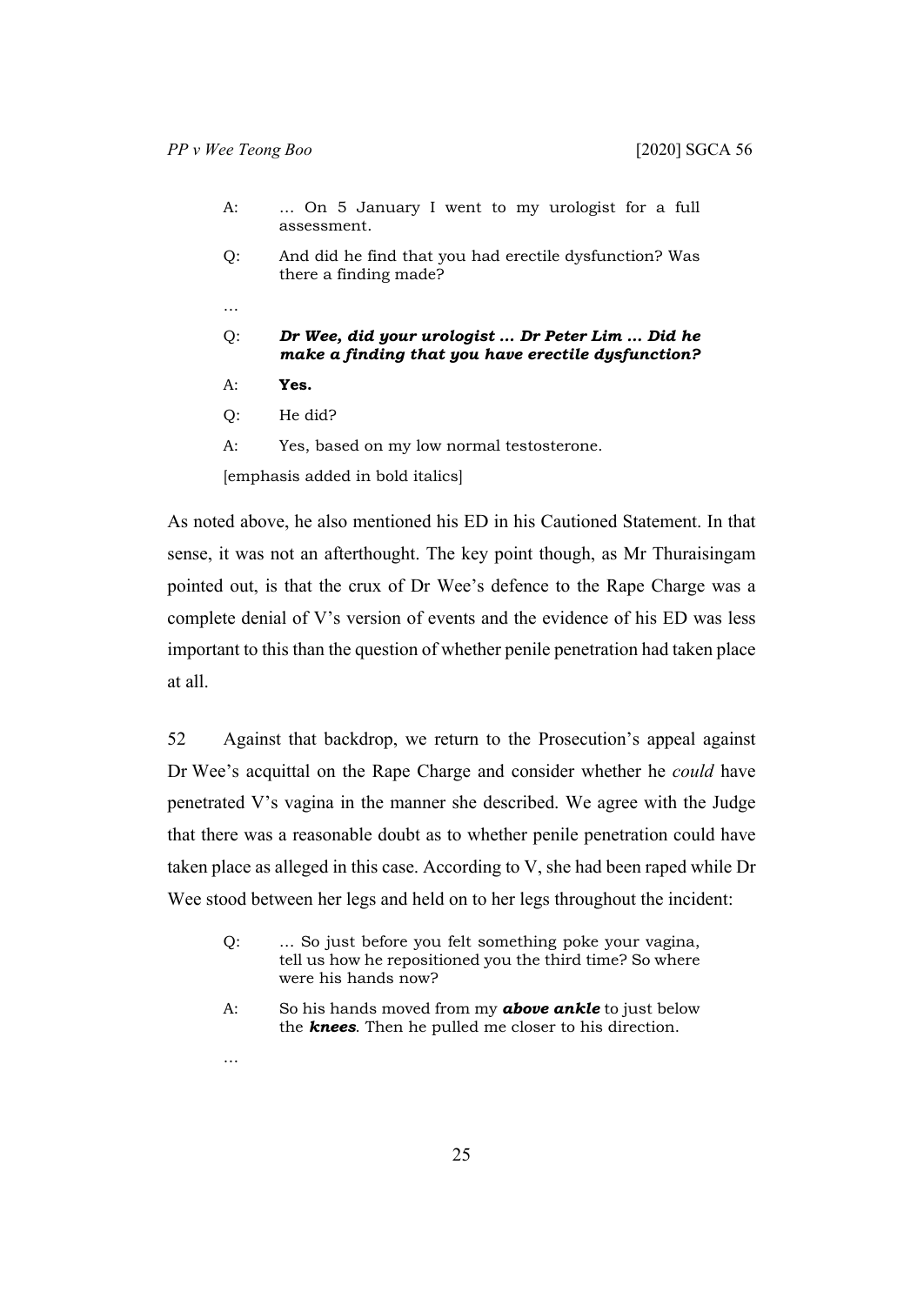- Q: Throughout the time you felt the poking sensation in your vagina, where were Dr Wee's hands?
- A: He was *supporting my legs*.

…

[emphasis added in bold italics]

53 We find it implausible that Dr Wee could have penetrated V's vagina in the manner she described. At the trial, Dr Lim explained that even with an EHS of three (which was the score indicated in Dr Lim's Report and taking the Prosecution's case at the highest), it would have entailed *"great difficulty"* for the penis to enter the vagina unaided, especially if such penetration was of a virginal partner:

- Ct: Are you saying Dr Lim … that EHS score 3 was [hard] enough for penetration but not completely hard means penetration aided by the hand?
- A: EHS score 3 could, as I say, could possibly go in …
- Ct: *Unaided by the hand?*
- A: With some *difficulty*, yes. It is not totally impossible.
- …
- A: You have to be a non-virginal person, then it might be possible, but if you have a *virgin partner*, a partner who is a virgin, with an unbroken hymen, it may have some *great difficulty in penetrating*.

[emphasis added in bold italics]

54 It was common ground that V was a virgin. This implausibility is exacerbated by the fact that V was not a willing partner and plainly did not facilitate the alleged penetration. In these circumstances, there is ample reason to doubt that Dr Wee, who had ED at the material time, would have been able to sustain sufficient tumescence to be able to penetrate a virginal partner, whilst using both his hands only to support her body weight in what must have been an uncomfortable position for her. In line with this, Mrs Wee's testimony was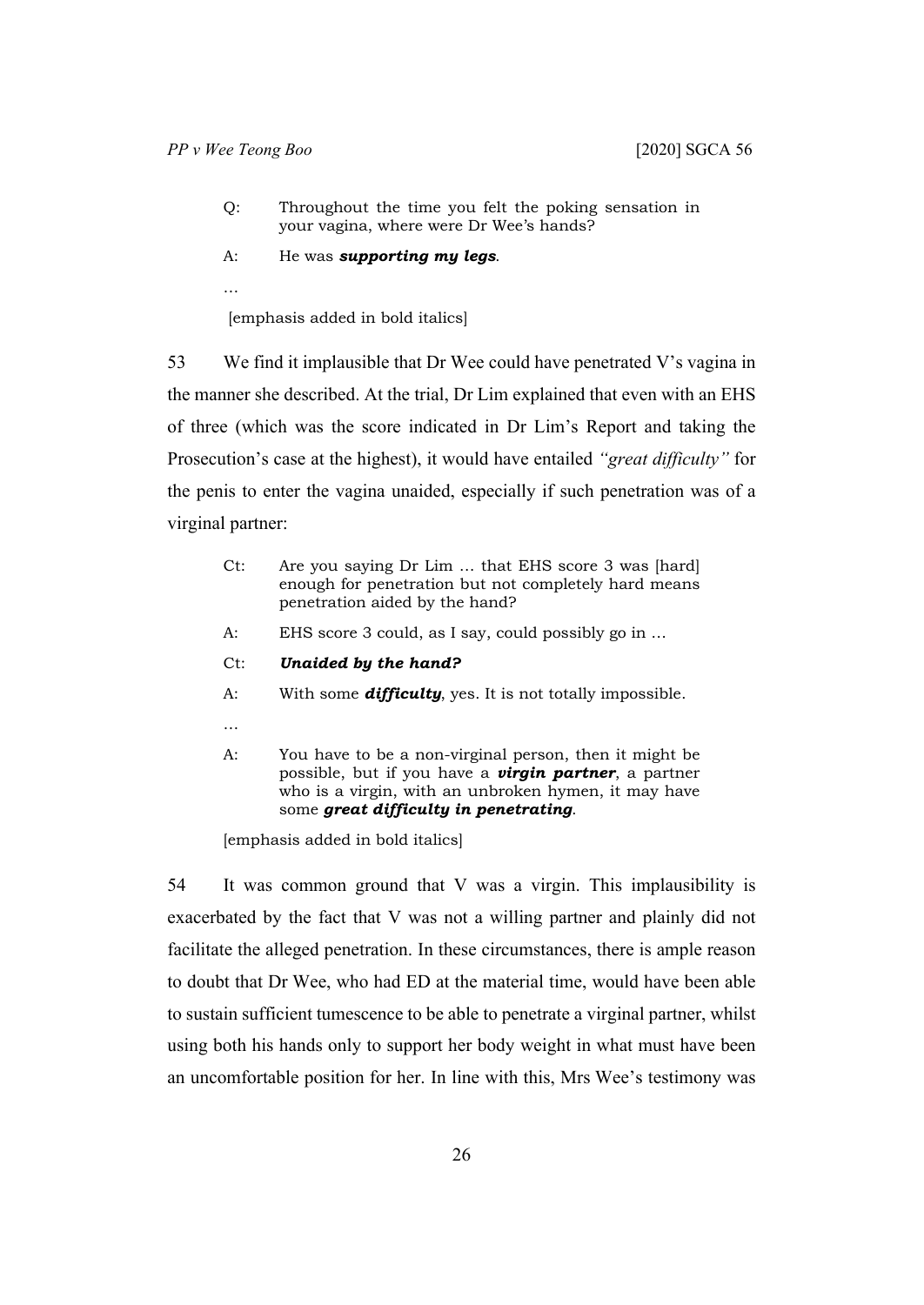that Dr Wee had to use his hand to direct his penis into her vagina *every time* they had sexual intercourse. The Prosecution sought to discredit Mrs Wee's evidence saying it was false, exaggerated and given to help her husband. We accept that the evidence may have been exaggerated in as much as she claimed Dr Wee's penis was as "soft as a noodle". But the Judge accepted her evidence as true because he plainly saw this as a hyperbole put forward to make the broader point that sexual intercourse was not a straightforward matter for Dr Wee. This is borne out by the fact that Mrs Wee accepted that they did have periodic penetrative sex, though on these occasions, Dr Wee had to use his hand to aid and guide his penis. Plainly, the allusion to "a noodle" could not be and was not taken literally, contrary to the Prosecution's suggestion. In addition, Dr Teo and Dr Sriram were in agreement that the Second Doppler Report reflected that Dr Wee had an EHS of between two and three, which adds to the implausibility of Dr Wee penetrating V's vagina in the manner she had described.

#### <span id="page-28-0"></span>*V's account of the alleged rape*

55 We turn to examine V's account of her own conduct during the alleged rape. It is well-established that there is no prescribed way in which victims of sexual assault are expected to act. Aedit Abdullah J put it succinctly in *Public Prosecutor v Yue Roger Jr* [2019] 3 SLR 749 ("*Yue Roger*") at [34] (a decision that was affirmed by this court in *Yue Roger Jr v Public Prosecutor* [2019] 1 SLR 829 at [3]):

… People react in different ways to sexual abuse and may compartmentalise or rationalise their reactions. A calm, undisturbed disposition may generally incline the court to conclude that no wrong was committed, but it is not necessary for a complainant to be distraught for her to be believed.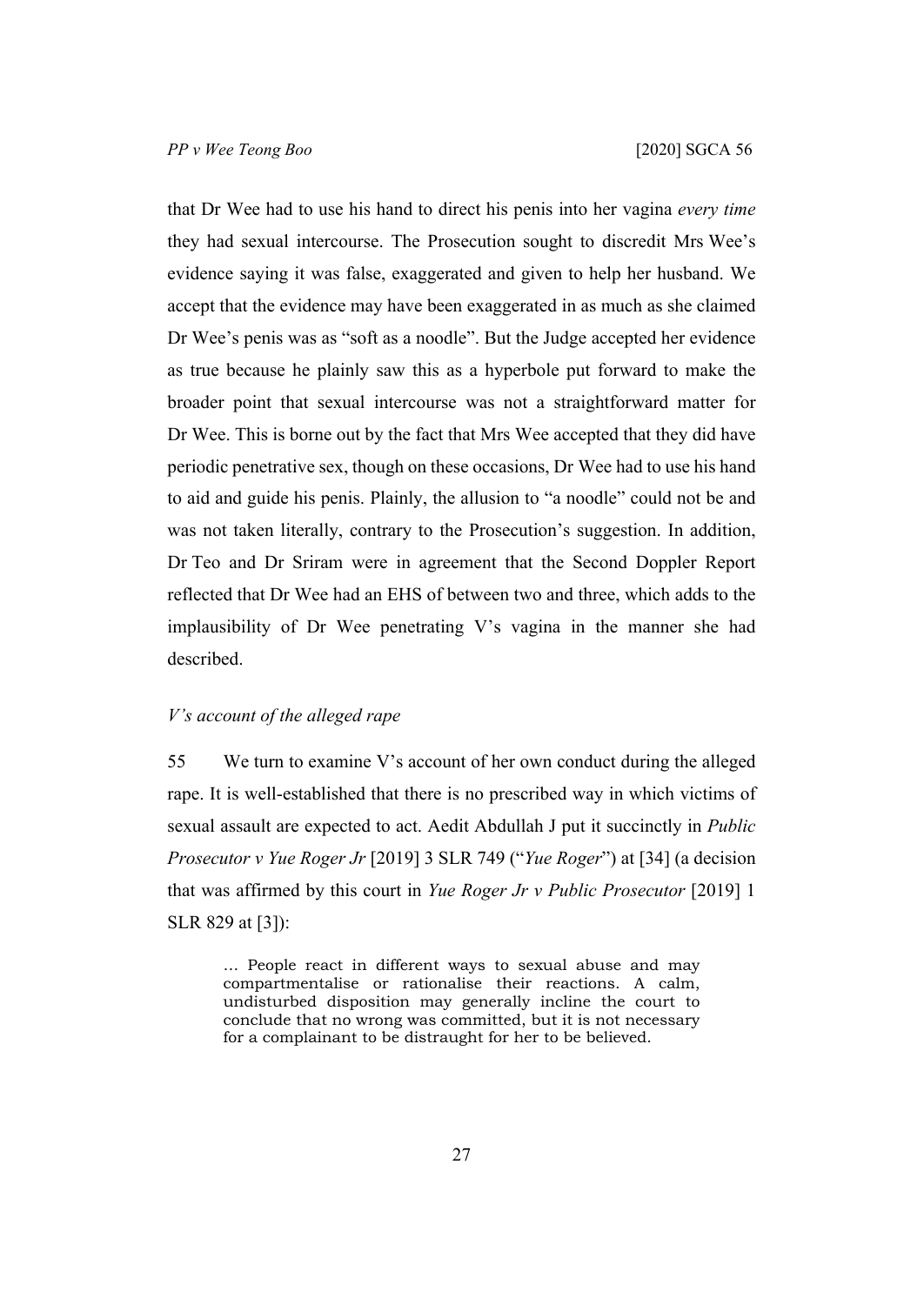56 We revisit V's allegations of rape to examine this in detail. V claimed that Dr Wee removed her shorts and panties, positioned himself between her legs and pushed "something horizontal" into her vagina. V was only able to see Dr Wee's head and chest. She also saw his body moving forward and backward with each penetration and said his hands were holding onto her knees throughout this. V testified that at the time, she believed Dr Wee's actions were part of a medical examination:

| Q:       | You were afraid at that time? Were you not afraid at that<br>time when he removed your shorts off your legs?                                                                       |
|----------|------------------------------------------------------------------------------------------------------------------------------------------------------------------------------------|
| $\cdots$ |                                                                                                                                                                                    |
| A:       | I just wanted the <b>medical examination to quickly</b><br>finish. Then after that I didn't think of anything else.                                                                |
| $\cdots$ |                                                                                                                                                                                    |
| Q:       | Why didn't you just get up from the bed and walk away?                                                                                                                             |
| A:       | I mean, at that point I just wanted the examination to<br>finish as soon as possible                                                                                               |
| $\cdots$ |                                                                                                                                                                                    |
| Q:       | What did you think he was going to do, examine you?                                                                                                                                |
| $A$ :    | Yes, that is what was in my mind, examination.                                                                                                                                     |
| $\cdots$ |                                                                                                                                                                                    |
| Q:       | Okay, so you did not leave or choose to leave because<br>you knew that he was going to do an examination of you.<br>That is why you continued to remain in that state,<br>correct? |
| A:       | Yes, it felt like he was going to do an examination.                                                                                                                               |
| $\cdots$ |                                                                                                                                                                                    |
| Q:       | Right. So you felt the two legs being grabbed?                                                                                                                                     |
| A:       | Yes.                                                                                                                                                                               |
| Q:       | At that point of time, what was in your mind?                                                                                                                                      |
| $A$ :    | I just want whatever examination to be over as soon<br>as possible.                                                                                                                |

[emphasis added in bold italics]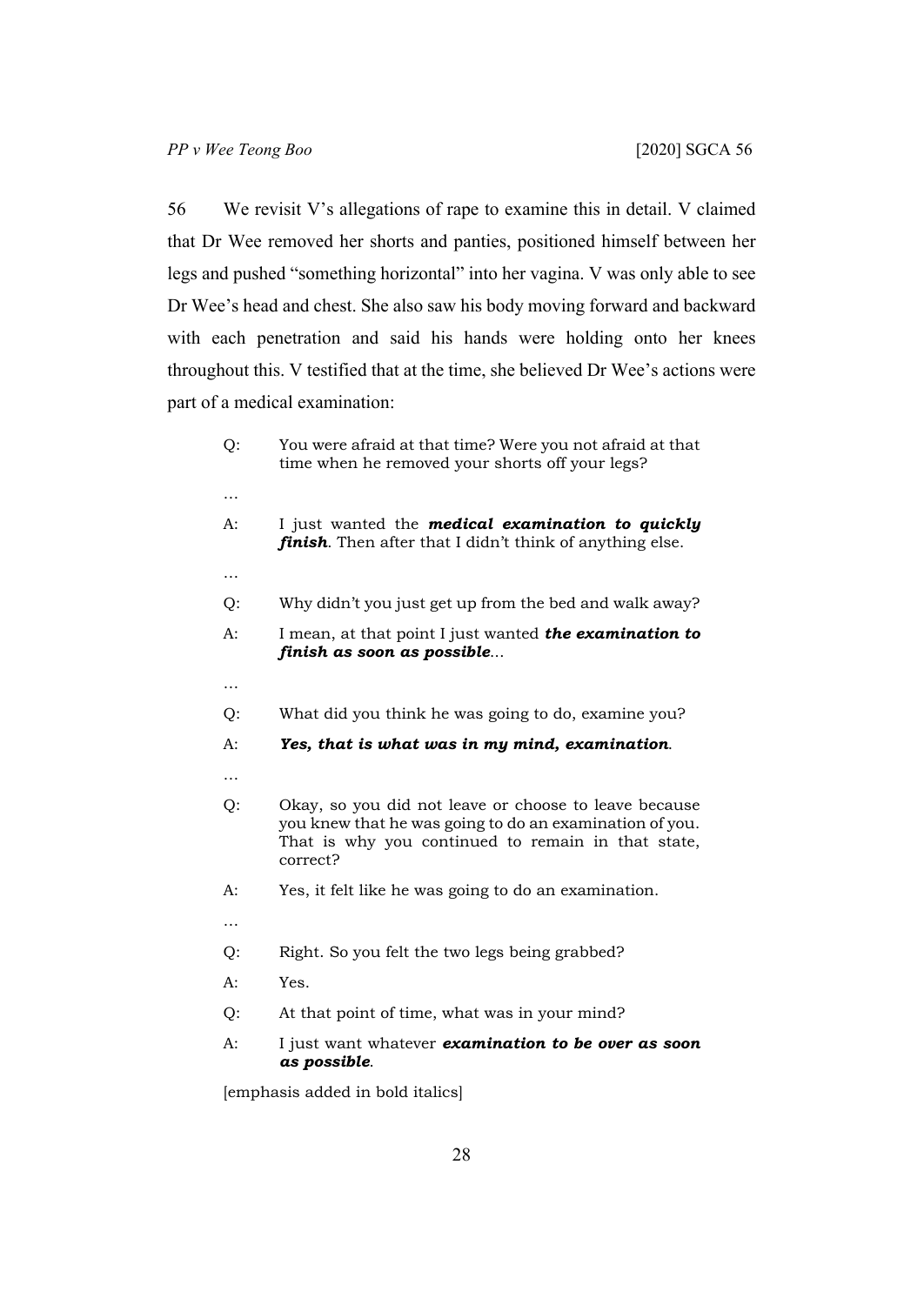57 Subsequently, Dr Wee allegedly brought V to a half-seated position. V looked down and saw Dr Wee's penis partially inside her vagina. At this stage, V testified that she was unsure whether this was also part of the medical examination:

- Q: Oh, so even though you said you saw his penis or dick, as you describe in your vagina, *you did not know whether that was part of the medical examination* or not?
- A: *Yes*.

[emphasis added in bold italics]

58 At the trial, V testified that she was shocked, operated in an "auto-pilot situation" and left the clinic after collecting her medication. The clinic assistants and Dr Wee, on the other hand, testified that V appeared to be calm and had no complaints. These claims are not incompatible and we accept that different people react differently to sexual assault. Thus, the fact that V did not appear to be distraught immediately after the alleged rape did not, in and of itself, render her testimony unbelievable. Thus, in *Yue Roger*, for example, the victim was 13 years of age, who trained and competed with the private rope skipping team that was coached by the accused person in that case. It was thought to be understandable that, from the victim's perspective, she would continue with her rope skipping training even though she had been the victim of his repeated sexual abuse (at [31]). Here, Dr Wee had been V's regular doctor and V would have trusted him. This was relied on by the Prosecution as a basis for understanding V's reaction to what had allegedly taken place. While we accept the general point, this however, has to be seen in the context of all the relevant facts and circumstances. In that light, with great respect, we are unable to see how the Prosecution's claim can be accepted that V's perception of what was happening to her was coloured by the fact that she trusted Dr Wee as her regular doctor. By way of context, it should be noted V was 23 years old at the time of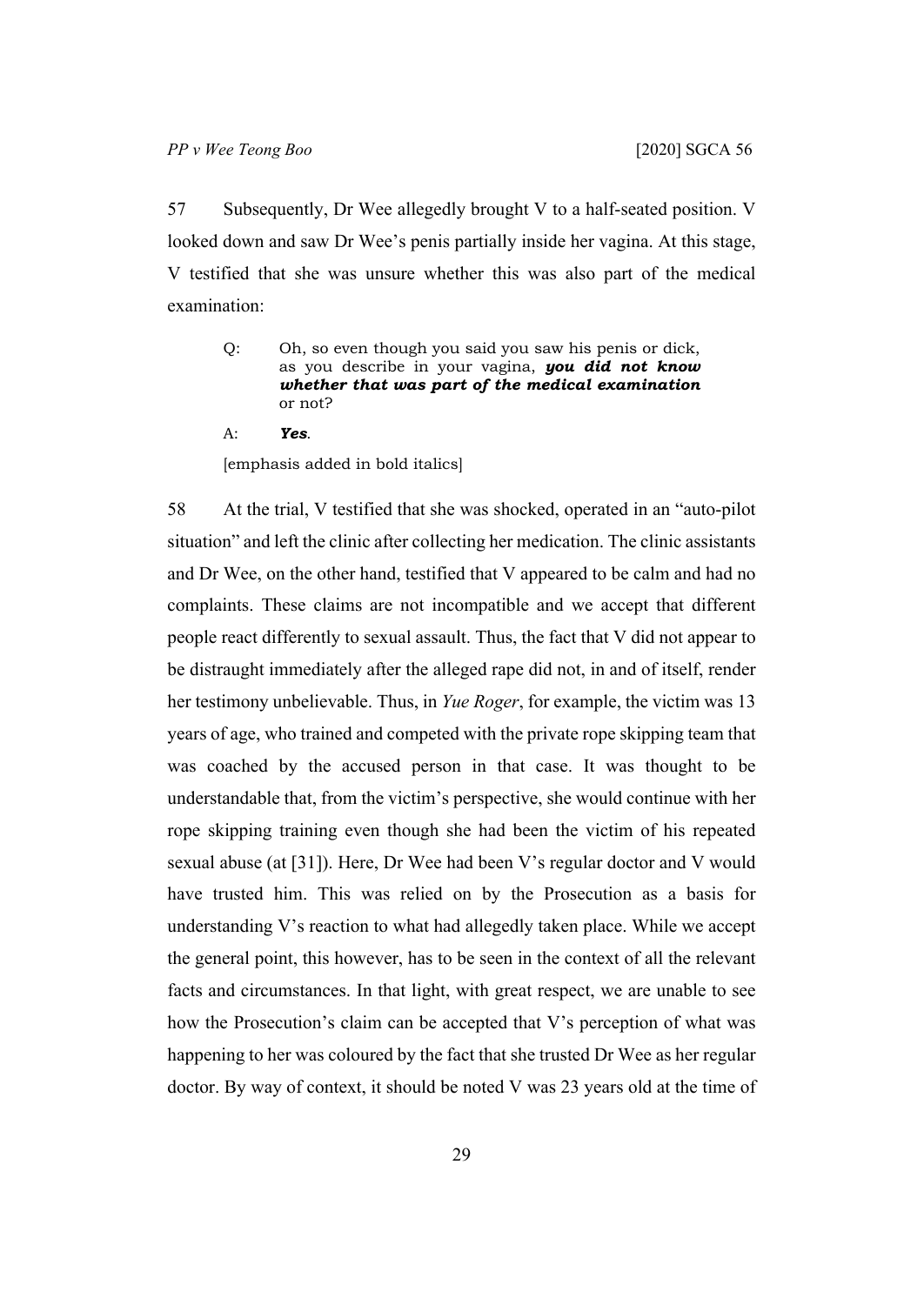the offence and pursuing tertiary education. She had never had sexual intercourse at the time. In these circumstances, we find it impossible to understand how V could have thought that the alleged conduct of Dr Wee could ever have been explicable on the basis that it was part of a medical examination. How could he possibly have been examining anything if his head and chest were upright and both his hands were supporting V's knees? And how could he have been "poking" anything into V that was related to a medical examination when both his hands were being used to hold V up? And, finally, when V sat up and allegedly saw Dr Wee's penis still in her vagina, how could she possibly have imagined that this might be part of the medical examination? To put it bluntly, this would have been a violation of her person at the most horrific and abusive level and we find it difficult to understand how V could have failed to appreciate that. The question here is not so much one that concerns a victim's *reaction* to a sexual assault after the trauma of the incident; rather, it is the *credibility* of a victim's claim of what she thought was happening, while it was happening. Further, this was not in terms of fine details such as what the offender was wearing or what his position was, or how long the incident lasted, but at the most basic level, of whether a sexual assault was taking place at all.

<span id="page-31-0"></span>59 We accept that up to the point *before* V alleged that Dr Wee penetrated "something horizontal" into her vagina, she might have thought that his actions (namely, removing her shorts and panties, and positioning himself between her legs) were perceived as being part of a medical examination. However, we find it incredible that V could have perceived any of Dr Wee's alleged actions *after* that point to be part of any medical examination. This is especially the case given her narrative, which was that Dr Wee's hands were holding on to her legs at all times, and he was moving back and forth while penetrating "something" into her vagina and later that she saw that his penis was partially inside her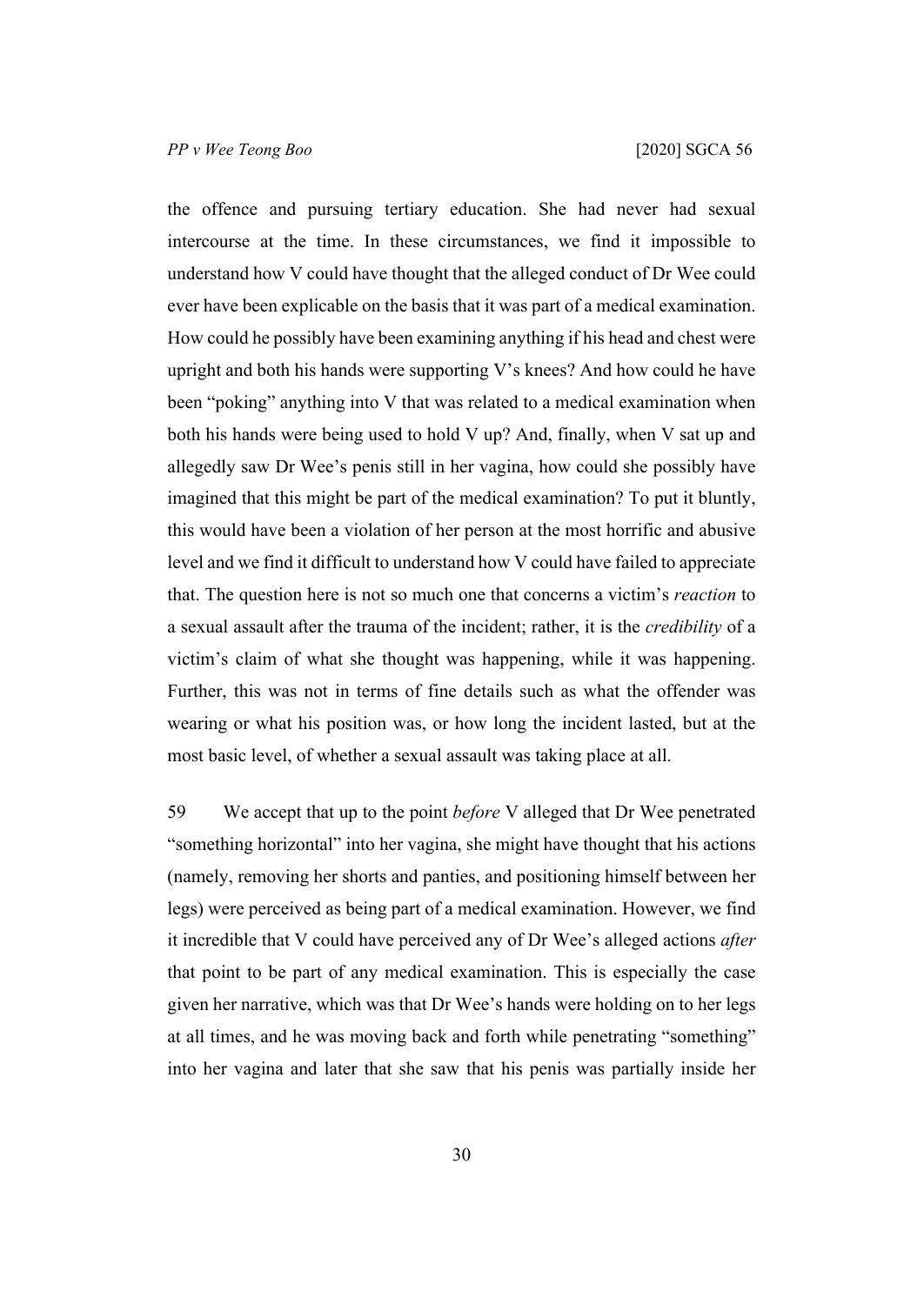vagina. With respect, we find this account and the explanation for allowing it to continue, namely that it was perceived as being part of an examination, far from convincing.

## *The presence of patients and clinic assistants*

60 The Judge was also doubtful that Dr Wee would have attempted penile penetration given that at the material time, the clinic assistants and some other patients were waiting in the clinic. We agree. The Prosecution submits that the Judge placed undue weight on this because the patients would not have been able to enter the examination room, while the clinic assistants would not have done so under ordinary circumstances. Dr Wee would therefore have had fair warning if anyone were to enter the consultation room. While we accept that the clinic assistants and patients were unlikely to barge into the examination room, the fact remained that the sliding door leading to the examination room could not be locked, and *it would have been the easiest thing for V to have screamed for help*. The Prosecution also makes the point that the rashness of an act does not mean that it therefore could not have happened. We agree. But its implausibility is a factor that may be taken into account in assessing whether the relevant threshold of proof has been met. To overcome the implausibility of the Prosecution's case and find that Dr Wee had raped V in these audacious circumstances, he must have believed that he could get away with it because V would not even know that she was being raped and would remain completely silent throughout the ordeal. But, this was an improbable scenario to begin with for the reasons we have outlined at [[55\]](#page-28-0)–[[59\]](#page-31-0) above, and further, the Prosecution never put this to Dr Wee or explored this line of inquiry at the trial.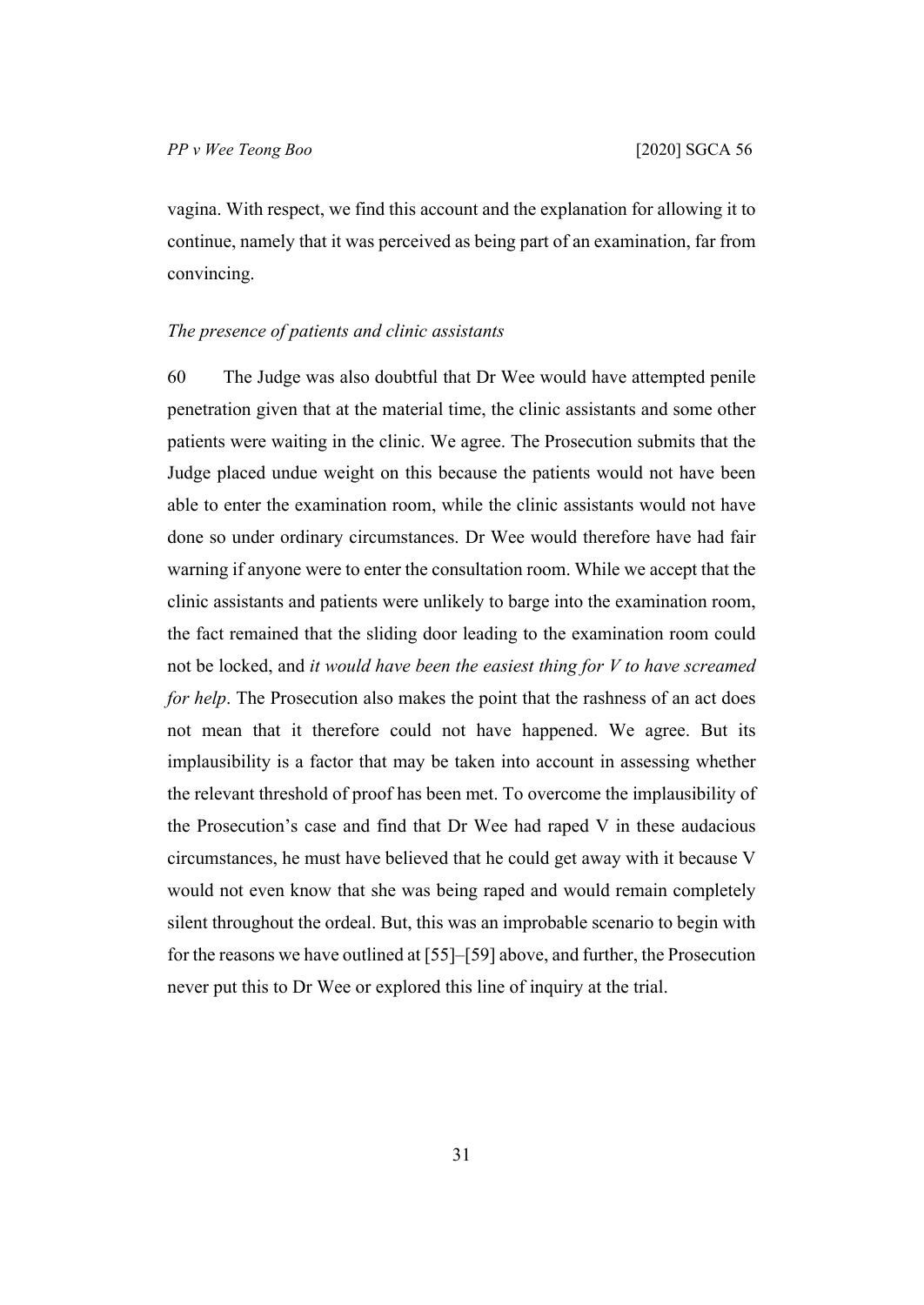61 For all these reasons, we agree with the Judge that there were reasonable doubts that Dr Wee had raped V as alleged. This is sufficient to dispose of the Prosecution's appeal. But, for completeness, we consider V's credibility.

## *V's credibility*

62 The Judge found V to be an honest and simple witness who gave her evidence clearly and without embellishment. The Judge, having assessed V's demeanour, was well placed to assess her credibility. However, we remain entitled to ascertain whether the Judge's assessment of V's credibility was plainly wrong or against the weight of evidence (*Pram Nair v Public Prosecutor*  [2017] 2 SLR 1015 at [55]). This becomes a point of particular importance where the relevant threshold is that the evidence must be found to be unusually convincing, which then requires it to be carefully scrutinised in the light of the internal and external consistencies. Having evaluated the evidence, we are troubled by four aspects of the evidence that the Judge did not seem to have considered. In our judgment, these cast serious doubts on V's credibility.

# *The Judge's finding on penile penetration*

63 The Judge, as we have observed, concluded that there were reasonable doubts over Dr Wee's guilt and specifically over whether penile penetration had occurred. This meant that despite having found that V was a credible witness, he was not convinced that the alleged rape had occurred as she maintained. With respect, given V's persistent assertion that Dr Wee had penetrated her with his penis even to the extent of saying that she had seen his penis in her vagina, once the Judge found on the basis of other evidence that this was not credible, it was incumbent on him to reappraise the entirety of V's credibility in that light. This was because his finding meant that he was unwilling to accept what she had said on a central aspect of her account by reason of its inconsistency with other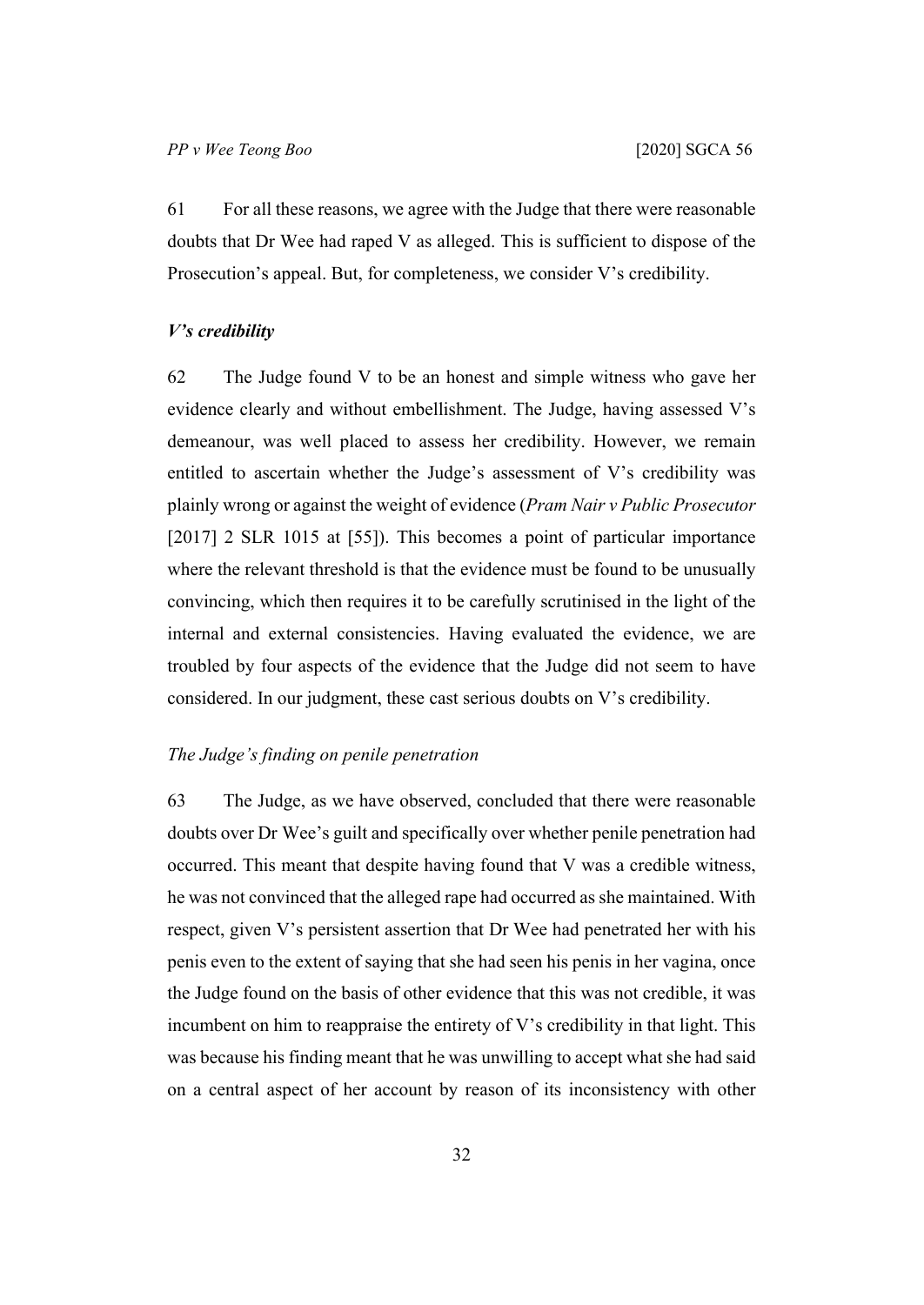evidence. Furthermore, this was a point that could not be explained away as a mistaken perception on V's part given her insistence that she saw Dr Wee's penis in her vagina (see [[117\]](#page-63-0) below). Either the Judge believed that V did see the scene as she described it, in which case that would overcome any doubts raised by Dr Wee's condition, or the Judge did not believe that she did. Her testimony that she had seen Dr Wee's penis in her vagina and that his hands were supporting her legs throughout the incident was simply not capable of being reconciled with Dr Wee's evidence that he had used his fingers to examine her vagina (see also *GCK* at [161]). In the end, the Judge believed and convicted Dr Wee on his account. The Judge had to make that assessment in the context of all the evidence and his conclusion that it was the latter meant that he had to reconsider V's evidence in that light.

## *The Polyclinic Record*

64 Second, as mentioned above at [\[9](#page-5-0)]–[\[11](#page-6-0)], V's evidence was that Dr Wee had found a lump at her groin area during the consultation on 25 November 2015. She then scheduled an appointment at the polyclinic for the *specific purpose* of having that lump checked:

- Q: Okay. So did you do anything about the lump that [Dr Wee] found on 25 November?
- A: I went to schedule an appointment with the Polyclinic.
- …
- Q: Okay. And just to be clear, the purpose of this visit on 5 December 2015?
- A: Is *mainly to check out the [lump] issue that Dr Wee highlighted*.

[emphasis added in bold italics]

According to V, Dr Sheena confirmed that there was a lump near her groin, at which point, she felt reassured that what Dr Wee had done to her on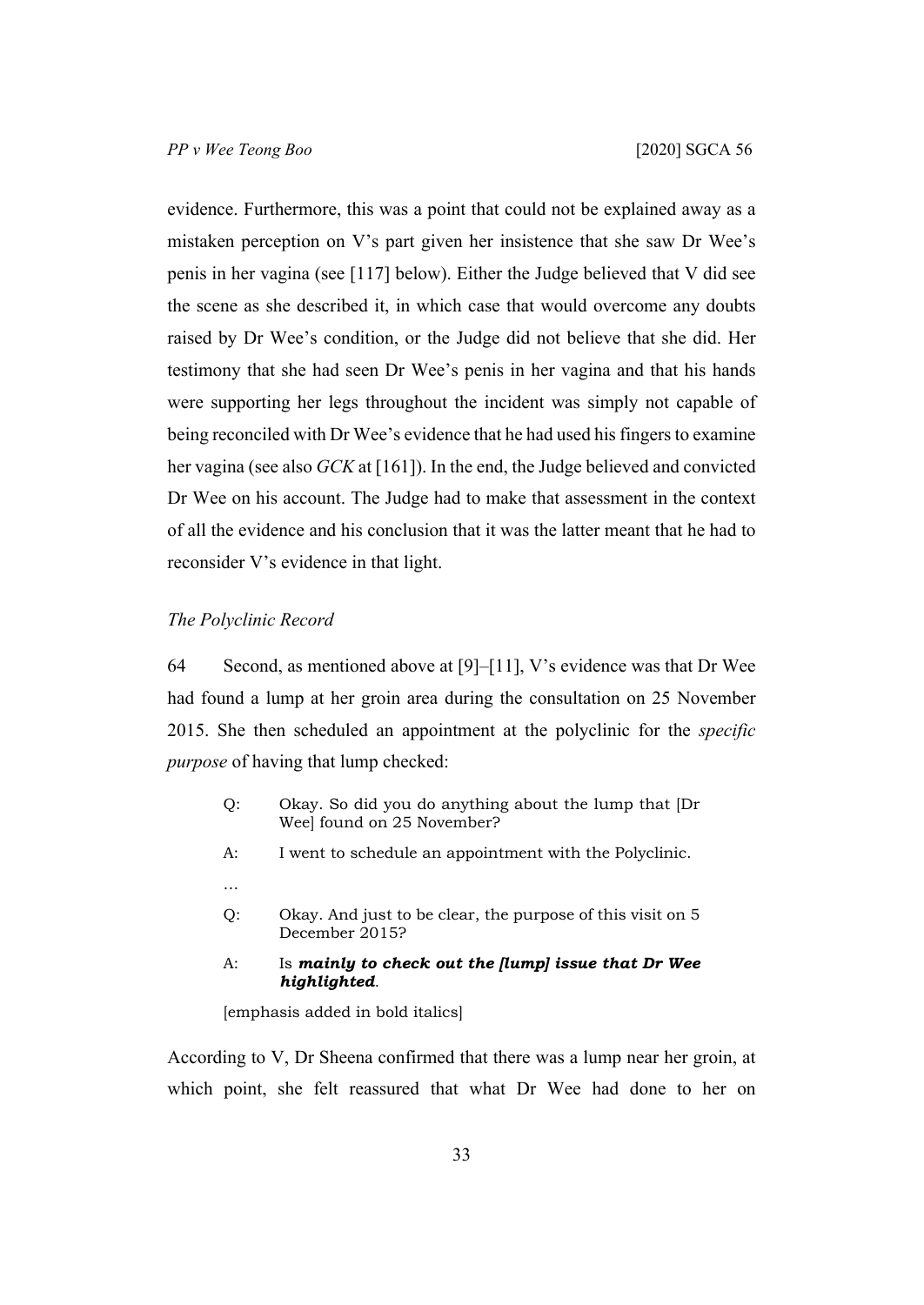25 November 2015 was part of a medical examination. As we have already noted at [\[11](#page-6-0)] above, it is not at all clear to us how this could have appeased any concern V had over what Dr Wee had allegedly done, *after* he found the lump. Those alleged acts had nothing at all to do with the lump.

65 Beyond this, V's evidence was not consistent with the Polyclinic Record. The Polyclinic Record reflected that V consulted Dr Sheena for "pain over the left groin area for 3 days" (see [\[11](#page-6-0)] above) and not for the purpose of having the lump checked, as she claimed. Dr Sheena had left Singapore by the time of the trial and was not an available witness. But V never mentioned in her testimony at trial that feeling pain in her groin area was the reason she went to see Dr Sheena. Further, neither the Polyclinic Record nor Dr Sheena's notes reflect any reference at all to V having seen Dr Wee or *suspecting* a lump on account of that. All she referred to was the pain that V reported feeling in that area for three days. Further, Dr Wee's clinic notes on 25 November 2015 neither recorded the findings of any lump nor indicated that he had prescribed any medication for it. Even if we were to assume that Dr Wee had deliberately or negligently omitted such a record, we find it odd, to say the least, that V sought a second opinion on the lump from Dr Sheena, but then made *no mention* to Dr Sheena about the first opinion arising from her consultation with Dr Wee, and merely informed Dr Sheena that she suspected "a lump in area". Unfortunately, the point was not fully explored when V gave evidence because the Polyclinic record was not available to the Defence at that time.

## <span id="page-35-0"></span>*V's conversation with her mother*

66 Third, V did not mention the alleged rape during her conversation with her mother. This raises questions as to whether the alleged rape had in fact occurred. V was evidently disturbed, upset and felt able to confide in her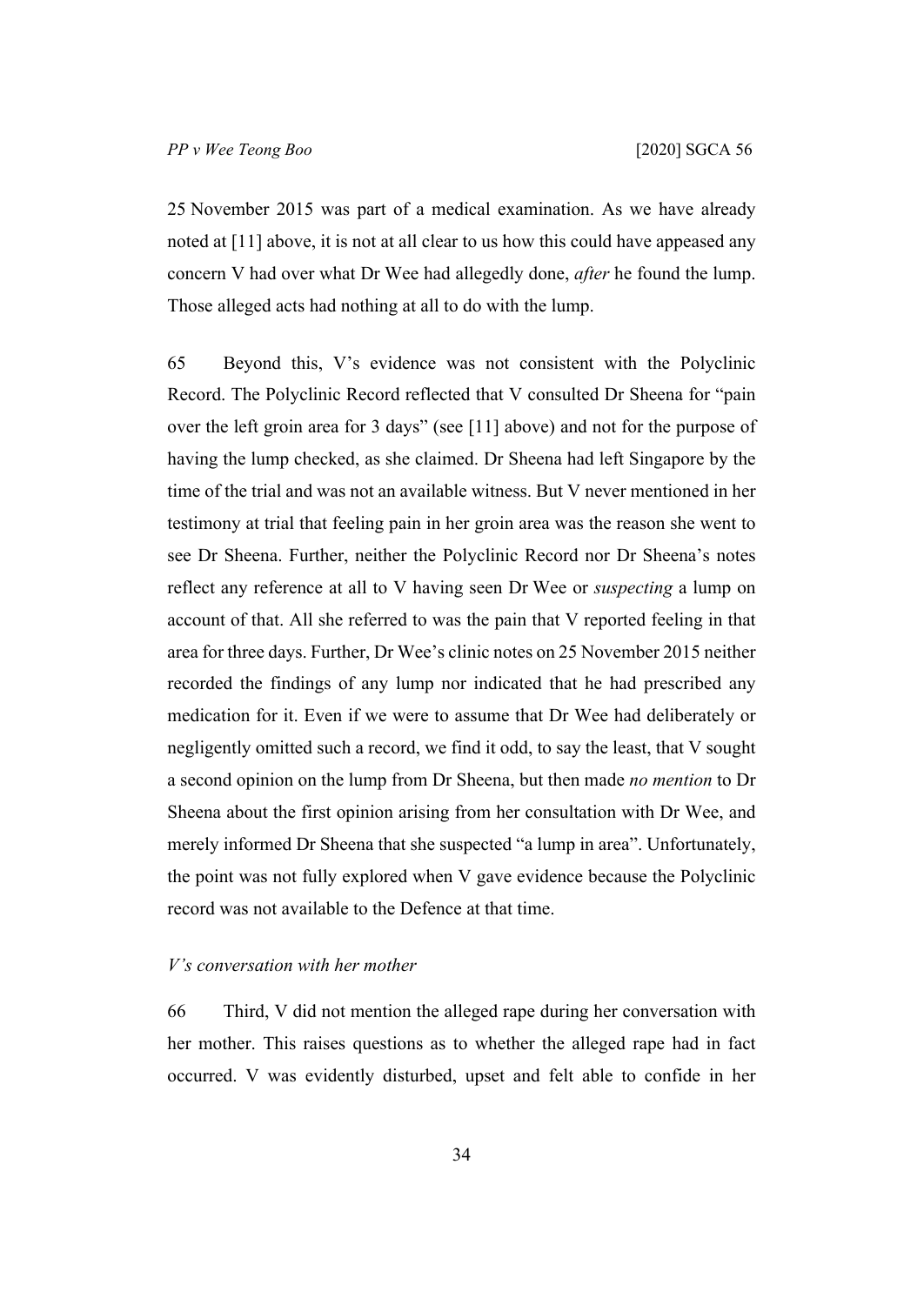mother. Yet when asked directly if Dr Wee had been on top of her, she never said she had been raped. Indeed the discussion had commenced with V asking her mother of the circumstances in which a doctor could *check a patient's private part* and she then went on to claim that Dr Wee had poked something into her vagina. The Defence submits that V's evidence was internally inconsistent on this critical point. At the trial, V explained that she did not have the chance to tell her mother what that "something" was because her mother "was not really listening and [was] kind of in a rush to go and shower and go for work". We accept that V's mother may have been in a rush because she had to report for work by 6.30am and apparently faced the possibility of retrenchment if she was late for work on more than three occasions. However, this does not explain why V did not mention the alleged rape to her mother during their conversation, in particular having regard to the following facts:

(a) the conversation between V and her mother was not fleeting as V seemed to suggest, but lasted approximately 20 minutes. There was ample time for V to have related the allegation of rape at some stage during that conversation, even if not at the very outset;

(b) as noted above, V's mother specifically asked V whether Dr Wee had been "on top of [her]". Yet V never mentioned the alleged rape when this would have been the most natural thing to do. Instead, she referred to the unspecified poking, even though V would have known by this point that this had involved Dr Wee's penis; and

(c) for V's mother to say that it was a "50/50" situation and that it could be seen as neither party's wrongdoing, she had plainly been given sufficient context to enable her to make that analysis and likely even been invited by V to do so.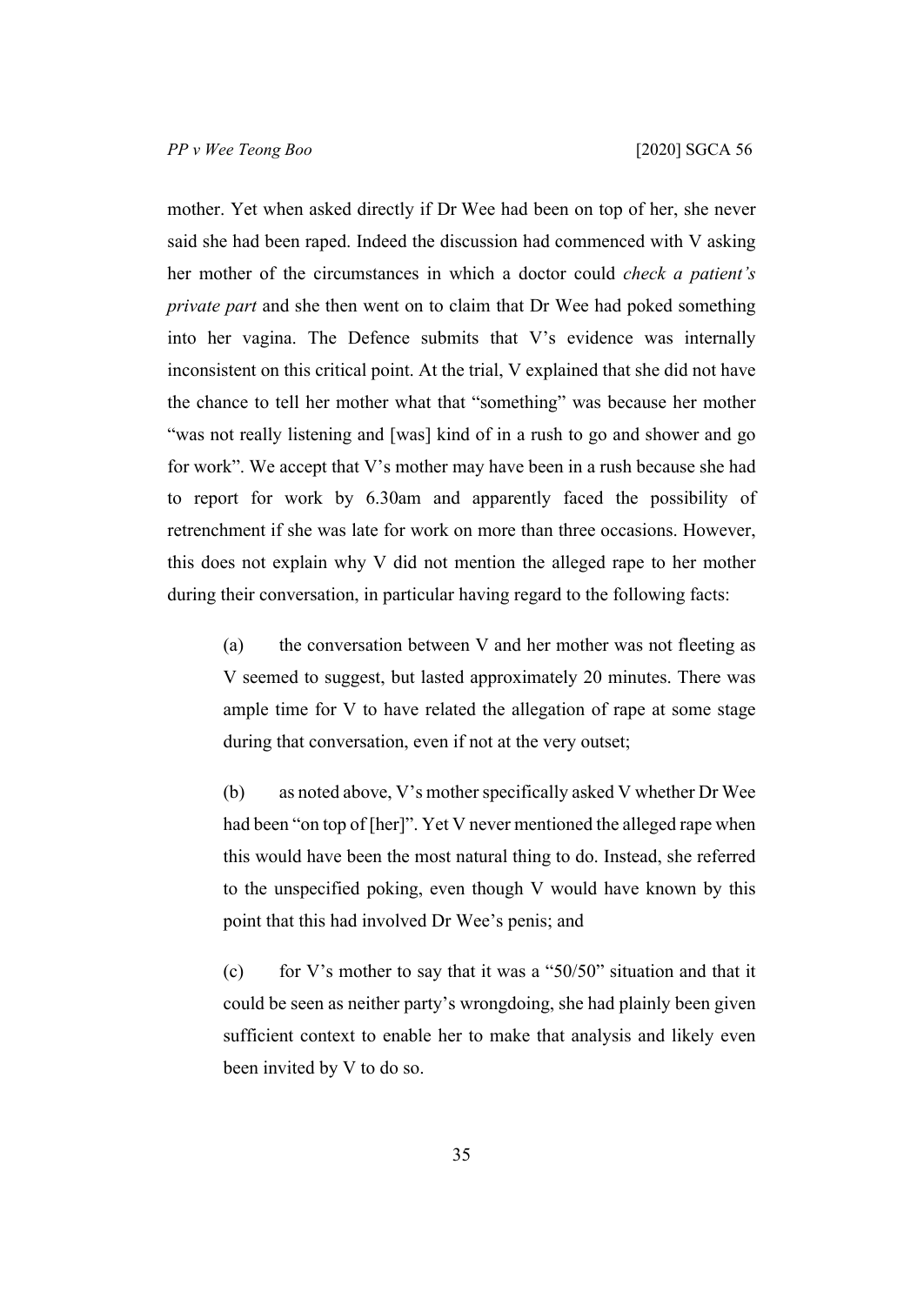#### *The layout of the examination room*

67 Fourth, V's evidence as to the layout of the examination room was inconsistent with that of the clinic assistants as well as what was reflected in the photographs taken by the police on the very next day. Pointedly, it was not suggested by the Prosecution that Dr Wee had rearranged that layout on the day of the alleged rape because he was expecting the police to come and arrest him sometime later. The photographs taken of the examination room by the police on 31 December 2015 at 3.26pm showed a white ladder and a green chair beside the head of the examination bed, and plastic boxes between the bed and the photocopier. At the trial, the seven clinic assistants testified that:

(a) the photocopier, plastic boxes, ladder and green chair were *by default*, positioned as reflected in the photographs;

(b) some of the plastic boxes contained heavy items and were difficult to move;

(c) the ladder was relatively light and was used to help the clinic assistants reach medicine in the higher cabinets and assist older patients to climb onto the examination bed;

(d) the green chair would sometimes be wheeled to the consultation room when an additional seat was required by a locum doctor or for a patient's accompanying family member, or if a staff member required access to the cabinet behind the green chair; and

(e) the plastic boxes in front of the photocopier would be moved when the photocopier had a paper jam, or when medicine inside the boxes was needed. The photocopier would be shifted to the left at an angle whenever there were paper jams. Nobody suggested that either the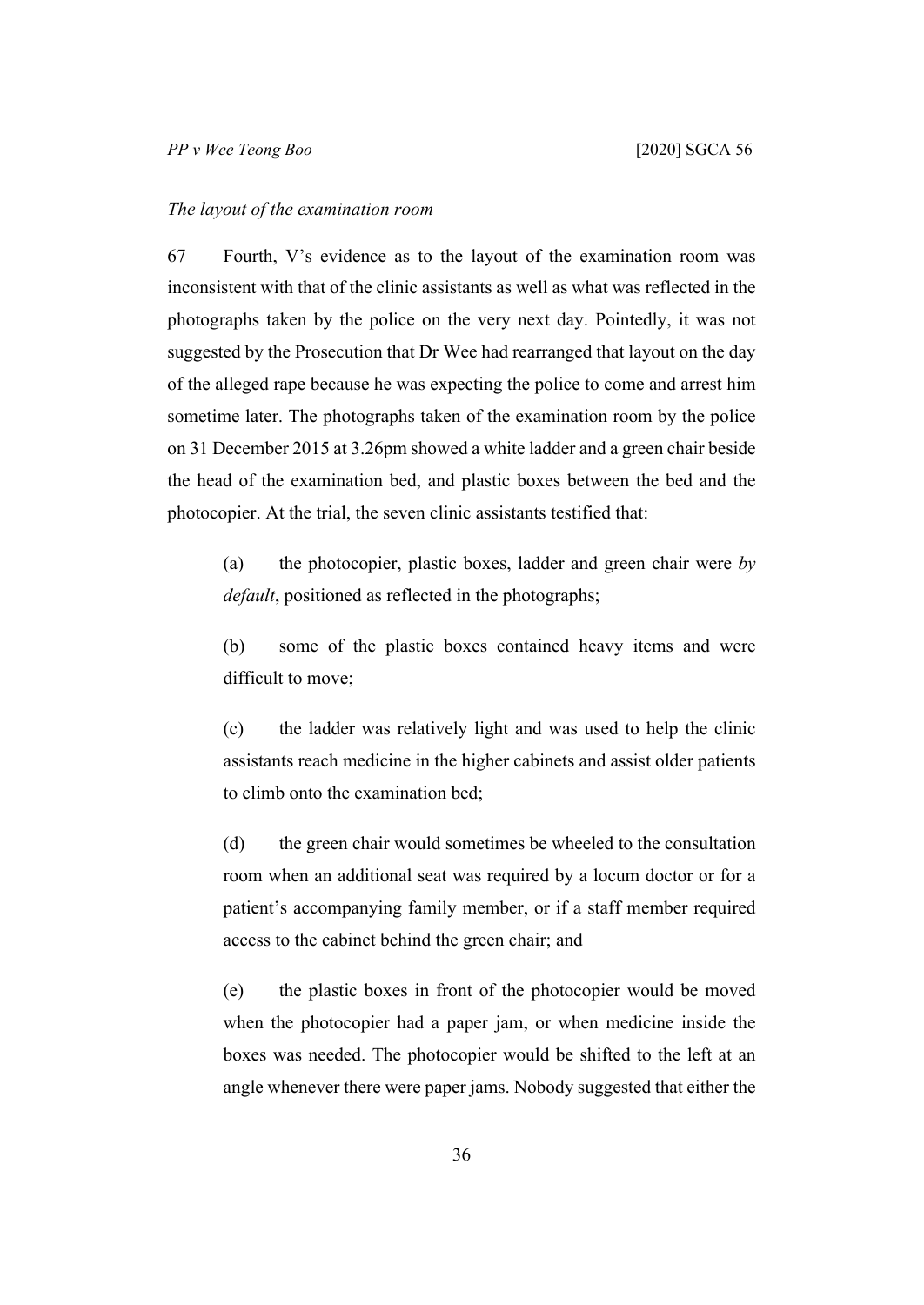photocopier or the boxes had been moved whether because of a jam or otherwise on the day of the alleged rape.

68 V claimed that while the rape was taking place, she had been able to touch the top of the photocopier with her right toes seemingly for support. She also maintained that the white ladder, green chair, and the plastic boxes between the photocopier and the examination bed were all not there at the material time:

Q: Okay. Just to be clear … the plastic boxes that are between the bed and the photocopier that we see in photograph 22, were these plastic boxes in the same location during your consultation with Dr Wee on 30 December?

A: No. No, there was [*sic*] *no plastic boxes.*

...

Ct: Can I just ask: We keep seeing this ladder in the room next to the bed?

A: There was no ladder at that day.

Ct: On that day there wasn't?

A: There *wasn't any ladder or chairs* so he was standing some – near that area.

Ct: So the green chair was not there either?

A: No the chair was not there.

[emphasis added in bold italics]

69 The Prosecution submits that the clinic assistants' testimony as to where these items usually were, was inconsequential because none of them were asked whether they were all in the usual position at the material time. But there was no evidence before the court at all to suggest that the usual layout, which is exactly how it was when the police photographs were taken, had been disturbed just at the time of the alleged offence.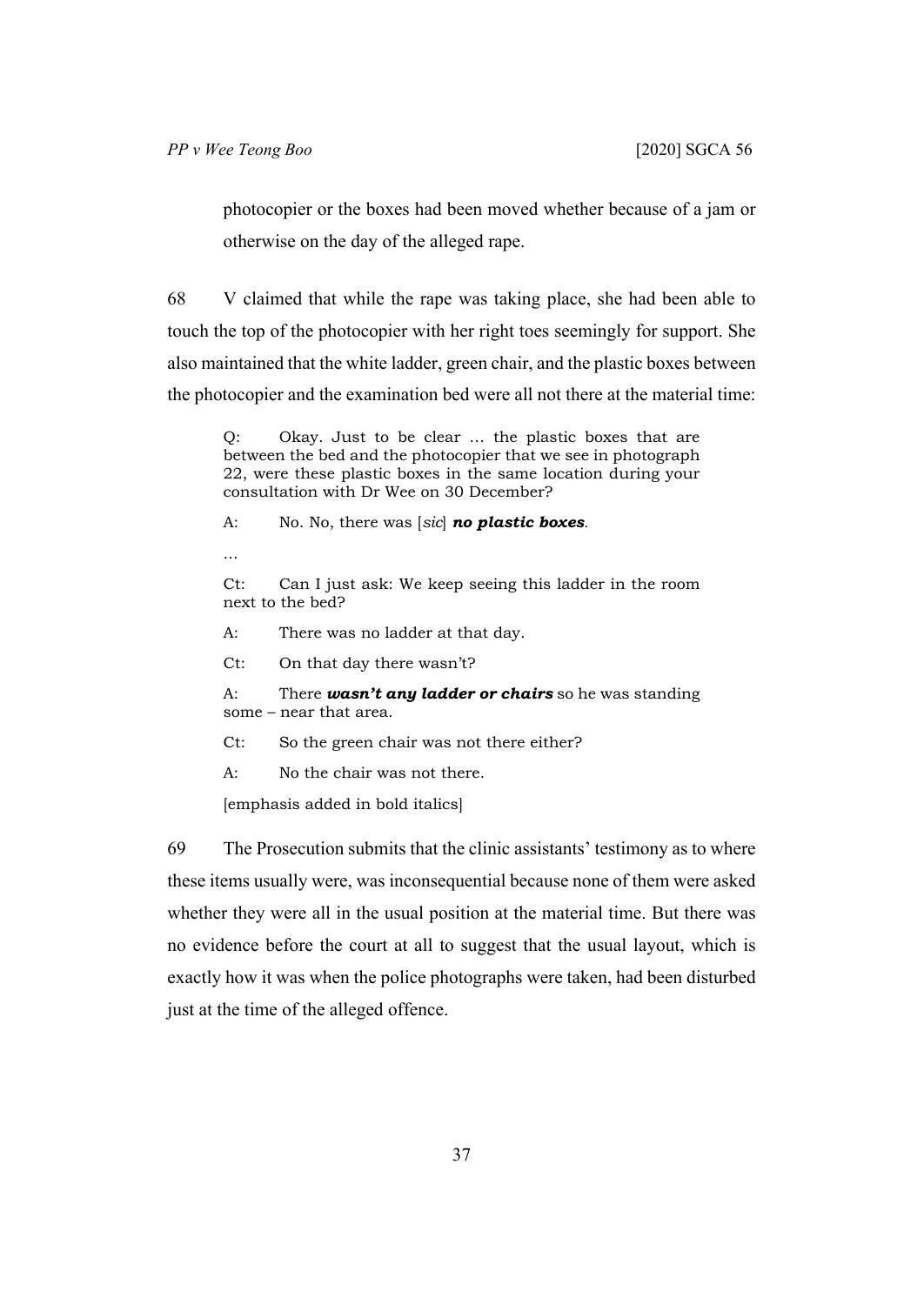70 There was certainly no evidence before us to suggest that on the day in question, the examination room was virtually empty except for the bed and the photocopier.

71 It is significant that only a relatively short time had elapsed between the alleged rape (at around midnight on 30 December 2015) and the taking of the photographs (at 3.26pm on 31 December 2015). It was wholly implausible and never suggested that Dr Wee had removed the green chair, ladder and plastic boxes *before* the alleged rape and then placed them all back into its original position within this period of time, especially when he had no idea as to what the allegations against him were or even of their very existence. Indeed, Dr Wee did not even seem to be expecting the police to come by the clinic. Moreover, it is unclear where *all* these items would have been moved. V never suggested they were all in the consultation room. If the speculation then is that the large plastic boxes including those with heavy items, the ladder and the green chair had all been moved somewhere else in the clinic, it is wholly implausible that none of the clinic assistants knew about this or mentioned this in their testimonies.

<span id="page-39-0"></span>72 For these reasons, we entertain serious reservations as to V's evidence in relation to the layout of the examination room and therefore also her assertion that she had tried to stabilise herself by resting her right toes on the top of the photocopier in the examination room (see [\[17](#page-8-0)] above).

73 For completeness, we reject the Prosecution's submission that even if the green chair, ladder and the plastic boxes had been present at the time of the alleged rape, it would have been physically possible for Dr Wee to have raped V in the manner she described. First, the discrepancy between V's evidence and the physical layout reflected in the police photographs would again cast doubt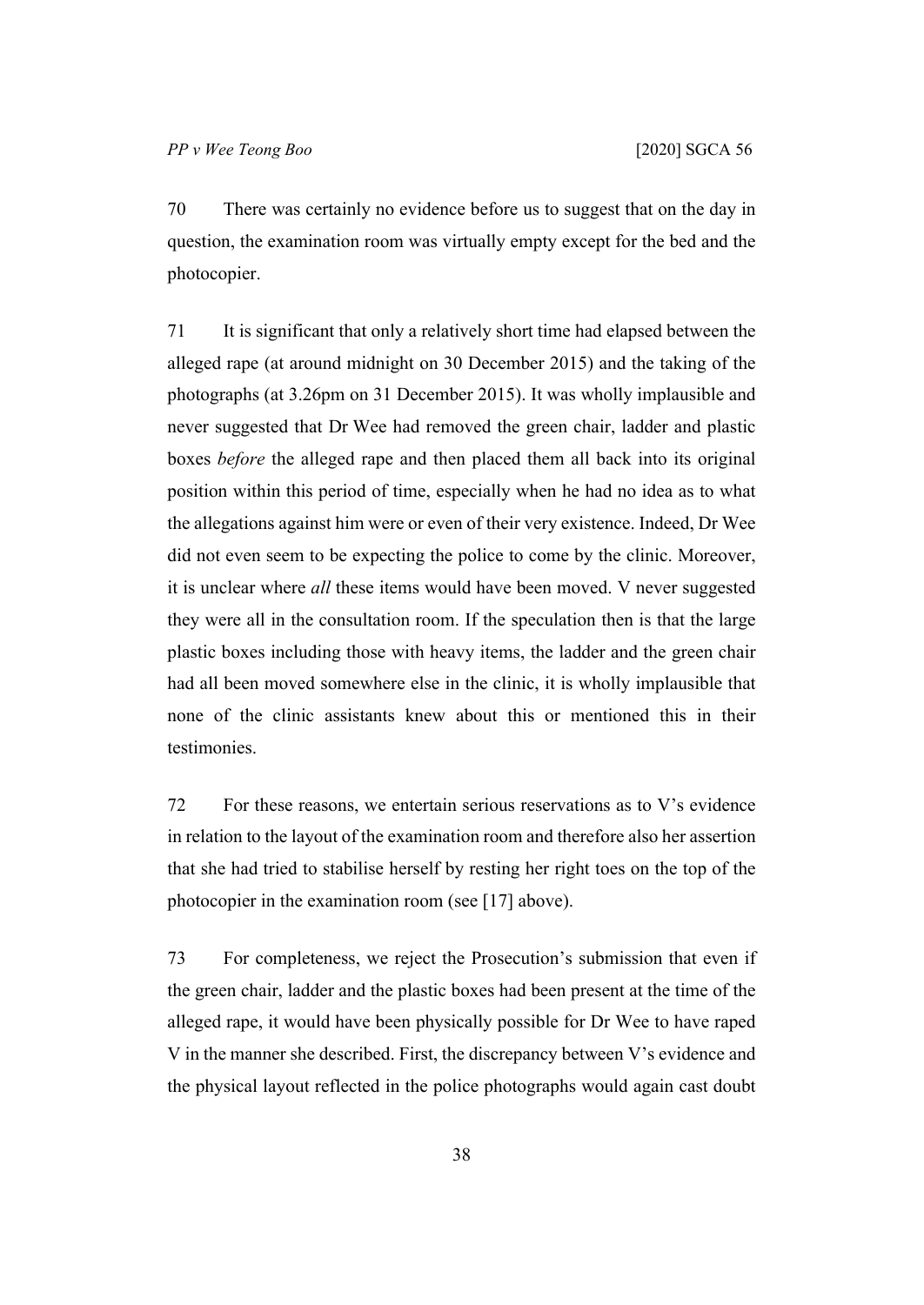on V's credibility. Second, it is imperative in such situations, involving a physical setting, for the court to have a sketch plan with detailed measurements. Without a sketch plan that reflected the dimensions of and distances between the examination bed, the photocopier, and the plastic boxes, we cannot possibly make a determination on this issue. No such sketch plan with measurements was provided to the court and it is impossible to say whether this could or could not have happened as V described it.

74 We therefore affirm the Judge's acquittal of Dr Wee on the Rape Charge. We turn to consider his appeal against his conviction on the OM Charge.

#### **The Second Issue: The OM Charge**

## *The parties' respective cases on appeal*

## *The Defence's case*

75 The Defence submits that the Judge had erred in convicting Dr Wee on the OM Charge because V was not a credible witness and suggested that she had fabricated this allegation in order to buttress her false allegation of rape. The Defence highlights the following inconsistencies that undermined V's account:

(a) V claimed that Dr Wee stroked her vagina for a long time until it became "wet". V however, evidently did not believe this was inappropriate, did not make a contemporaneous complaint and was not deterred from consulting Dr Wee again on 30 December 2015;

(b) V did not mention the alleged OM in her first police report. V claimed that *after* she had made the police report alleging rape against Dr Wee, and just before she saw Dr Tung, she realised that the medical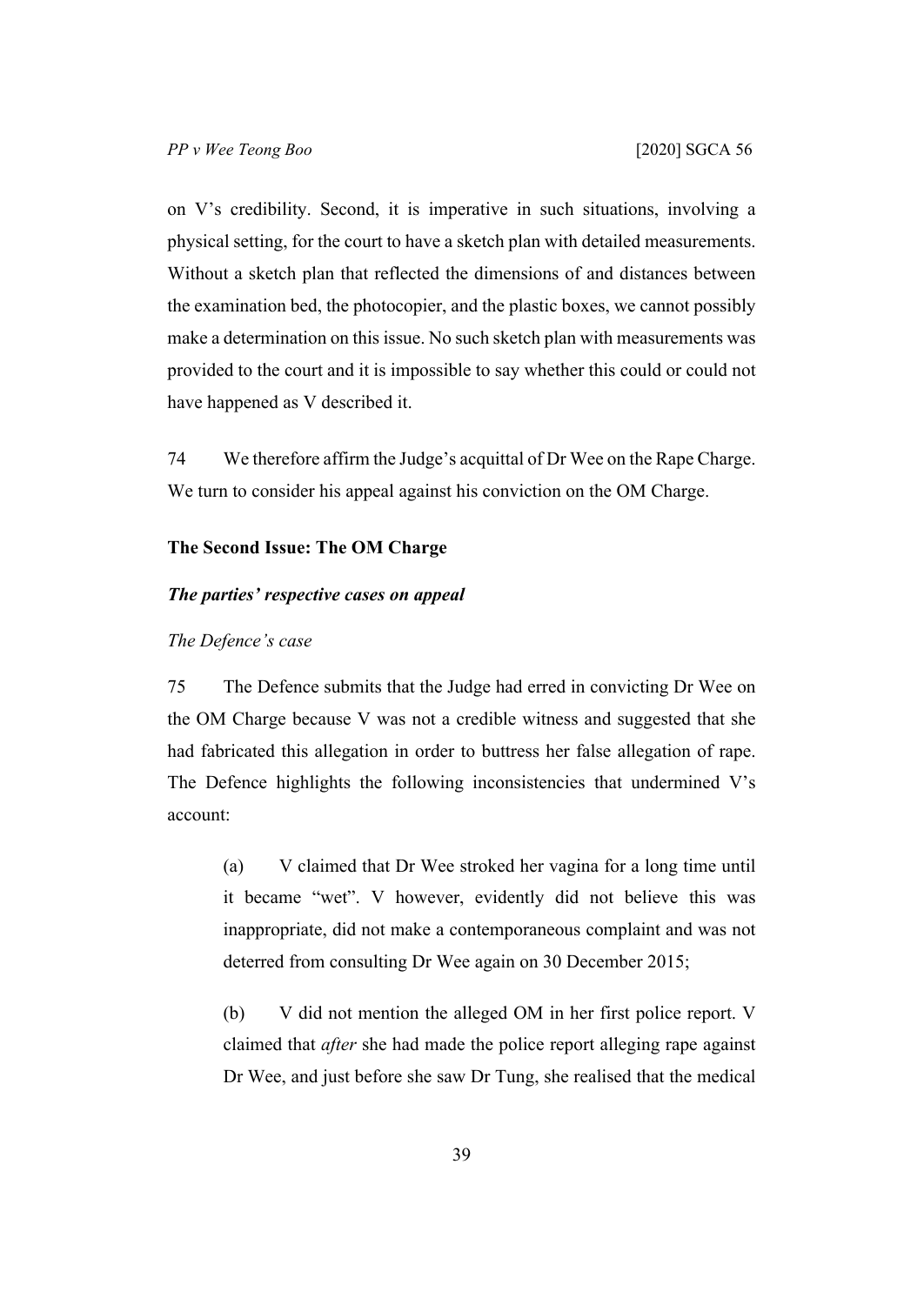examination by Dr Wee on 25 November 2015 had been a wholly improper action that outraged her modesty. However, she did not mention this to Dr Tung;

(c) Dr Wee's clinic notes relating to the visit on 25 November 2015 did not mention any lump found at V's groin area or prescribe any medication for that lump;

(d) V initially testified that Dr Wee had stroked her vagina, but embellished this to say that he "play[ed] around with [her] vagina"; and

(e) V thought that the alleged act must have been a legitimate medical examination because Dr Wee had found a lump. V however, also claimed she was concerned enough to schedule an appointment with Dr Sheena to confirm this. That aside, we reiterate that we do not understand how the subsequent discovery of the lump could have justified Dr Wee's alleged actions in V's mind.

# *The Prosecution's case*

76 In contrast, the Prosecution's position on appeal is that none of the Judge's findings in relation to the OM Charge were plainly wrong or against the weight of the evidence and they should not be disturbed. The Prosecution emphasises that V was an unusually convincing witness who gave textured and unwavering testimony about the sexual assaults. V was able to describe the incidents in detail, cogently explain why she did not resist Dr Wee's actions during the acts or report him for molest afterwards, and why she returned to the clinic on 30 December 2015. She also had no reason to falsely implicate him.

77 The Prosecution also submits that Dr Wee's arguments against conviction are unmeritorious because V's evidence was not internally or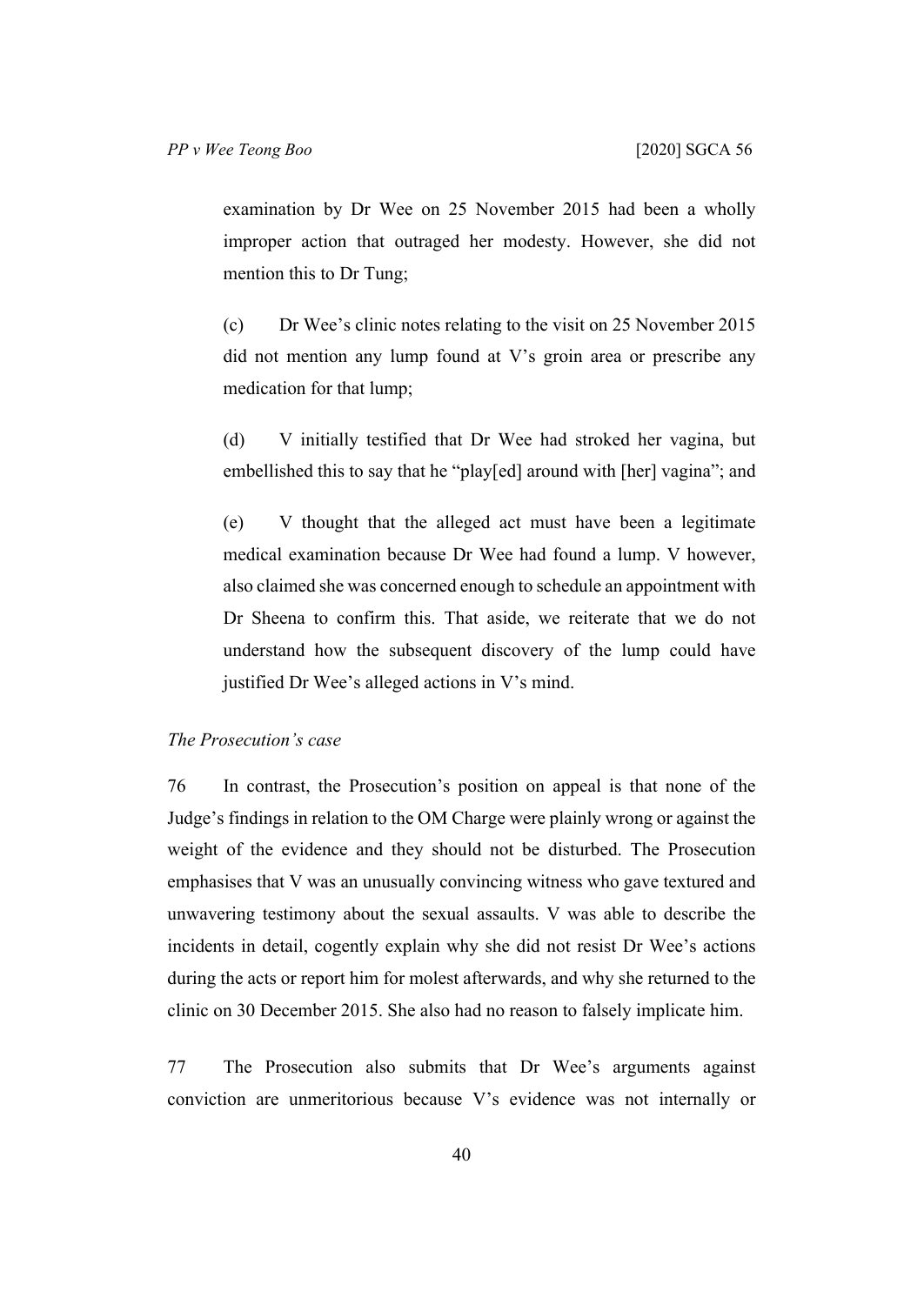externally inconsistent. The crux of the Prosecution's submission is that V believed that Dr Wee's actions were part of a medical examination due to her overwhelming trust in him, and she was reassured when Dr Sheena later found that there was a lump in her groin area. Dr Wee could also have failed to record the finding of the lump intentionally so as to maintain the plausibility of denying that he had asked V to unzip her jeans.

## *Reasonable doubt in V's account of events*

78 As we have explained at [[44\]](#page-21-0)–[[46\]](#page-22-0) above, to sustain a conviction on the OM Charge, V's evidence must be found to be unusually convincing. Having assessed the evidence, we are troubled by two particular inconsistencies in V's account, which in our judgment, undermined her evidence so as to satisfy us that the Prosecution has failed to prove its case beyond a reasonable doubt.

# *V's claim that she believed Dr Wee's actions to be part of a medical examination*

79 First, we have difficulty accepting V's testimony that she thought Dr Wee's alleged actions on 25 November 2015 were part of a medical examination. V claimed that she held such a belief because she trusted Dr Wee and because his examination of her vaginal area was similar to an abdominal examination, in that he palpated her abdominal area and asked if it was "okay" during the palpations. We accept that V could have reasonably assumed that Dr Wee's examination of her "joint area" near her groin and with considerable hesitation, perhaps even his *pressing* of her vulva using his right fingers outside her panties were part of the medical examination. We hesitate over the latter aspect of the evidence because V's medical complaint that day had nothing to do with her genital area at all. In fact, V testified that she consulted Dr Wee for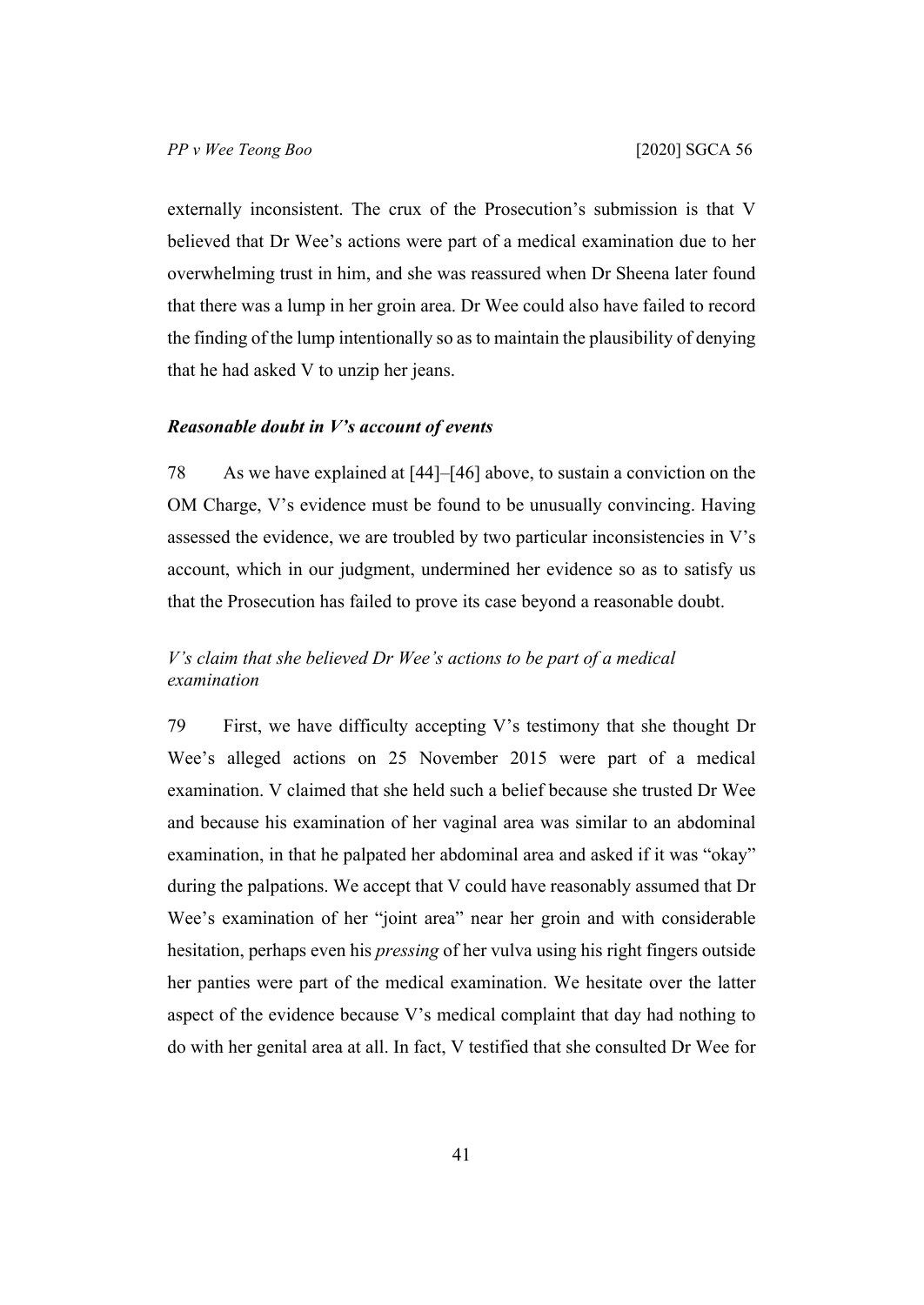"gastric discomfort" and this is consistent with Dr Wee's clinic note which stated that V experienced "gastric pain" and additionally, "phlegm".

80 Dr Wee's subsequent alleged actions were, however, nothing like any medical examination. Dr Wee allegedly slid his right hand under V's panties and started *stroking* V's vulva in an up and down motion. V testified that the "medical examination" lasted a "very long" time and Dr Wee stroked her vagina until it became "wet":

- Q: Okay. Do you know how long this stroking of your vagina area lasted from the time you were lying down to the time that he … started stroking your vagina to the time that he withdrew his hand? …
- A: I mean, it *felt very long to me* from the point where I was lying down to the point I was asked to get up.
- …
- Q: All right. So that rubbing must have caused a lot of friction, because he was very close to you? You had now sat up, his hands [*sic*] is in there and he was close to you. Was he rubbing hard? Was there a lot of friction in your vaginal area?
- A: I mean, *I was feeling wet* at that point when he was rubbing, so what do you mean by friction? I mean he was just continuous rubbing non-stop.
- …
- Q: … Can you explain what do you mean, wet?
- A: I mean *I just felt my vagina was wet*.
- Q: How do you know?
- A: I mean this is just a natural I mean, when he was rubbing, then I just felt like my *body is producing some fluids*.

[emphasis added in bold italics]

81 V also claimed that she felt as though Dr Wee was "*playing around* with [her] vagina". Taken together, we find it incredible that V could have thought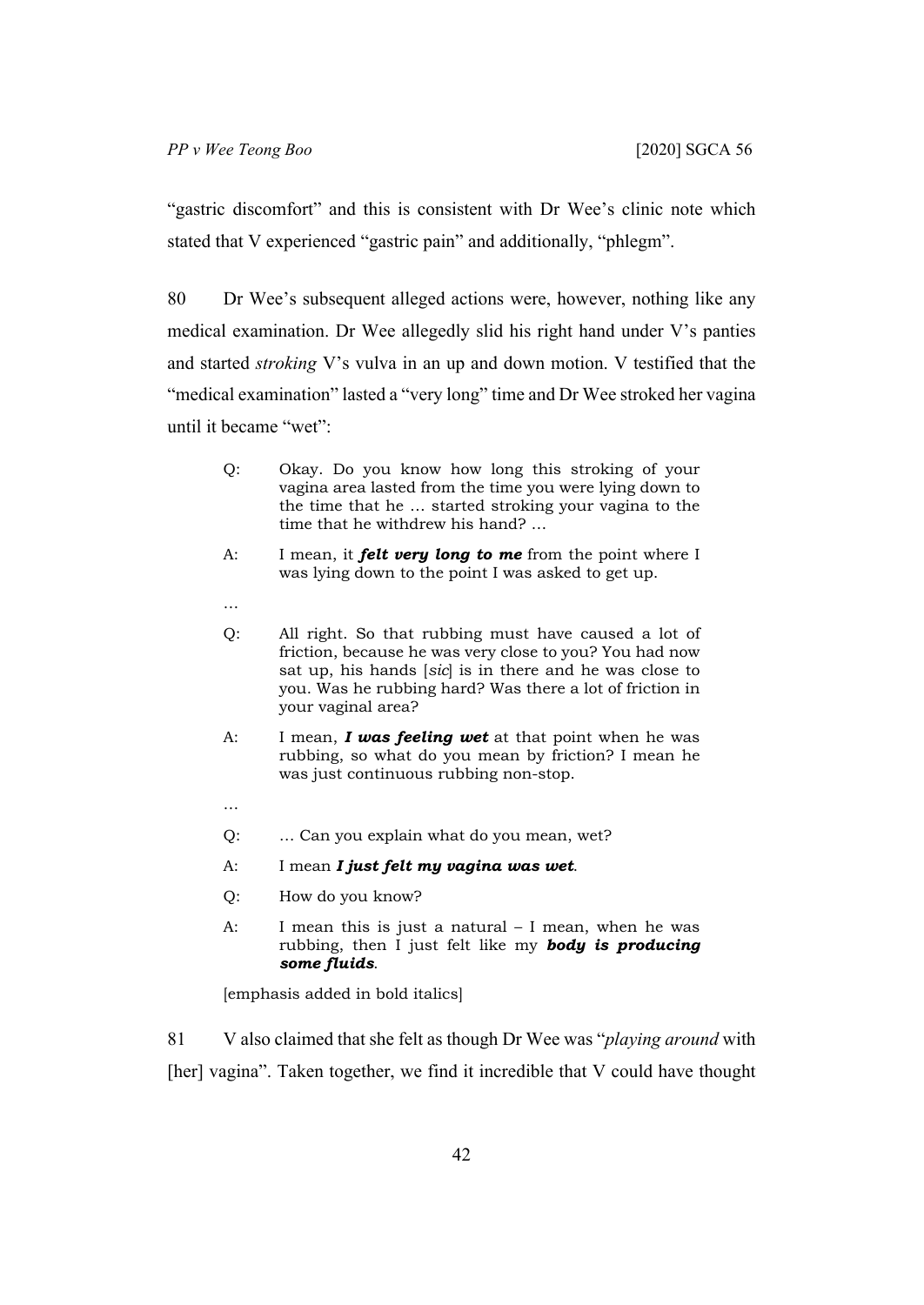that this was part of a medical examination. We also find it unusual that after the alleged *rape*, V asked her mother about the circumstances in which a doctor could "check a patient's private parts" even though on that occasion she had complained of itching in her genital area. Yet, she evidently did not do so after Dr Wee had allegedly done just that on 25 November 2015, when her only complaints had been of gastric pain and phlegm. This is especially improbable considering the fact that Dr Wee had allegedly stroked her vagina for a considerable period of time to the point that she felt that he was "playing around" with her vagina. To the extent V claimed that she had consulted Dr Sheena on 5 December 2015 for reassurance that Dr Wee's actions were part of a medical examination, we reiterate doubt as to whether this was truly the case (see [\[64](#page-34-0)]–[\[65](#page-35-0)] above). In short, we reiterate our doubt that Dr Wee had even found a lump when: (a) this was not recorded in his notes; (b) V did not mention seeing Dr Wee, let alone his finding of a lump when she consulted Dr Sheena; and (c) the Polyclinic Record reflected that V consulted Dr Sheena for "pain over the left groin area for [three] days" and not because, as V claimed, of any suspected lump that had allegedly been discovered more than a week earlier. We also reject the Prosecution's suggestion that Dr Wee may have deliberately failed to record the lump to maintain the plausibility of later denying having examined V's groin. It is wholly implausible that he would have taken such steps to record his notes inaccurately because he feared she might report him and at the same time, wholly overlook the obvious fact that V could have screamed or protested right away in the clinic at the time of the alleged offence.

#### *V's belated realisation that Dr Wee had outraged her modesty*

82 Second, we are troubled by the significant delay of 36 days between the alleged event and it being reported. A delay in reporting in and of itself, is not a reason to disbelieve the complainant or her allegations against an accused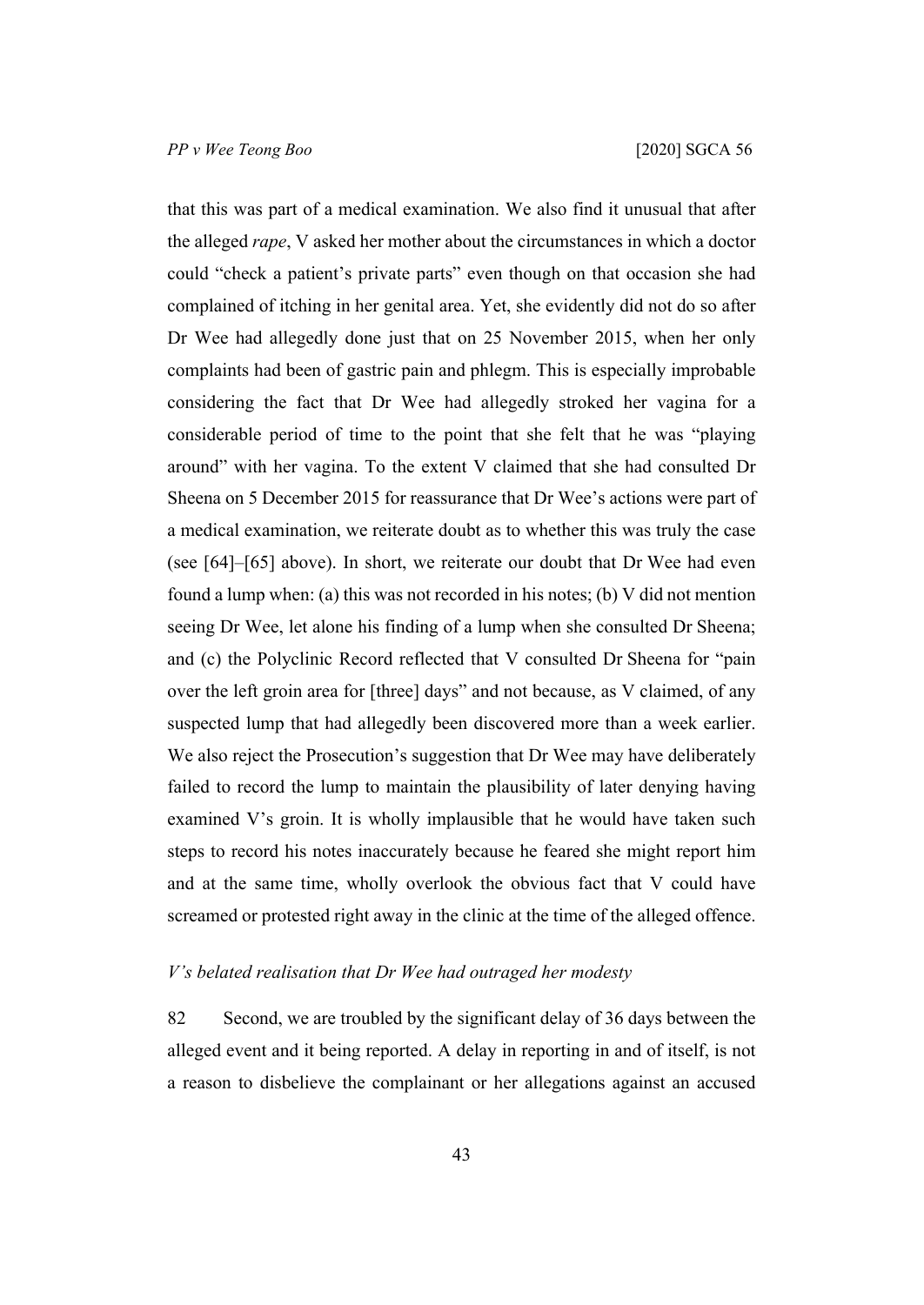person (*PP v Ariffan* at [66]). Instead, the court should examine the explanations proffered by the complainant for that delay to determine whether this adversely impacts her credibility (*DT v PP* [2001] 2 SLR(R) 583 at [62]; *PP v Ariffan* at [67]).

<span id="page-45-0"></span>83 V claimed that she realised, while waiting at KKH on 31 December 2015, that Dr Wee's medical examination five weeks earlier was in fact an outrage of her modesty because prior to that: (a) Dr Sheena had reassured her that there was indeed a lump found in her groin area; and (b) Dr Wee's actions during the alleged rape were similar to the alleged outrage of modesty:

- Q: Okay. Why did you only disclose that incident, the November incident, to the police in December 2015? Why not any earlier? Why not after you left Wee's Clinic on 25 November?
- A: Because on the 25<sup>th</sup>, previously I assumed it was medical examination, because it was subsequently *supported by another doctor's* **[***sic***]** *who tell me … that indeed there was a lump*, so there was nothing different.

So when I was sitting at [KKH], when I think back I *realise* actually on the 30th when Dr Wee did his examination, he did *almost the same thing like what he had done on the 25***th**, from checking from the upper abdomen to the lower abdomen and then asking me is this okay? Is it painful? You know.

[emphasis added in bold italics]

84 We do not find V's explanations persuasive or credible. In relation to her assertion that she was reassured that Dr Wee's actions were part of a medical examination after her consultation with Dr Sheena (see [\[83](#page-45-0)(a)] above), we have explained our doubts as to whether V had indeed consulted Dr Sheena for the lump allegedly found by Dr Wee. We also reiterate the lack of logical coherence in this assertion. As regards V's assertion that it suddenly dawned on her that the alleged sexual assaults were similar (see [[83\(](#page-45-0)b)] above), we have difficulty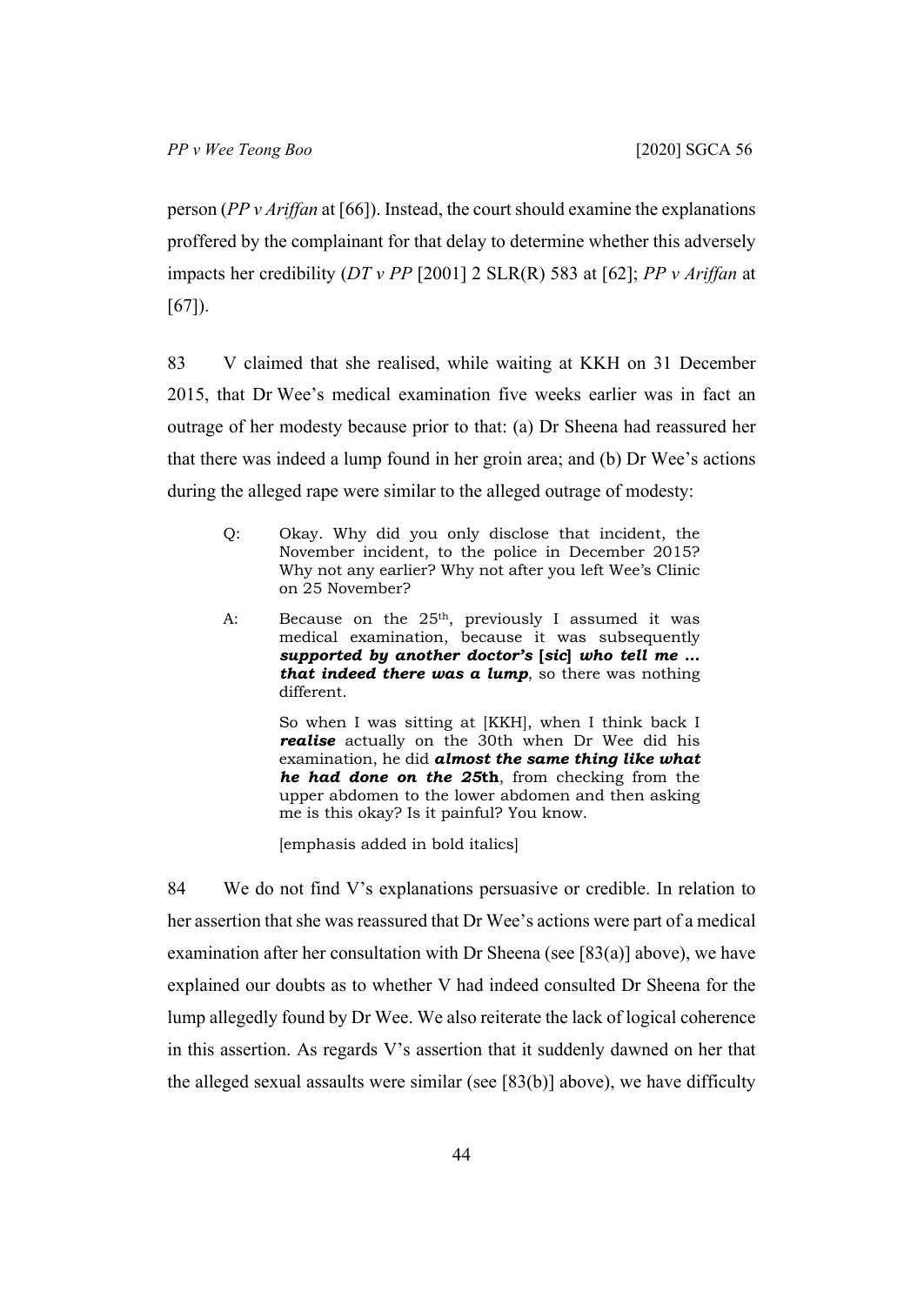with this because the alleged sexual assaults were in fact so dissimilar that the events of the alleged rape could not possibly have coloured her perception of what had transpired on 25 November 2015. In particular, we fail to see how Dr Wee's alleged act of inserting his penis into V's vagina while holding onto her legs could possibly have caused V to change her mind about the quality of whatever act Dr Wee had allegedly done on the earlier occasion.

85 We also find it odd that V made no mention of Dr Wee's alleged outrage of her modesty to Dr Tung during their consultation. V explained that she did not see any need to do so, but: (a) Dr Tung had been tasked to take V's history and to "establish [her] account that she had been forcibly sexually assaulted"; and (b) V had allegedly realised *just before* her consultation with Dr Tung that Dr Wee had molested her on 25 November 2015. It would have been natural for her then, to inform Dr Tung about the alleged outrage of modesty. Her failure to do so in these circumstances, while not fatal, casts further doubts on the veracity of her account of events.

# *Conclusion*

86 Finally, V's credibility in relation to the Rape Charge inevitably has an impact on her credibility in relation to the OM Charge because her rationalisation that Dr Wee had outraged her modesty allegedly happened shortly after the alleged rape. We have already outlined why we have doubts over V's credibility in relation to the Rape Charge (see [\[63](#page-33-0)]–[\[72](#page-39-0)] above). Of particular relevance to the OM Charge is the inconsistency between V's evidence that she scheduled an appointment at the polyclinic in order to have the lump checked and the Polyclinic Record, which reflected otherwise. Compounded with V's incredible claim that she believed Dr Wee's actions on 25 November 2015 were part of a medical examination and the significant delay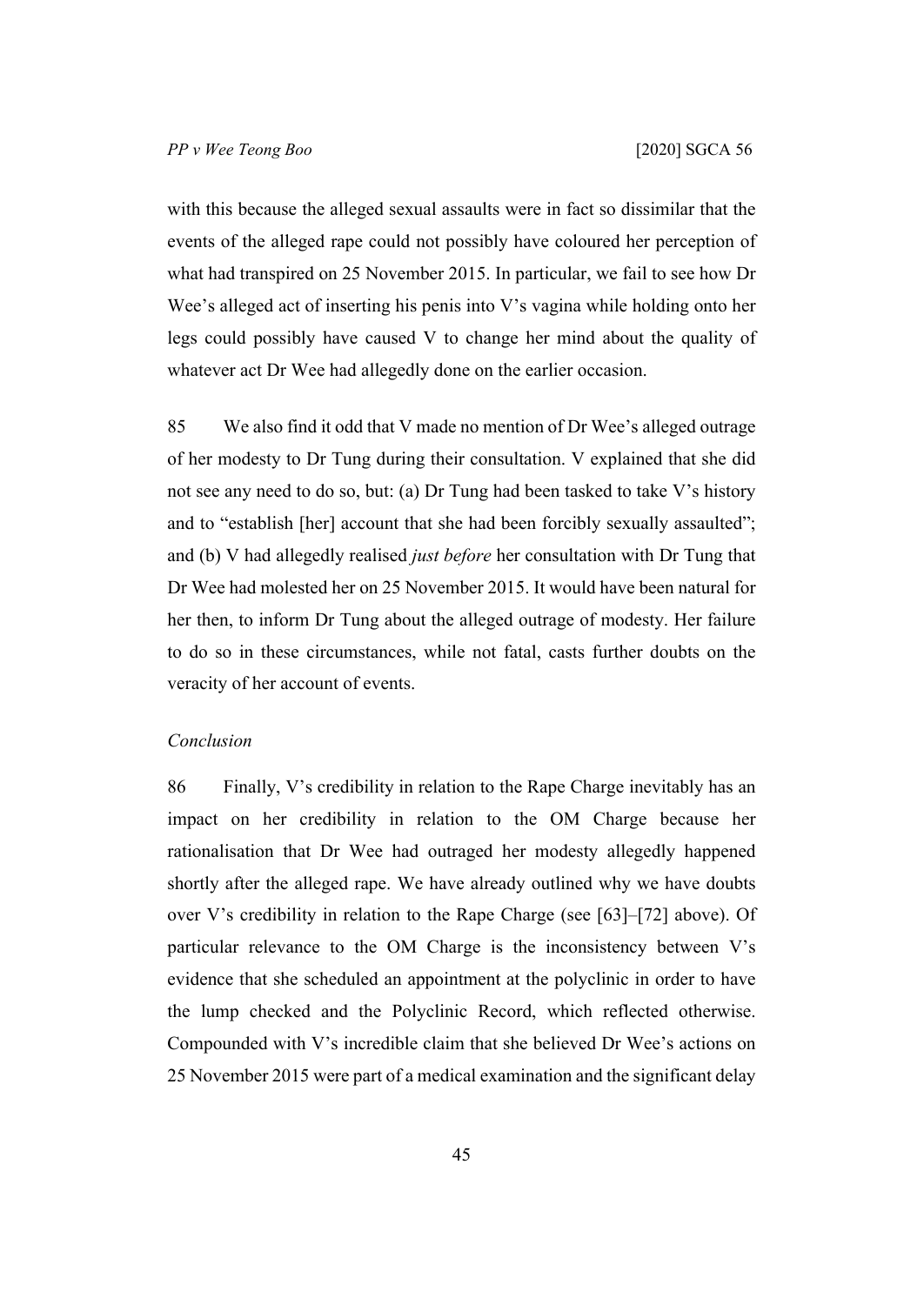in reporting the alleged outrage of modesty offence, we do not find V's evidence to be unusually convincing so as to sustain the conviction.

87 For these reasons, we overturn Dr Wee's conviction on the OM Charge and acquit him accordingly. We turn finally to consider whether the Judge had erred in law in convicting Dr Wee on the Digital Penetration Offence.

## **The Third Issue: The Digital Penetration Offence**

# *When can a person be convicted of an offence that he was not charged with, pursuant to ss 138 and 139 of the CPC?*

88 This case presents us with the opportunity to set out the law in relation to the conviction of an accused person, of an offence that he was not originally charged with (which we refer to as an "unframed charge") pursuant to ss 138 and 139 of the CPC. Before considering whether the Judge had erred in relying on these provisions, we set them out in full:

#### **If it is doubtful what offence has been committed**

**138.** If a single act or series of acts is such that it is doubtful which of several offences the provable facts will constitute, the accused may be charged with all or any of those offences and any number of the charges may be tried at once, or he may be charged in the alternative with any one of those offences.

*Illustrations*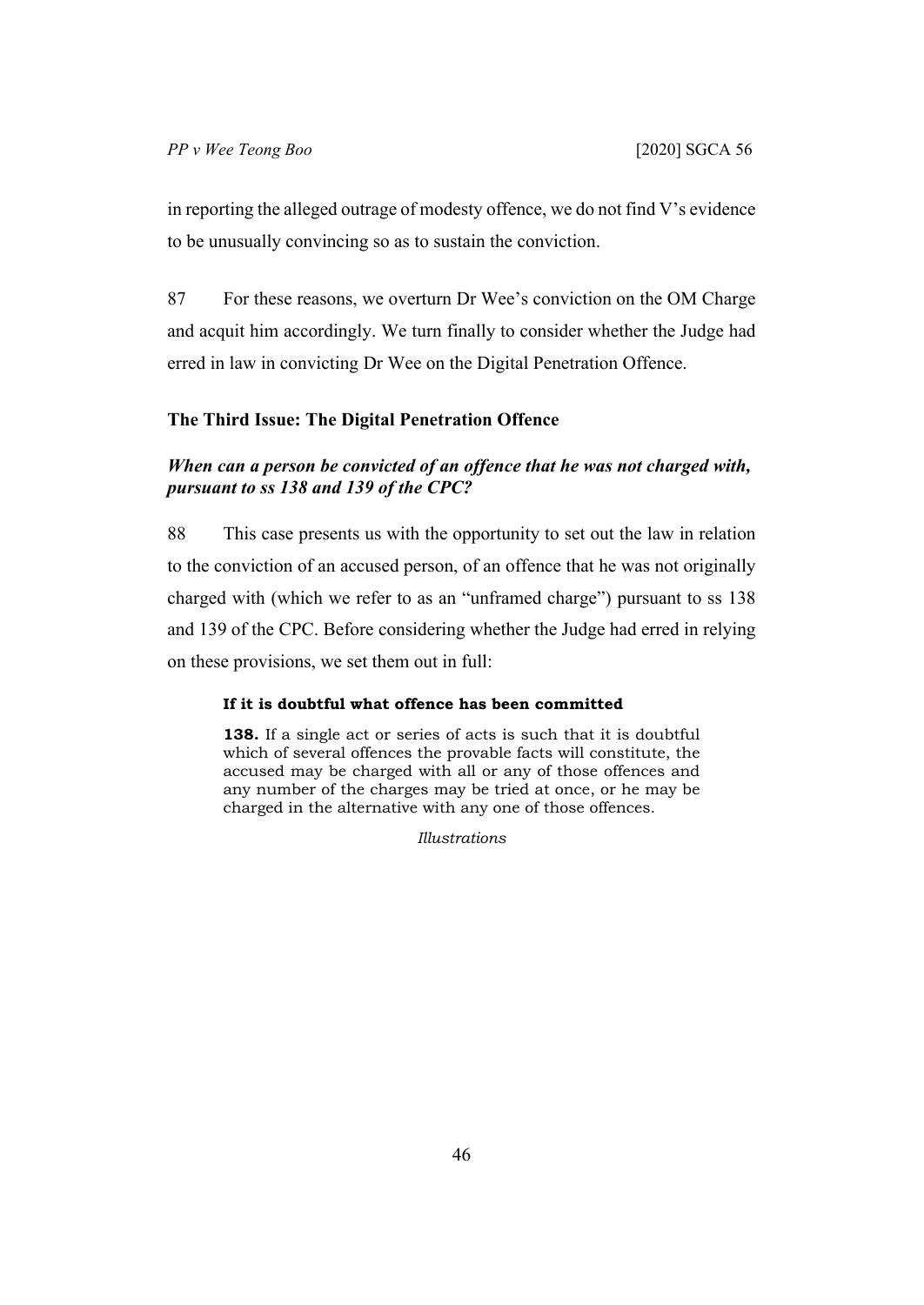- (a) *A* is accused of an act that may amount to theft or receiving stolen property or criminal breach of trust or cheating. He may be charged with theft, receiving stolen property, criminal breach of trust and cheating, or he may be charged with having committed theft or receiving stolen property or criminal breach of trust or cheating.
- (b) *A* states on oath before the committing Magistrate that he saw *B* hit *C* with a club. Before the High Court, *A*  states on oath that *B* never hit *C*. *A* may be charged in the alternative and convicted of intentionally giving false evidence although it cannot be proved which of these contradictory statements was false.

#### **When a person charged with one offence can be convicted of another**

**139.** If in the case mentioned in section 138 the accused is charged with one offence and it appears in evidence that he committed a different offence for which he might have been charged under that section, he may be convicted of the offence that he is shown to have committed although he was not charged with it

#### *Illustration*

*A* is charged with theft. In evidence it appears that he committed the offence of criminal breach of trust or of receiving stolen goods. He may be convicted of criminal breach of trust or of receiving stolen goods, as the case may be, although he was not charged with that offence.

89 The relevant power to convict an accused person of an unframed charge in this case is conferred by s 139 of the CPC. To invoke that power, the court must be satisfied that the case comes within the ambit of s 138 of the CPC. Following the decision in *Rex v Tay Thye Joo* [1993] MLJ 35 ("*Tay Thye Joo*"), the Judge held that s 138 of the CPC provides for the framing of alternative charges, even when it was doubtful what *facts* could be proved. He considered that there was no reason why Dr Wee could not have been charged for rape, and in the alternative, with sexual assault by digital penetration. The Judge went on to find, on the basis of Dr Wee's evidence, that he had sexually penetrated V's vagina with his fingers on 30 December 2015 and convicted him of the Digital Penetration Offence. Having surveyed the relevant authorities, we are satisfied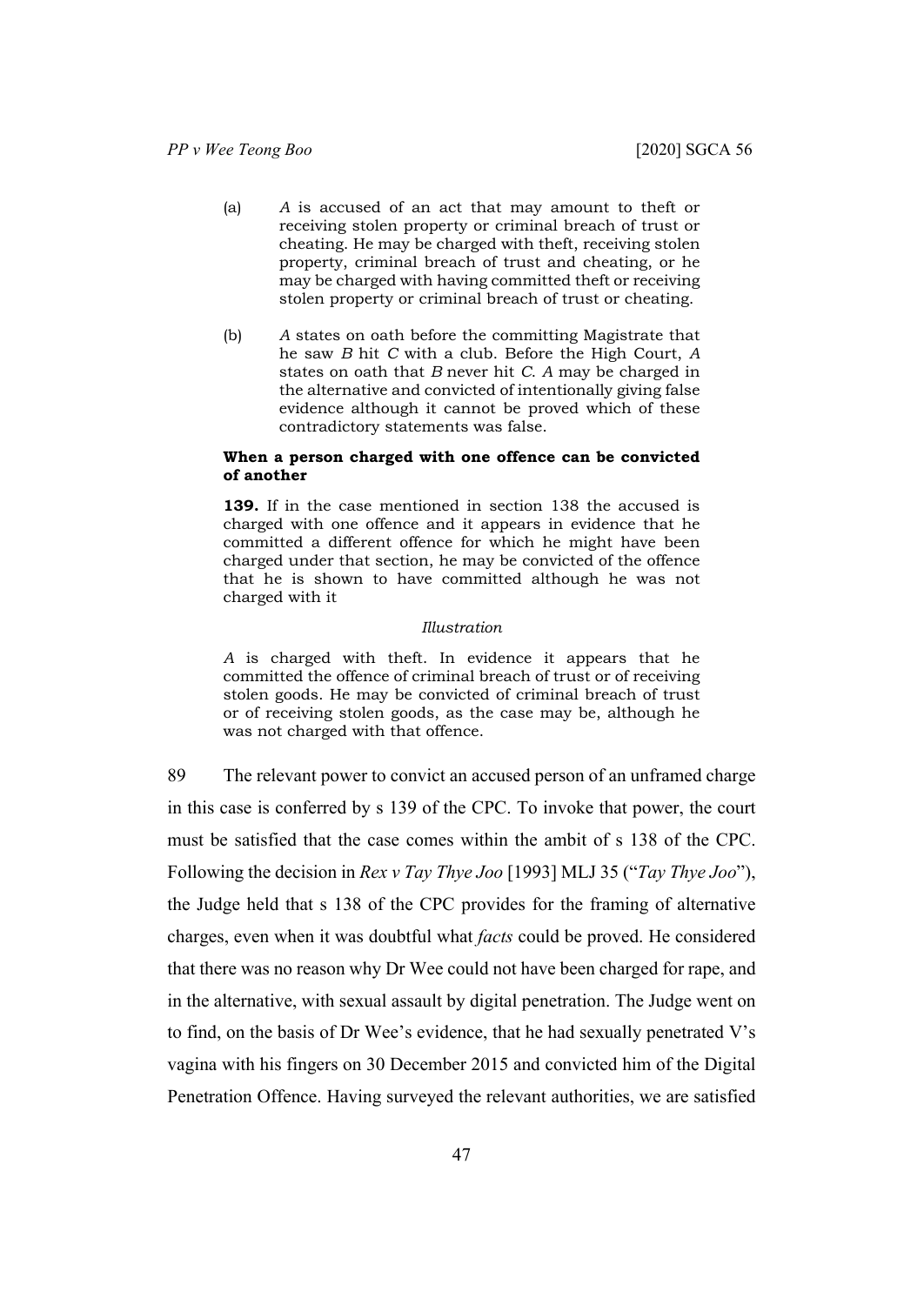that the Judge erred in law in convicting Dr Wee of the Digital Penetration Offence under s 139 of the CPC.

90 In *Tay Thye Joo*, the accused person was tried on three charges of cheating and an alternative charge of abetment in respect of each charge of cheating. Terrell J held that the charges were appropriately framed, on the basis that s 172 of the Criminal Procedure Code (SS Ord No 121 of 1934) ("CPC 1934"), which was materially in similar terms as s 138 of the CPC, "means what it says, namely that it is doubtful what facts can be proved" and that the "exact relation of the accused to the offence in question has not been fully ascertained" (at [6]). In our judgment, this was not an entirely correct interpretation of that provision. We will shortly turn to the correct interpretation of ss 138 and 139 of the CPC, but it is sufficient to note here that s 172 of the CPC 1934 states that it applies if the acts were such that "it is doubtful which of *several offences* the facts which can be proved will amount to". The emphasis here, at least, is on the particular *offence* that would be constituted by the facts.

<span id="page-49-0"></span>91 In the subsequent decision in *Lew Cheok Hin v Regina* [1956] 00 SLR 59 ("*Lew Cheok Hin*"), which concerned ss 165 and 166 of the Criminal Procedure Code (No 13 of 1955) ("CPC 1955"), which too were materially in similar terms as ss 138 and 139 of the CPC respectively, an attempt was made to limit the seeming width of these provisions. There, the accused bought jewellery from three different jewellers. He obtained them "on approval", meaning he was obliged to either buy or return them within a few days. When the time came, he purported to buy them by handing over cheques that were post-dated by two days and he falsely represented that he had the funds to pay for them. As it turned out, the cheques were dishonoured. The accused person was charged with cheating by dishonestly obtaining delivery of the jewellery by means of the cheques, even though he had in fact obtained such possession some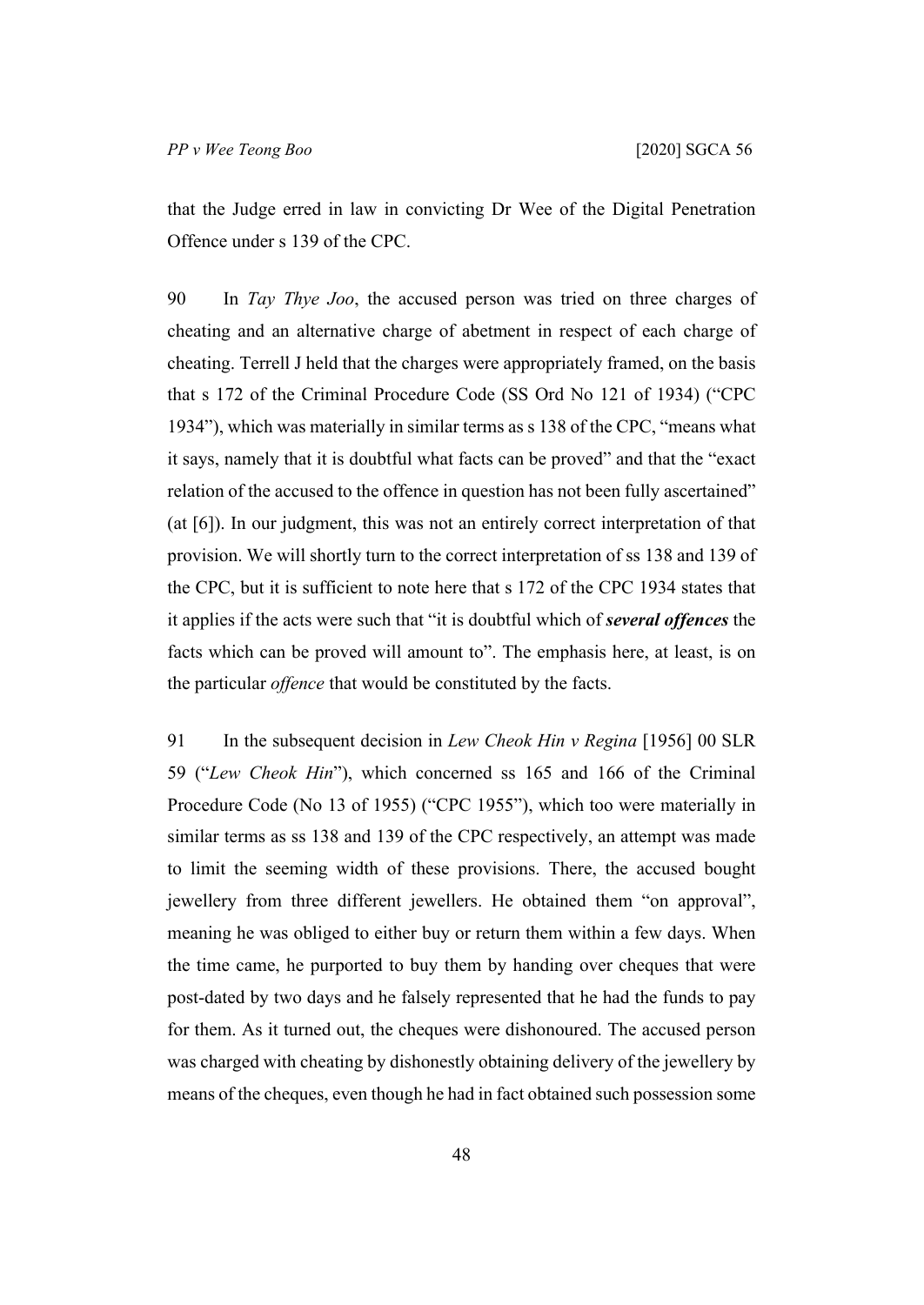days prior to handing over the cheques. Taylor J correctly held that this was the one case the Prosecution could not advance. The accused had either obtained *possession* of the jewellery by falsely representing that he would take them on approval, or obtained something else, perhaps *consent to retain* the jewellery by delivery of the cheques. The accused person was first charged with the offence of cheating under s 420 of the Penal Code (Cap 20, 1936 Rev Ed) which appears to have been a more serious version of the offence of cheating. The trial judge convicted the accused person of the less serious offence of cheating under s 417 of the same statute on the basis that he had induced the victims to allow him to retain possession by promising to pay. He did so without framing an alternative charge. On appeal, Taylor J having noted the importance of ensuring that the accused must have sufficient knowledge to meet the charge, went on to say (at  $[17]$ :

There are two main tests. First, the *facts must be such that the unframed charge was available from the start* and *could have been framed and tried concurrently* under section 165; secondly, the evidence must have been presented in such a way as to *raise all the same issues of fact as would have been raised had the unframed charge been framed* and trial claimed on it. Not only must the evidence for the prosecution be the same but the Court must be satisfied that the *evidence for the defence would also have been the same*.

[emphasis added in bold italics]

<span id="page-50-0"></span>92 Taylor J held that the unframed charge of obtaining delivery by deceit could in principle have been available in that case. However, he also found on the facts that s 166 of the CPC 1955 could not be invoked because the evidence had not been fully elicited or ventilated. In our judgment, the requirement that the evidence must have been "presented in such a way as to raise all the issues of fact as would have been raised had the unframed charge been framed" is to be understood as part of an overarching constraint of fairness and justice, which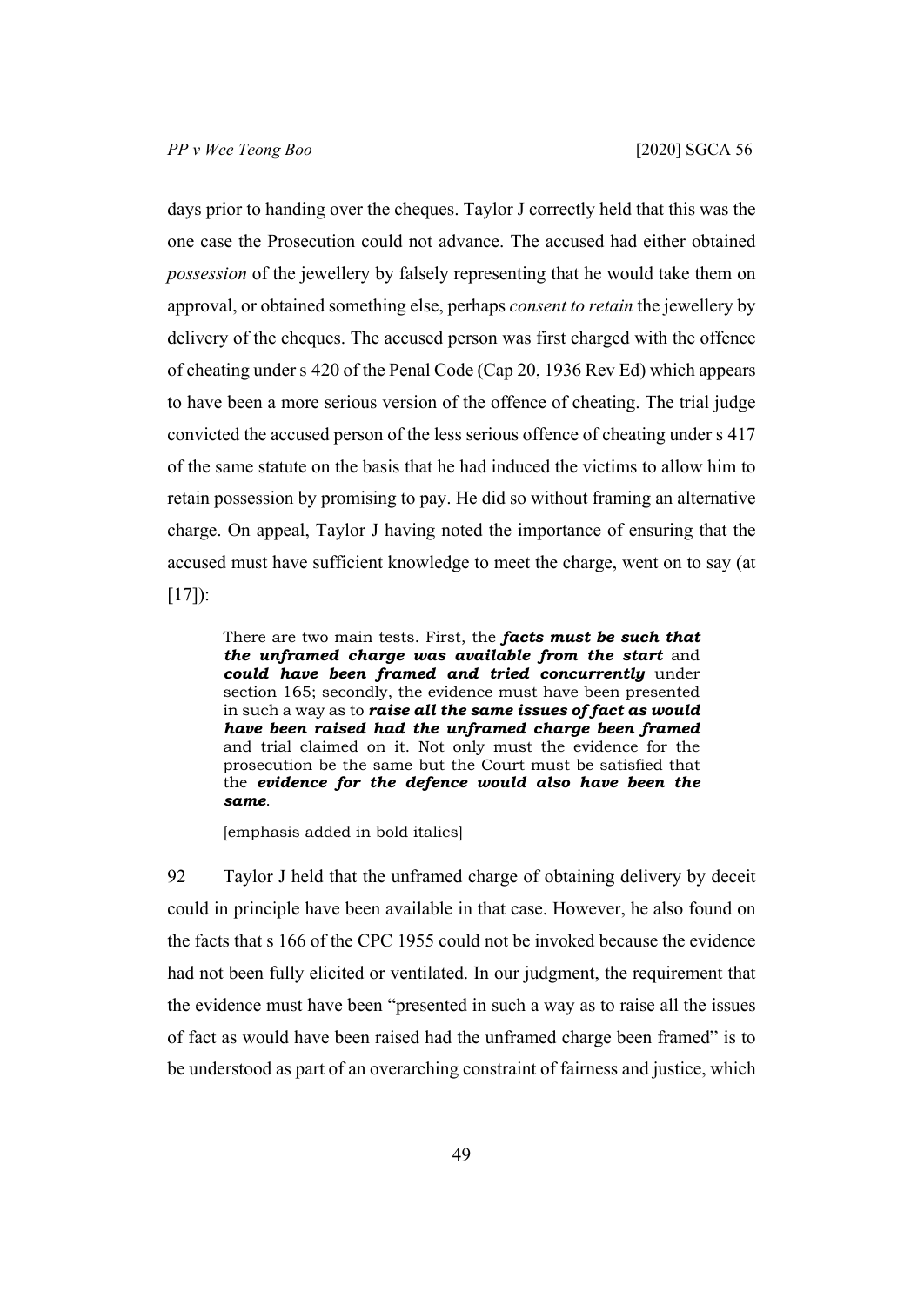inheres in these provisions. This was a point the Judge himself recognised (at [144(b)]) of the GD. In our judgment, it would be intolerably unfair to the accused person to be confronted with one case theory advanced by the Prosecution and to meet that case only to find that the judge convicts him of an unframed charge involving a different offence resting on a wholly different and incompatible theory of the facts.

93 More recently, in *Garmaz s/o Pakhar v Public Prosecutor* [1995] 3 SLR(R) 453 ("*Garmaz*"), Yong Pung How CJ had the opportunity to set out the law in relation to s 172 of the Criminal Procedure Code (Cap 68, 1985 Rev Ed) ("CPC 1985") which again was materially in similar terms as s 138 of the CPC. Yong CJ held that s 172 of the CPC 1985 was intended to cover situations where it was unclear what precise *offence* had been committed. The crucial issue in his view was whether the acts in question were capable of being characterised differently as one or more of several offences (at [40]):

The two illustrations to s 172 suggest that the section is really intended to cover situations where it is unclear precisely what offence has been committed. The marginal note confirms this. The key is to examine *whether the "single act" or "series of acts" is of "such a nature" as to be capable of being characterised differently as one or more of "several offences"*. [emphasis added in bold italics]

94 In *Garmaz*, the first appellant was originally charged under the Prevention of Corruption Act (Cap 241, 1993 Rev Ed) ("PCA") with bribery, by accepting a gratification of \$2,000 on 6 July 1991. The second appellant was originally charged under the PCA with abetting the first appellant in committing the offence of bribery. The Prosecution applied to *amend* the charges under s 172 of the CPC 1985, by pressing an alternative charge against each appellant. The only difference was that the alternative charges specified that the offence took place on 10 July 1991 and not 6 July 1991. Yong CJ held that this was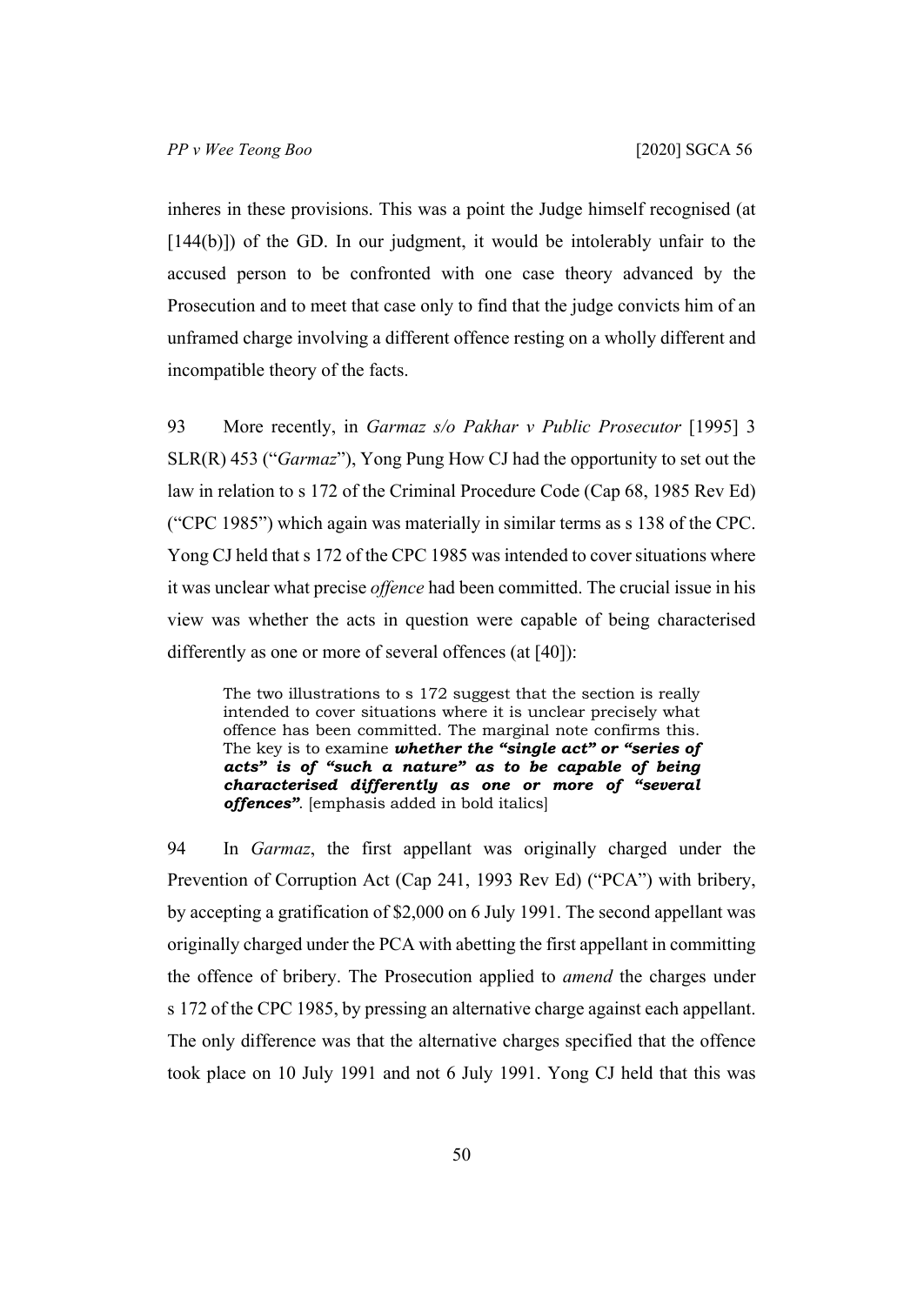impermissible because the alleged act of corruption was not capable of being characterised differently in terms of the possible *offences* that could be pressed (at [41]–[42]). In short, Yong CJ went completely the other way to Terrell J in *Tay Thye Joo*. In our judgment, this also seems at least partially incorrect. If one examines illustration (b) to s 138 of the CPC, it is evident that the section may be availed of, at least, in certain circumstances where the only uncertainty is as to what the precise facts are, including, at least in some circumstances, uncertainty as to the precise date of the offence.

95 In *Goh Gek Seng v Public Prosecutor* [1996] 1 SLR(R) 952, the High Court was again concerned with ss 172 and 173 of the CPC 1985. There, groups of men were seen approaching the appellant on several occasions. They handed sums of money to the appellant who put these in his right pocket. The appellant was arrested and found in possession of \$3,614 and a piece of paper with writing related to bets placed on horses in a race. The appellant was originally charged with loitering in a public place *with intent to bet on the result of horse races*, contrary to s 5(1) of the Betting Act (Cap 21, 1985 Rev Ed) ("Betting Act"). At the end of the Prosecution's case, it became evident that the accused was not just a bettor, but was really a bookmaker. However, Yong CJ held this made no difference (at [11]). He convicted the appellant of the offence of loitering *for the purpose of betting*, punishable under s 5(1) of the Betting Act. Yong CJ held that this case fell squarely within ss 172 and 173 of the CPC 1985 (at [15] and [18]). With all respect, it is not at all clear to us what the difference was between "loitering with intent to bet" and "loitering for the purpose of betting", and it is therefore not clear to us why there was any need at all to avail of the powers under ss 172 and 173 for the purposes of the amendment.

96 We briefly consider the Indian authorities, dealing with s 221 of the Indian Code of Criminal Procedure 1973 ("ICPC"), which is materially in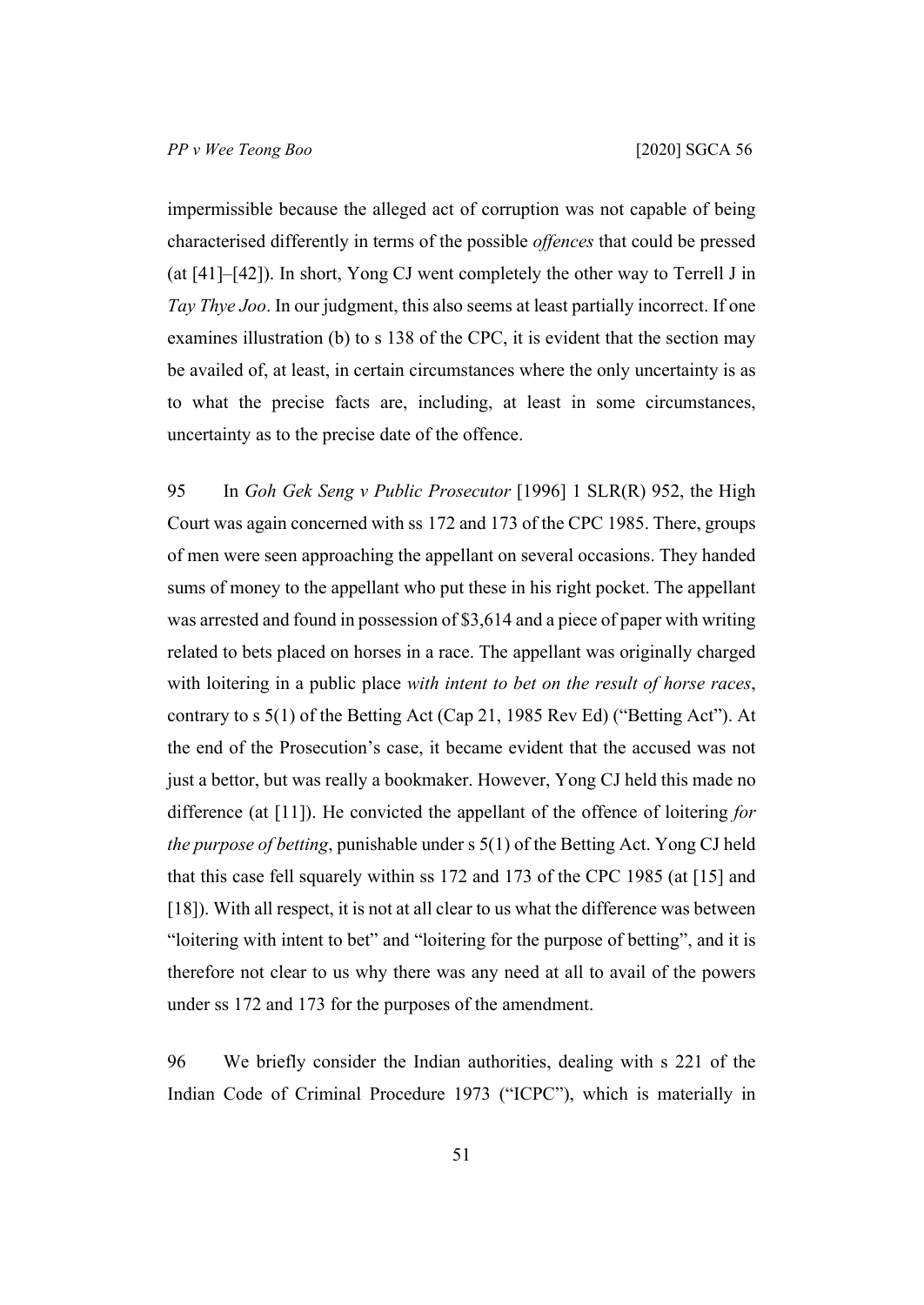similar terms to s 138 of the CPC. In the decision of the Delhi High Court in *Jatinder Kumar & Ors vs State (Delhi Admn) Delhi* [1992] CRI LJ 1482 (affirmed in the decision of the Bombay High Court decision in *Santosh Kudtarkar vs State and others* [2016] GOA 142 at [14]), the High Court held that the relevant doubt contemplated in s 221 of the ICPC was confined to the nature of the *offence* and not of the *facts*. It was therefore held not to be permissible for the Prosecution to run the alternative cases of murder and abetment of suicide given that there was a doubt as to the facts which can be proved (at [5]):

A bare reading of the aforesaid section shows that the doubt has to be as to the nature of the offence and not about the facts. If in a given case, on the facts which can be proved by the prosecution, it is doubtful which of the offence the said facts will constitute the framing of the charge in the alternative is permissible. S. 221 is not intended to be applied to a case where facts are in doubt … The offence under [murder] and [suicide] are distinct. The ingredients of the two provisions are altogether different. The prosecution has to take a stand whether it is a case of murder or suicide. The prosecution cannot say that the accused has murdered the deceased and if the deceased has committed suicide, the accused has abetted the commission of suicide. The framing of such charge is not permissible under S. 221 of [ICPC] as there is a doubt about the facts which can be proved …

97 In *Shamnsaheb M.Multtani vs State of Karnataka* [2001] 1 MLJ (Crl) 422, the Supreme Court of India further restricted the application of s 211 of the ICPC by holding that it avails only if the court was satisfied that there were doubts as to the possible offences, at the *time the original charge was framed*  (at [12]). There, the appellant husband kicked his wife to death, in part because her family had failed to meet his demands for dowry. The appellant was charged with murder under s 300 of the Indian Penal Code 1860 ("IPC"). The High Court judge convicted the appellant on the unframed charge of dowry death under s 304B of the IPC. The Supreme Court of India held that s 221 of the ICPC was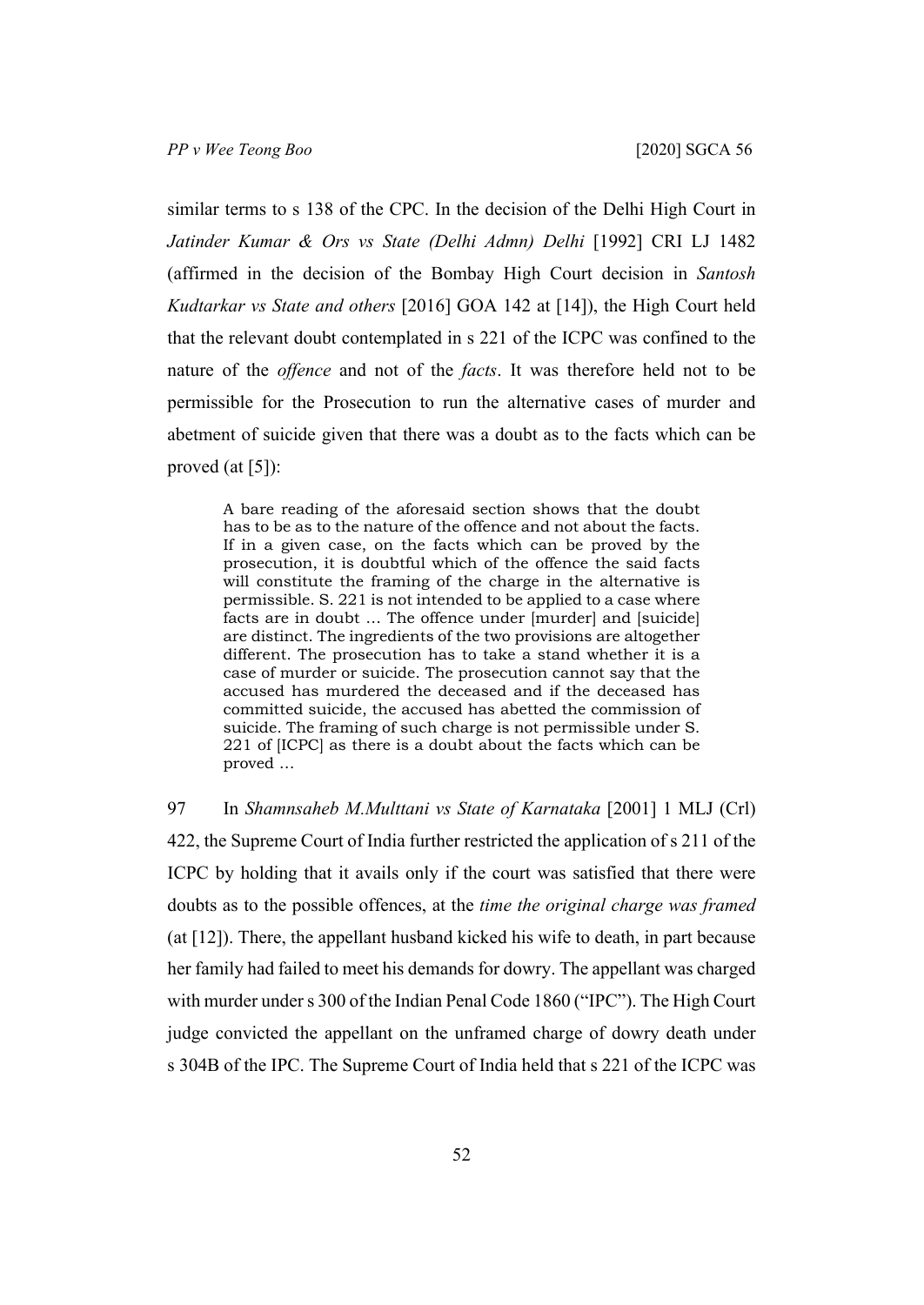not applicable because, at the time of the framing of the charge, there "was absolutely no scope for any doubt regarding the offence [of murder]" (at [12]).

98 It is evident that the case law in this regard has been bedevilled by a lack of clarity and consistency. In our judgment, it is important to consider first the text of s 138 of the CPC, which is the basis upon which the court may convict the accused on an unframed charge under s 139 of the CPC. We make a brief observation first. Section 139 may be invoked in situations where the accused person could have been charged under s 138. We defer for another occasion any decision on whether there are considerations affecting s 139 that may be different from those that affect s 138. It should be noted that the power under s 139 *may* be invoked in the circumstances mentioned in s 138. We assume, without making any decision, that there may be a difference since s 138 deals with a situation where the accused person is being charged, whereas s 139 deals with the somewhat more unusual situation where the conviction rests on an unframed charge. Inevitably, we must consider both provisions, but for the avoidance of doubt and unless otherwise indicated, our decision is confined to s 139 because that is the provision we are presently confronted with. Upon an examination of the text of s 138 and having regard to what has been said in some of the case law in respect of the corresponding provisions to ss 138 and 139, the following propositions as to when it may be invoked become evident:

(a) There must be a factual base consisting of an act or a series of acts. This is evident from the plain language of s 138.

(b) That factual base may or may not be the entirety of the known factual substratum. This much is evident from the words "it is *doubtful*  which of several offences, the *provable* facts will constitute" [emphases added]. The two words we have italicised indicate, in our view, that there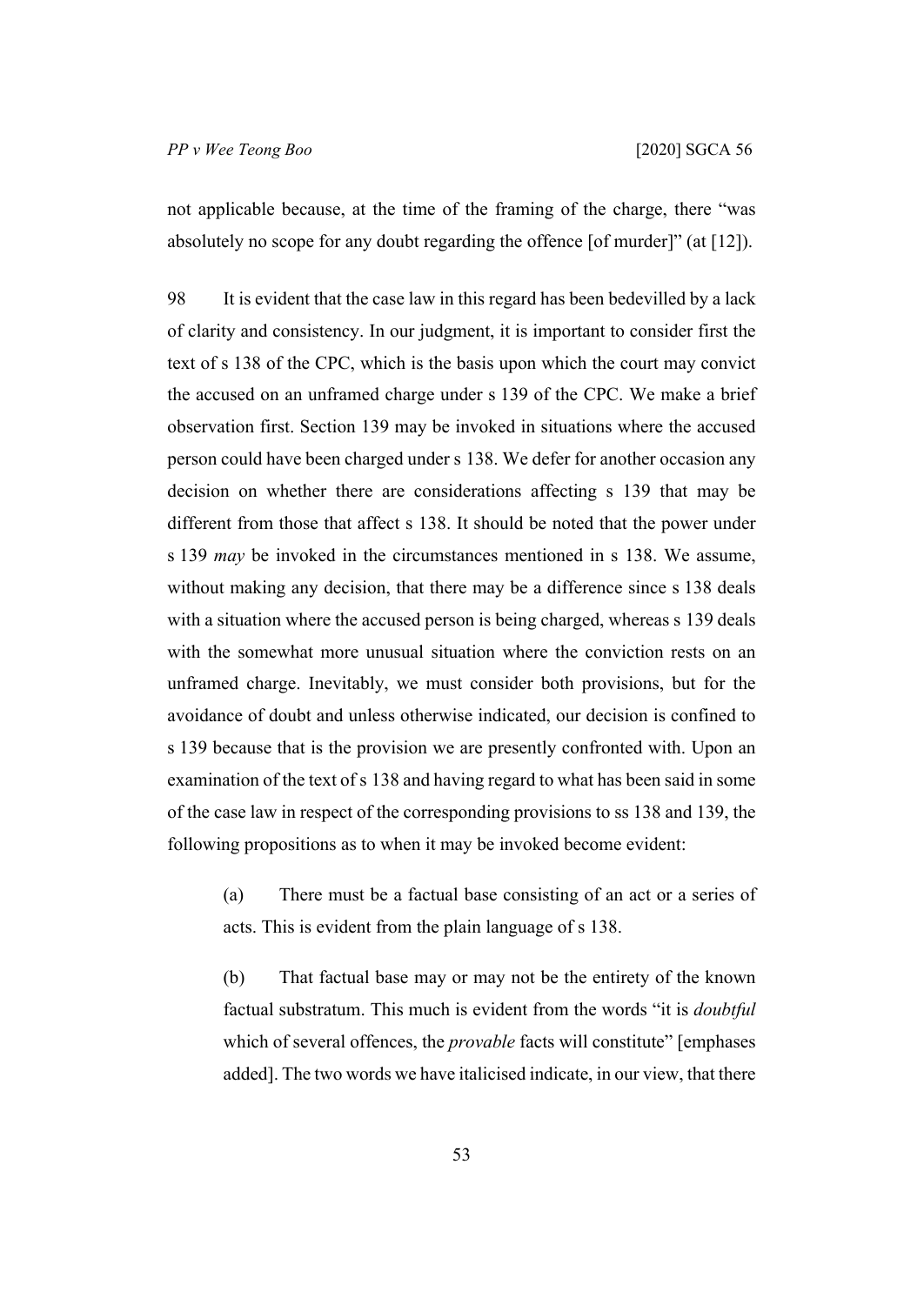will commonly be an area of factual uncertainty. That uncertainty pertains to just what facts can be proved; and because of that uncertainty, it will be doubtful which of a number of possible offences the provable facts will constitute. This is also evident from the illustrations to s 138. Illustration (a), as we demonstrate below, deals with the situation where there may be uncertainty over at least some aspects of the factual narrative, and/or uncertainty as to the particular offences the provable facts may constitute. Illustration (b) on the other hand, concerns a situation where the sole uncertainty is a factual one and this arises because all the relevant evidence resides in the accused person alone.

<span id="page-55-0"></span>(c) We add that certainly where s 139 is concerned, for the reasons set out at [[92\]](#page-50-0) above, the court must be satisfied that there is no prejudice to the accused person, and in particular, that the same issues of fact were in fact raised and ventilated as would have been the case had the unframed charge been framed. The primary consideration in this regard, is that a conviction on an unframed charge must not cause any injustice, and it must not affect the presentation of the evidence in connection with the defence of the accused person had the unframed charge been framed in the first place (see [[91\]](#page-49-0) above; see also *Public Prosecutor v Koon Seng Construction Pte Ltd* [1996] 1 SLR(R) 112 at [21]. This was a case concerning the amendment of charges, but we are satisfied that the same point applies in relation to ss 138 and 139).

99 We develop our analysis by reference to the illustrations. Illustration (a) covers the situation where "A" is accused of an act that may amount to theft or receiving stolen property or criminal breach of trust. For the avoidance of doubt, we digress to clarify that the illustration does not stand for a general rule that whenever a person stands accused of the offence of theft, he can instead be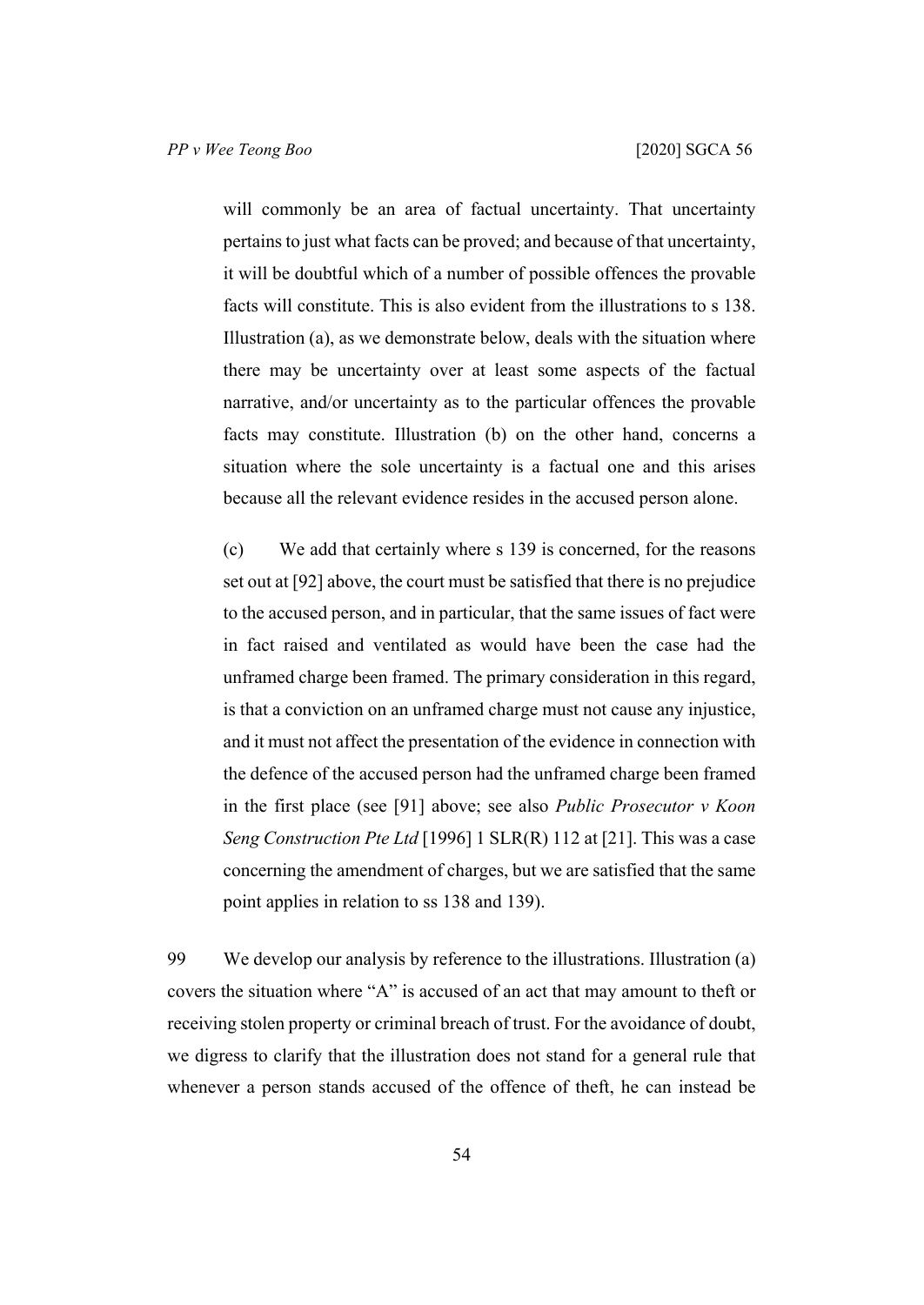convicted of the offence of criminal breach of trust. On the contrary, that will depend on whether the particular case comes within the ambit of s 138 of the CPC in the way we have explained it here. With that reservation, we return to the example that is contained in illustration (a).

100 It should be noted that the factual elements underlying the offences of theft and of criminal breach of trust are not identical. The offence of theft in s 378 of the Penal Code rests on the dishonest *taking* of property out of the possession of another. The offence of criminal breach of trust under s 405 of the Penal Code, on the other hand, does not entail the taking of property out of possession of another but instead rests on property having been entrusted with the offender who then dishonestly *misappropriates*, *converts*, *uses* or *disposes*  that property in an unlawful manner. In the latter instance, the person entitled to the property may have *willingly* parted with the property in the first place, thus firmly and plainly taking it out of the remit of the offence of theft. As for the offence of receiving stolen property under s 411 of the Penal Code, that arises when someone other than accused person has stolen the property. Yet s 138 of the CPC may apply in these factually disparate situations with quite different legal consequences. Turning to illustration (b), as we have noted above, it is evident that this concerns a situation where the only uncertainty is one of fact. What then are the limits of the section?

101 To address this, it is helpful to consider the setting in which these provisions are to be found in the CPC. They are part of a raft of provisions that deal with charges. Section 123 sets out the general requirement that every charge must state the particular offence with which the accused person is charged. The rationale for the rule was stated as follows in *Jagar Singh* v *Public Prosecutor* [1936] MLJ 92, citing with approval the following *dicta* in *R v*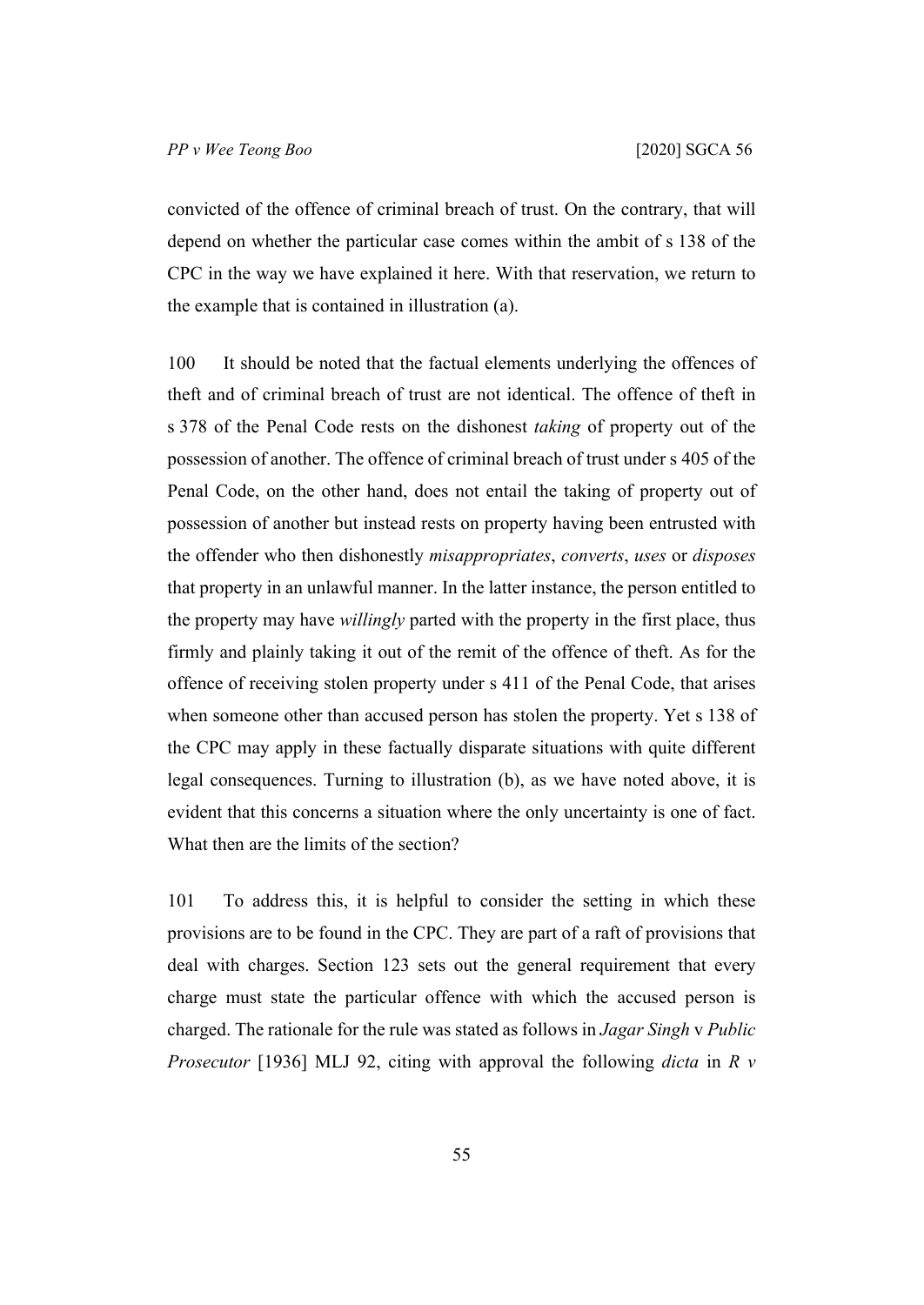*Mohamed Humayoon Shah* [1874] 21 WR Cr 72 at 82 (see also, *Mui Jia Jun v Public Prosecutor* [2018] 2 SLR 1087 ("*Mui Jia Jun*") at [1]):

The charge I take to be first, a notice to the prisoner of the matter whereof he is accused, and it must convey to him with sufficient clearness and certainty that which the prosecution intends to prove against him and of which he will have to clear himself; second, it is an information to the Court which is to try the accused, of the matters to which evidence is to be directed.

102 In line with this, ss 124 and 125 set out the sort of particulars which must be given to the accused person. Then at ss  $128 - 131$ , there exist a series of provisions that pertain to the court's power to substitute the charge either by amending it or framing a new charge. It is not necessary for us to dwell on this here because this was canvassed as an option that the Judge could consider but he expressly chose *not* to go down the path of altering the charge or framing a new charge. This is significant because leaving aside the question of any limits that may apply in that context, those provisions set out further safeguards that seek, among other things, to ensure there is no prejudice to the Defence, or for that matter, to the Prosecution.

103 Also in line with the general rule of ensuring that the accused person has clear notice of the case that he must meet, s 132 lays down another general rule: that there must be a separate charge and a separate trial for each distinct offence. Despite this, it is plain that pragmatic considerations make it impossible to uphold this as a strict rule and so in the following sections, there are a number of exceptions. We highlight just a few. The accused person may be charged and tried on two or more offences at a single trial if:

(a) under s 133, these all form or are part of a series of offences of the same or a similar character;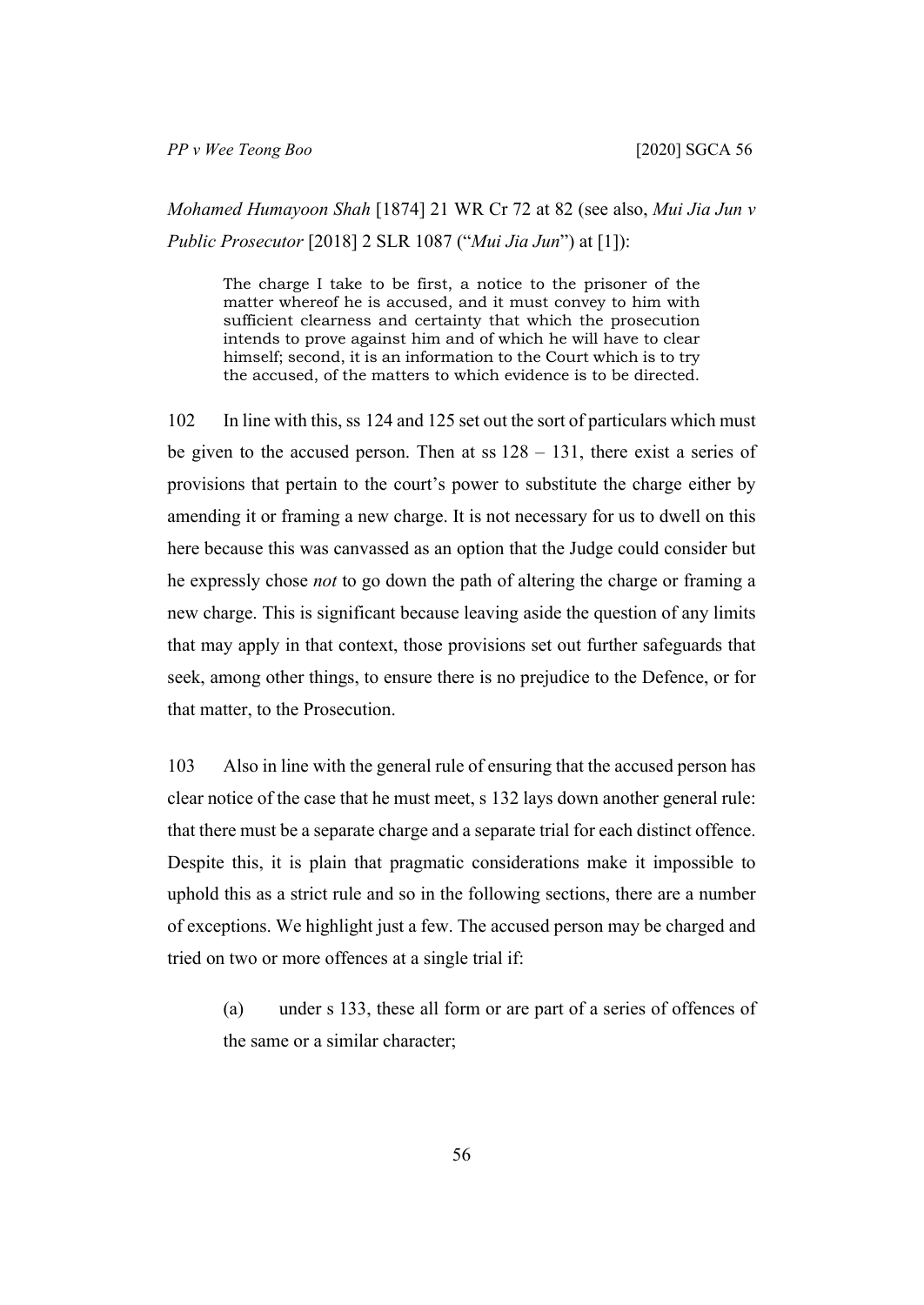(b) under s 134, these involve a series of acts that are connected so as to form the same transaction; and

(c) under s 135, the acts in question constitute an offence falling within two or more separate provisions by which offences are defined or punishable.

104 Then ss 138 through 141 concern the narrow situation where the court may convict the accused person on a charge that has not been framed. We will return to ss 138 and 139 momentarily, these being the provisions under which the Judge purported to act. But we first deal briefly with:

(a) s 140, which permits the court to convict an accused person of an attempt or of abetting the commission of the offence with which he has been charged, even if the attempt or abetment was not the subject of a separate charge; and

(b) s 141, which permits the court to convict the accused person of a lesser offence, meaning either that only certain particulars of the principal offence have been proved and these are sufficient to sustain the lesser charge, or if the facts proved reduce the offence charged to a lesser offence.

105 The general rules exist to safeguard the fair process applicable to the accused person. It is therefore unsurprising that these narrow exceptions, which depart from the general rules, have to be approached with caution because it is a matter of paramount importance that the accused person not be prejudiced whenever a court considers convicting him or her on an unframed or alternative charge (see *Mui Jia Jun* at [91]).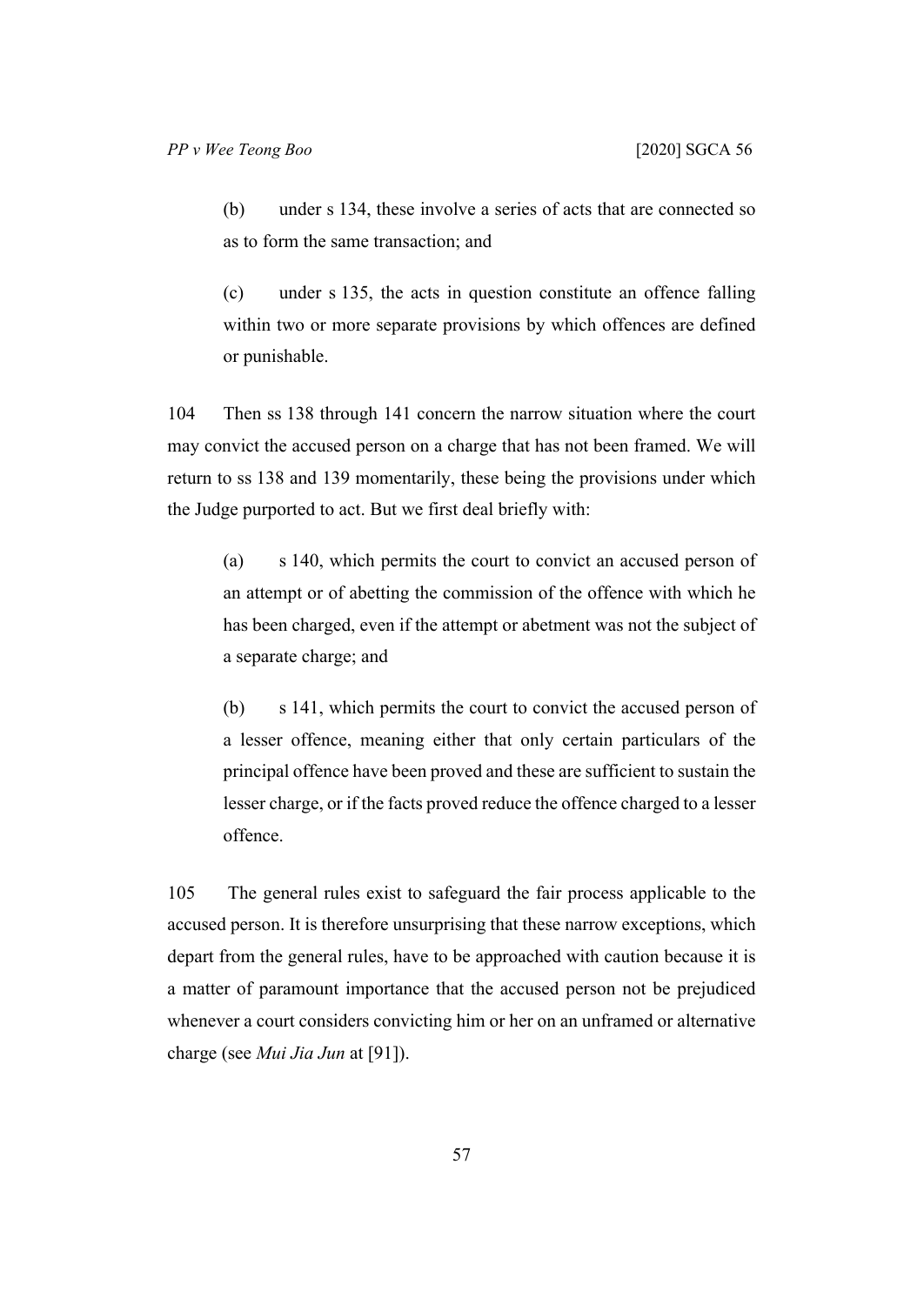106 In that light, we return to our analysis of s 138. We first touch on the significance of illustration (b). In our judgment, that cannot stand for the proposition that a court may convict an accused person of an unframed charge *whenever* the facts are uncertain. Were it so, it would do considerable damage to the scheme of the various provisions that we have outlined above, all of which exist to ensure fairness to the accused person. In particular, it would make nonsense of the need for provisions such as ss 140 and 141 as well as the safeguards set out in ss  $128 - 131$  when a court considers whether to frame a new or amended charge. In our judgment, illustration (b) avails in the limited situation where, on the basis of the acts or statements of the accused person in and of themselves, it is evident that an offence has been committed, but some factual detail of it is unclear. The resolution of that uncertainty depends on a court's eventual ruling upon which of the various alternative factual narratives propounded by the accused person is the correct one. This makes sense because in that setting, there is no possible prejudice to the accused person.

107 We turn then to the rest of s 138, in particular, with reference to illustration (a). As we have noted above, this will typically arise where there is an area of factual uncertainty, which in turn gives rise to an area of legal uncertainty in terms of the possible offences this might give rise to.

108 Suppose that the relevant act or series of acts are these:

(a) A is entitled to certain property;

(b) B has sold that property to C without A's knowledge or permission and contrary to A's wishes and has then retained the proceeds of sale.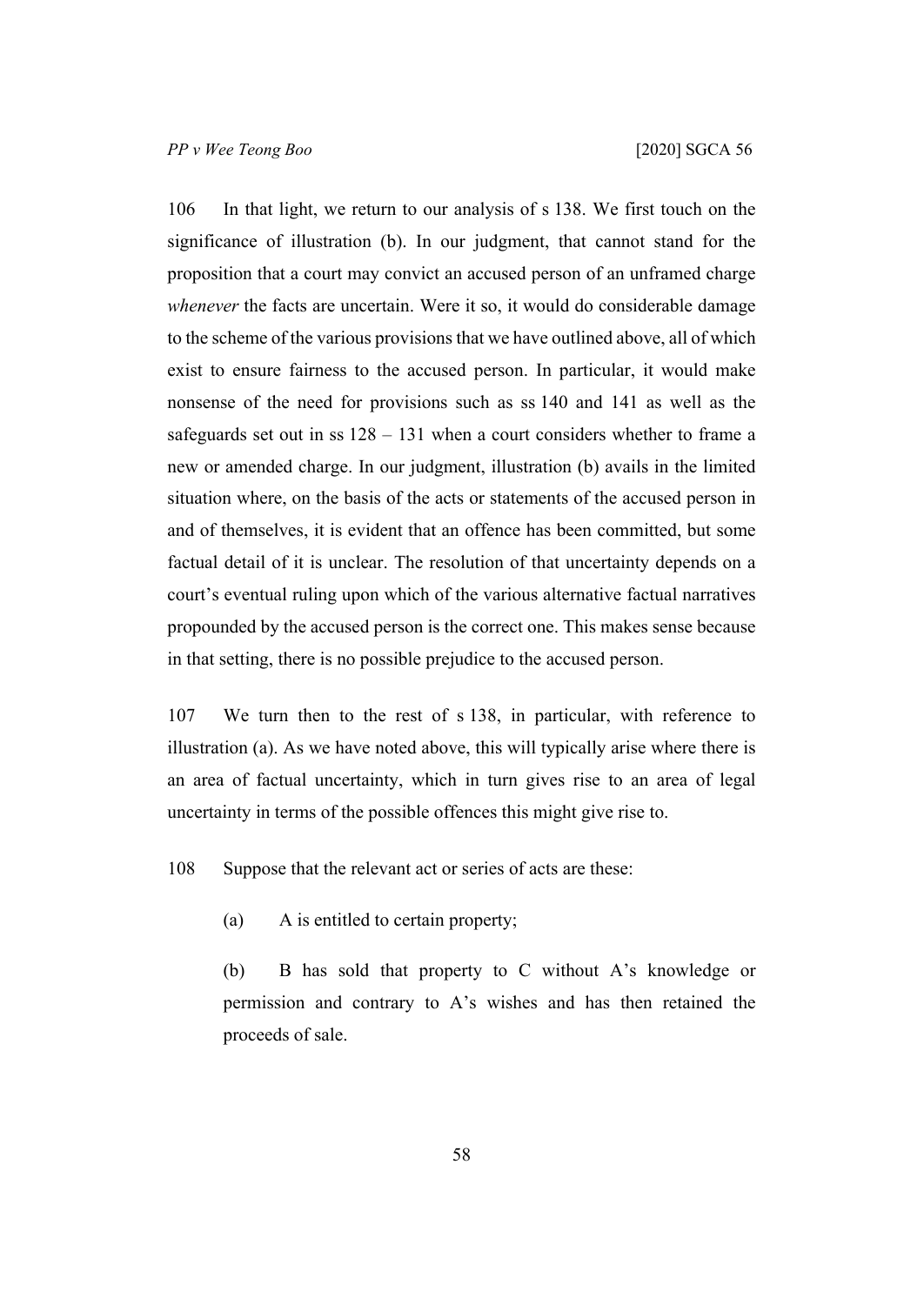<span id="page-60-0"></span>109 The relevant factual base is that property belonging to A has come into the possession of C through the act of B, without A's authorisation. What is not yet known is *how* the property came to be in B's possession. *This* is the paradigm situation covered by s 138 of the CPC. The Prosecution in this example may, pursuant to s 138 of the CPC, press charges against B for theft (on the premise he might have taken the property from A), or criminal breach of trust (on the premise that he might have been entrusted with the property with A's consent for a purpose but then misappropriated it to his own use), or with receiving stolen property (on the premise that someone else may have stolen the property and then handed it to B). In each of these situations, the core allegation against B remains the same: he has dealt with A's property in a way that is unauthorised and dishonest. That is the core factual substratum of the case. It is the details of how B came to be in possession of the property that remain uncertain, and consequently also the particular offence that may be constituted by the provable facts.

110 What follows from this analysis is that this is not a provision that may be invoked in a mechanistic way, without regard to whether in the particular facts before the court it may properly be done. This is unsurprising because, as we have said, ss 138 and 139 of the CPC are exceptions to the general rule that there shall be a separate charge and trial for every distinct offence of which a person is accused. And, as we have also said, this in turn rests on a rule of fairness: that it must be clear to the accused person exactly what is alleged against him and what the case that he must meet is. This is also an essential safeguard to ensure that the Prosecution does not run shifting or inconsistent cases against the accused person.

111 In this context, there is in our judgment, a constraint of particular importance that limits the circumstances in which, s 139 at least, may be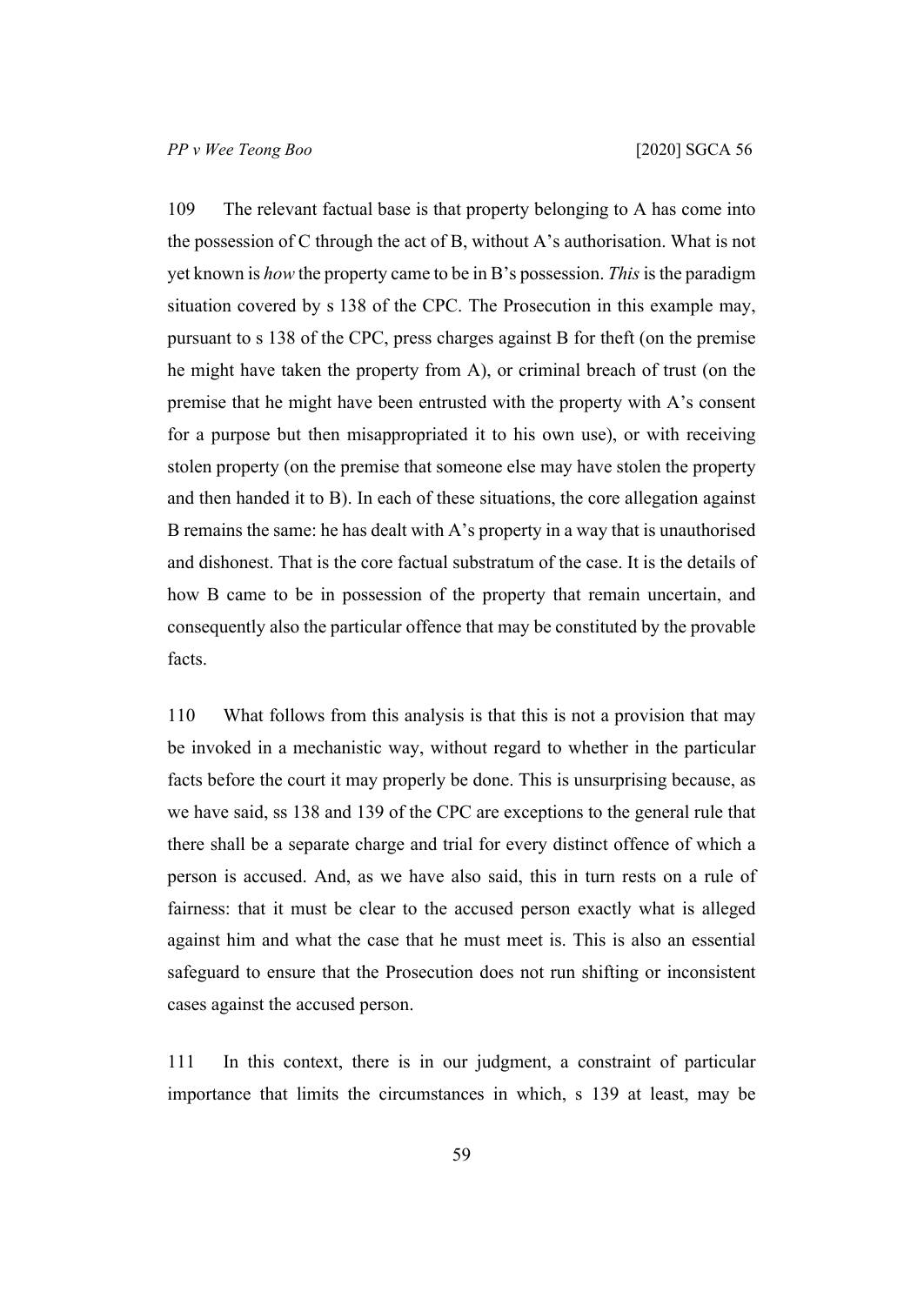invoked. We reiterate that we confine the present observations to s 139 because that is the particular situation we are confronted with, in that Dr Wee was faced not with alternative charges, but was convicted on an *unframed* charge. That constraint is that where the Prosecution mounts a positive case against the accused person in respect of a factual element in the primary offence with which he has been charged ("the framed charge"), he cannot be convicted on an unframed charge, one or more key elements of which is or are fundamentally incompatible with the key factual elements of the framed charge.

112 We return here to the example of theft and criminal breach of trust. Suppose that:

(a) The accused person, B, is charged with theft of A's property;

(b) The Prosecution runs its case on the footing that B took the property from A without A's consent. A gives evidence and testifies that he never gave the property to B; and

(c) B's defence on the other hand, is that A *gave* the property to B.

113 In that situation, in the event the court rejected A's evidence and the Prosecution's case, it would *not* be permissible to invoke s 139 to convict B on an unframed charge of criminal breach of trust. This follows from the fact that the Prosecution cannot be permitted to seek a conviction on a factual premise that it has never advanced, and which it has in fact *denied* in the case it has mounted against the accused person. This might perhaps be seen as part of a wider duty not to run inconsistent cases that amount to an abuse of process but we leave that for fuller consideration on another occasion.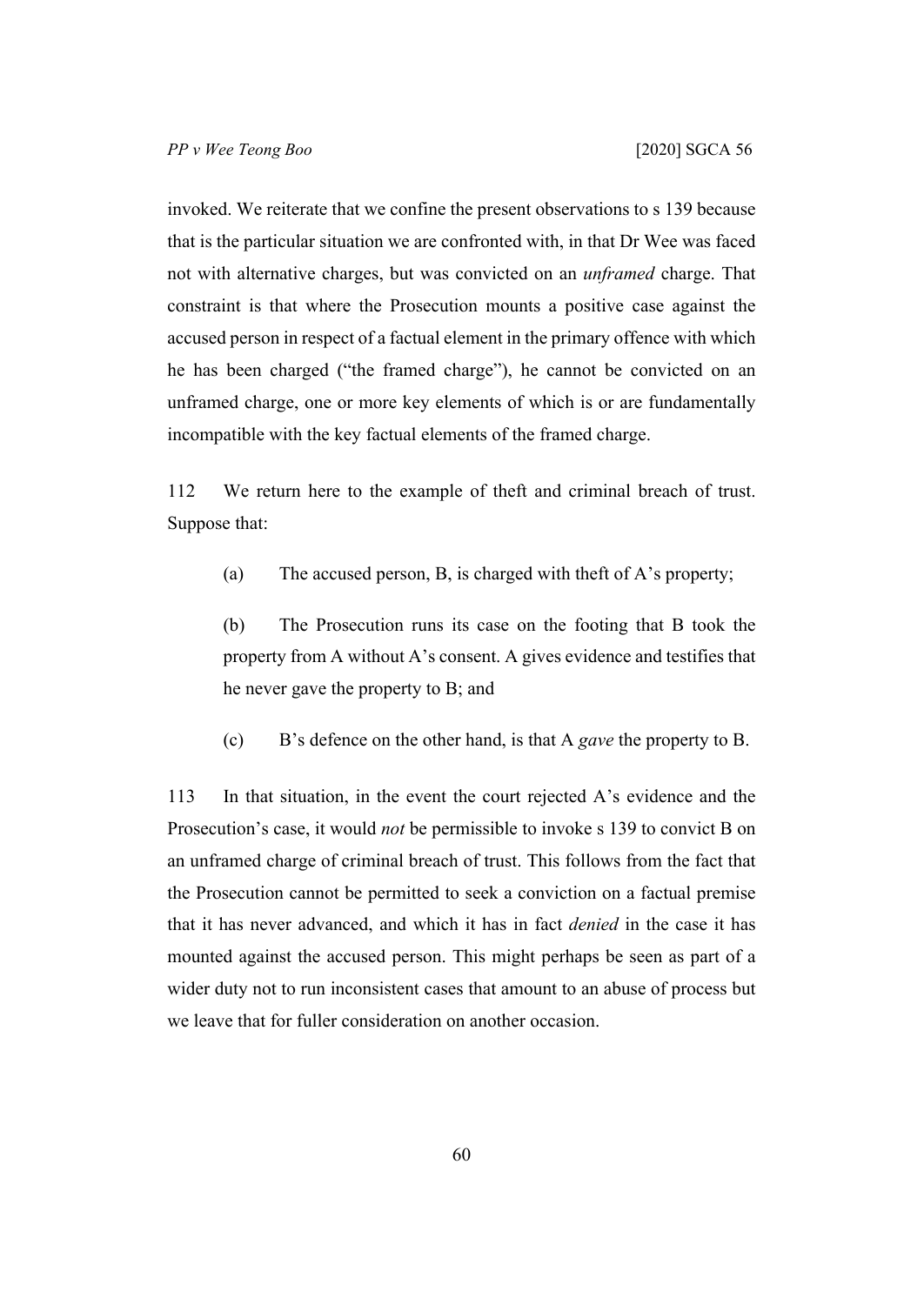<span id="page-62-0"></span>114 The short point here is that s 139 is an exception to the general rule that there must be a separate charge and trial for each offence brought against the accused person. The rationale for that general rule is among other things, to: (a) ensure that the evidence in support of each limb and element of each offence is sufficiently led by the Prosecution; (b) that a proper assessment is made of whether sufficient evidence has been led to warrant calling for the defence to be entered; (c) to ensure that the accused is not overwhelmed by having to defend several unconnected charges (*Lim Chuan Huat and another v Public Prosecutor*  [2002] 1 SLR(R) 1 at [14]); and (d) ultimately, to ensure that the accused knows what case he is required to meet. These are critical safeguards embedded within the criminal justice process and there is no basis for thinking that either ss 138 or 139 in any way obviates the need to uphold these.

115 Hence, it follows from what we have said that in order to invoke s 139 in particular, it will be necessary:

(a) To ascertain that the case at hand does in principle fall within those provisions. This will necessitate consideration of the following factors:

- (i) what the relevant factual base was;
- (ii) what the areas of factual uncertainty were;

(iii) what were the potential offences that could be constituted by the provable facts as a result of the factual uncertainties; and

(iv) whether the unframed charge falls within those potential offences; and

<span id="page-62-1"></span>(b) To ensure that the accused person would not be prejudiced in any way by invoking s 139 and convicting him on the unframed charge. This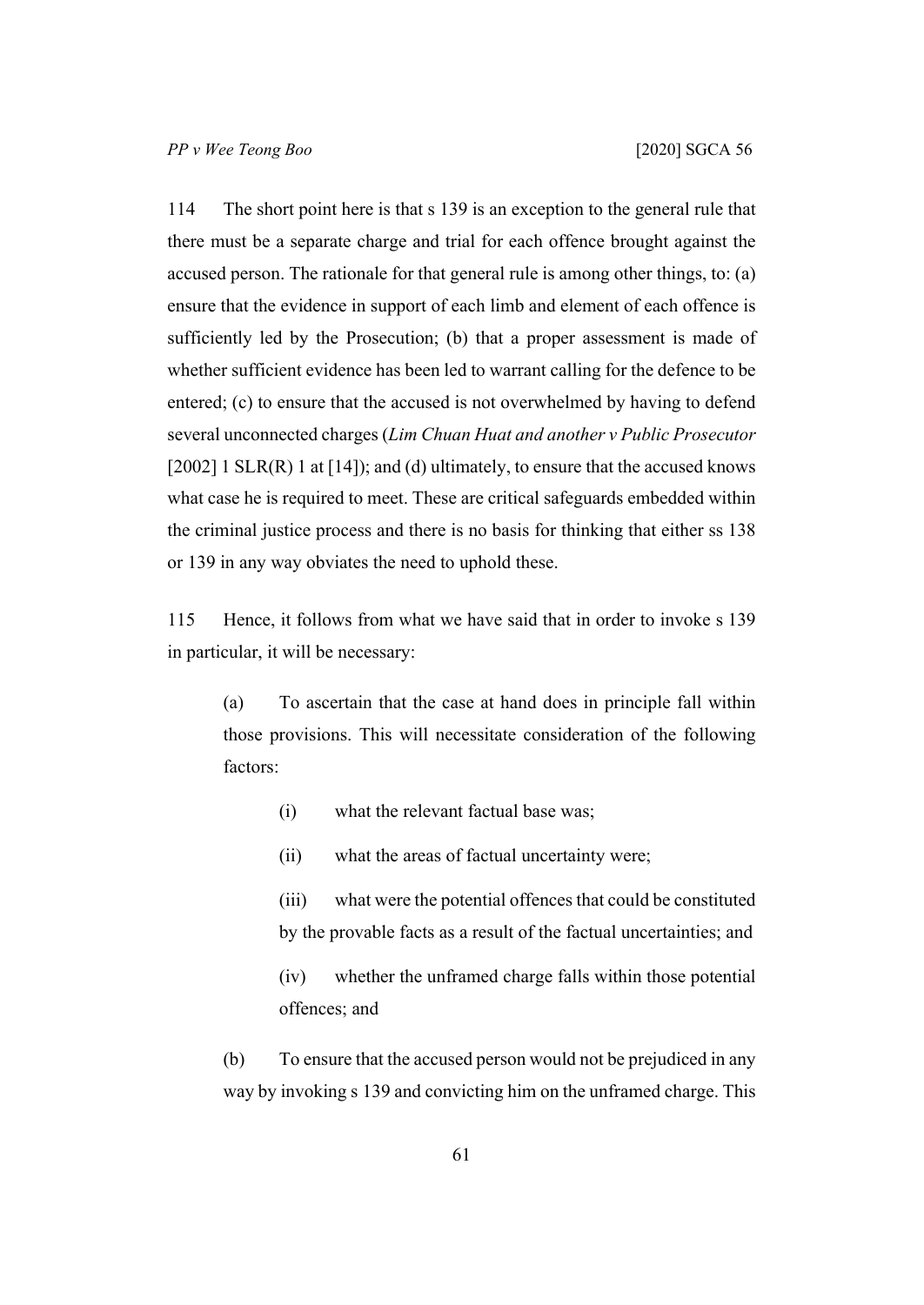would necessitate consideration of the matters set out at [[92\]](#page-50-0) and at [[109\]](#page-60-0)–[[114\]](#page-62-0) above. Because this can be a nuanced exercise, it will often be advisable for a court considering the invocation of its power under s 139 to hear the parties before exercising it.

116 We emphasise that even where it is determined that s 139 of the CPC may be invoked, this does not automatically result in a conviction of the accused person on the unframed charge. The burden remains on the Prosecution to establish the facts on the basis of which the court may conclude that the accused is guilty of the unframed charged beyond a reasonable doubt. It is essential that the court is mindful of this. In that light, we turn to the facts.

### *Application to the facts*

117 It is clear that the present case does not fall within the ambit of s 139 of the CPC. The factual narrative relied upon by the Prosecution is, and has always been, that Dr Wee penetrated V's vagina with his penis. At the trial, V denied that Dr Wee had penetrated her vagina with his finger and repeatedly *insisted* that she *saw* his penis in her vagina:

Q: He then inserted his right index finger into your vagina?

A: *Disagree.* He inserts something into my vagina which I only saw it after he bring me up which was his penis.

…

Q: I am instructed that he then inserted his right index and middle fingers into your vagina?

A: *Disagree*. His hands – both his hands were supporting my legs.

Q: I put to you Dr Wee never inserted his penis into the vagina?

A: *Disagree. What I saw is* **[***sic***]** *Dr Wee's penis in my vagina, into my vagina*.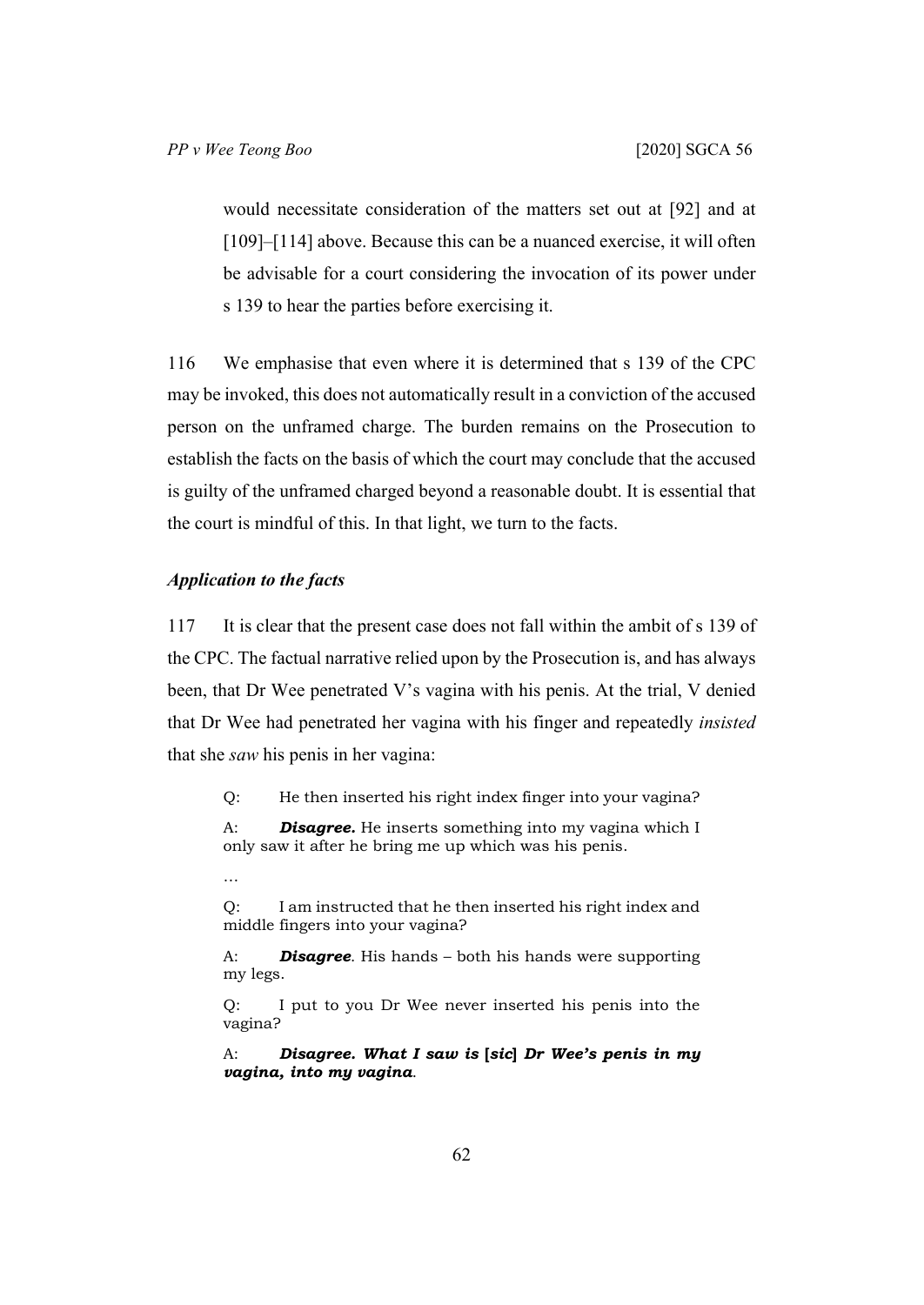…

Q: … And whilst [Dr Wee's] two fingers was [*sic*] inside your vagina, onto your right side of the vagina, with his right fingers inside the vagina and the pelvic area, and left hand pressing down on your right pelvic area, he asked you if there was any pain or discomfort and you said "No"?

A: Disagree. There was no such examination being done. *His hands was* **[***sic***]** *always on my legs*.

…

Q: Well, I put to you all your account of the penis or seeing the penis is a complete fabrication and a figment of your imagination?

A: Disagree. What I saw is [*sic*] *really his penis into my vagina* without my consent

[emphasis added in bold italics]

118 The Prosecution to its credit, accepted in its submissions, though with more hesitation at the hearing before us, that the Judge had erred in relying on ss 138 and 139 of the CPC. It never ran a case on digital penetration and in fact, this was not one of the "provable facts" as far as the Prosecution was concerned given the nature of V's evidence and its mutually exclusive nature when compared to Dr Wee's evidence, as noted at [[63\]](#page-33-0) above. In short, the Digital Penetration Offence rested on a version of the facts that was fundamentally incompatible with the case mounted by the Prosecution and with the evidence of the complainant, V. Moreover, this was not a case where there was factual *uncertainty* in the Prosecution's case. Its case was that digital penetration never took place when V visited Dr Wee on the second occasion.

(a) The Prosecution's written submissions dated 2 March 2020 in this appeal ("Prosecution's Submissions") at [199] stated as follows: "The Prosecution could *not* have framed [the Digital Penetration Offence] in the alternative to the Rape Charge and have them tried simultaneously, because the facts supporting a charge of rape (penile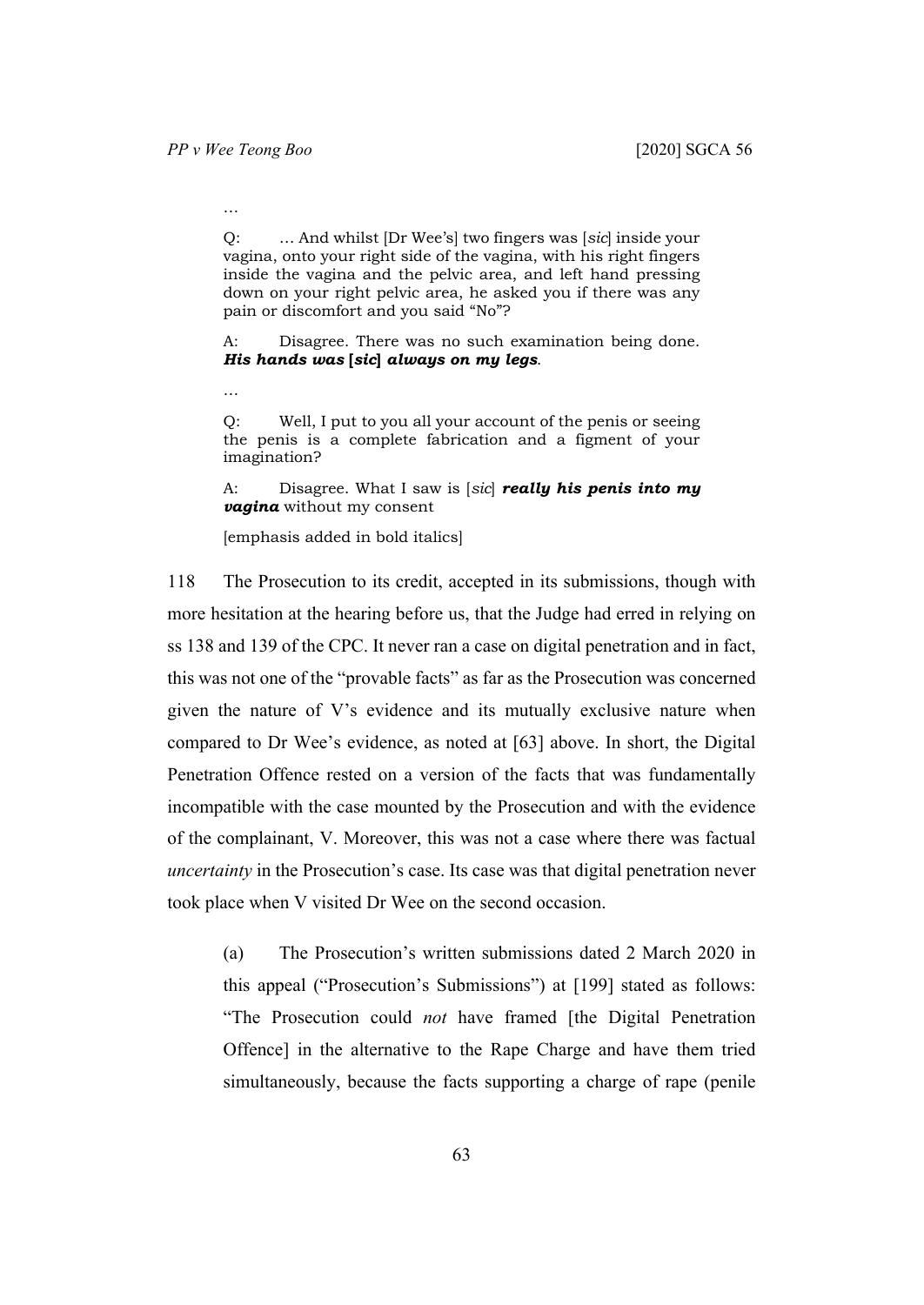penetration) would have been mutually exclusive with the facts supporting a charge of … (digital penetration)" [emphasis in original].

(b) At [72] of the Prosecution's Submissions, the Prosecution stated: "A *central and unequivocal* part of the complainant's evidence was that the accused had penetrated her vagina with his *penis*, **not his fingers or anything else**" [original emphasis in italics; emphasis added in bold].

(c) At [74] of the Prosecution's Submissions, the Prosecution said: "There is absolutely no room for asserting that the complainant could have mistaken [Dr Wee's] fingers for his penis".

119 On the case that the Prosecution ran in respect of the Rape Charge, the Digital Penetration Offence was simply not within the range of possible offences that Dr Wee could have been convicted of. Consistent with this, the Prosecution accepts that it was not possible to have framed these charges in the alternative. The Defence agrees with the Prosecution, and we agree. That should have been and in fact is the end of the matter. If the Prosecution cannot run an alternative case, which is what s 138 is concerned with, we fail to see how s 139 can even arise.

120 Nevertheless, notwithstanding the Prosecution's concession to these points, the Prosecution submits that Dr Wee had suffered no prejudice and contends on this basis that the conviction on the Digital Penetration Offence should not be disturbed. In summary, the Prosecution argues that the Digital Penetration Offence emerged from Dr Wee's own testimony at trial as his defence to the Rape Charge. He had every opportunity at the trial to adduce evidence in support of this defence. He was cross-examined extensively about the implausibility of his account, and his defence to both the Digital Penetration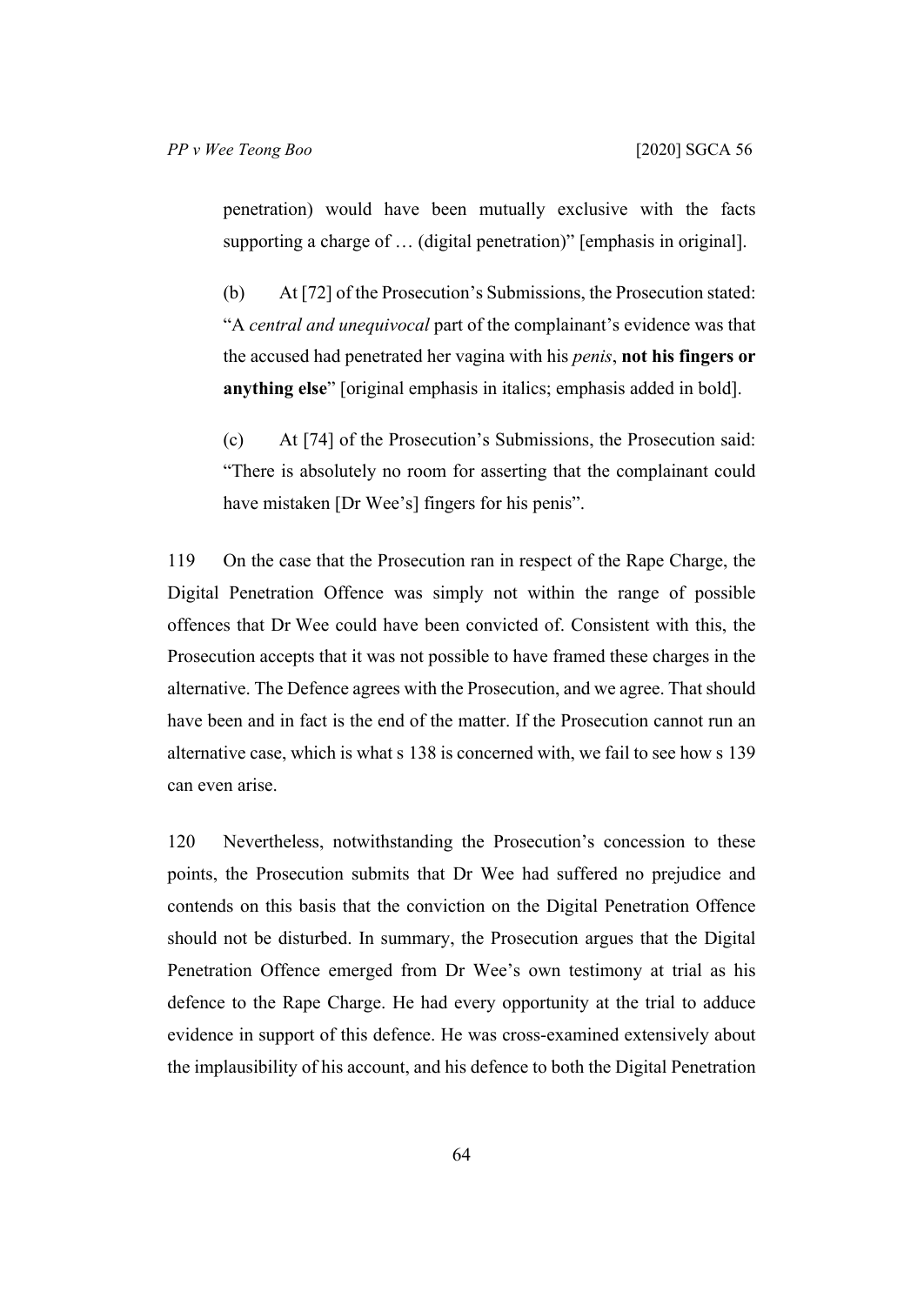Offence and the Rape Charge would have been the same, namely, that he conducted an internal pelvic examination as he suspected PID.

121 In contrast, the Defence submits that Dr Wee's conviction on the Digital Penetration Offence was highly prejudicial. In summary, it submits that the Judge did not raise the possibility that he would exercise his power under s 139 of the CPC, and did not afford the Defence the opportunity to call or recall any witnesses. Further, Dr Wee might have conducted his defence differently if he had actually been charged with the Digital Penetration Offence.

122 We accept the Defence's submissions. First, we reiterate the point made at  $[98(c)]$  $[98(c)]$  and at  $[115(b)]$  $[115(b)]$  above, which is that the question of prejudice is a second order concern that does not even arise if the pre-requisites for invoking s 139 do not exist. But, aside from this, in our judgment, Dr Wee's conviction on the Digital Penetration Offence was highly prejudicial for any one of a number of reasons, and we are unable to accept the Prosecution's submissions to the contrary. First and most fundamentally, according to V and the case ran by the Prosecution, digital penetration did not take place. Indeed, on V's account of the events, digital penetration *could not have taken place*, since at all times, Dr Wee was using both his hands to support different parts of V's legs. Having taken and maintained this position, we are unable to see how the Prosecution could possibly say there was no prejudice to Dr Wee in being convicted on a case that according to the Prosecution and its principal witness, the complainant V, had never happened.

123 Secondly, to allow the conviction to stand on the basis that this is what Dr Wee said had happened, wholly ignores the critical fact that he had said this in response to an allegation of penile-vaginal penetration, which the Judge found had not happened. It also ignores the fact that Dr Wee had said that the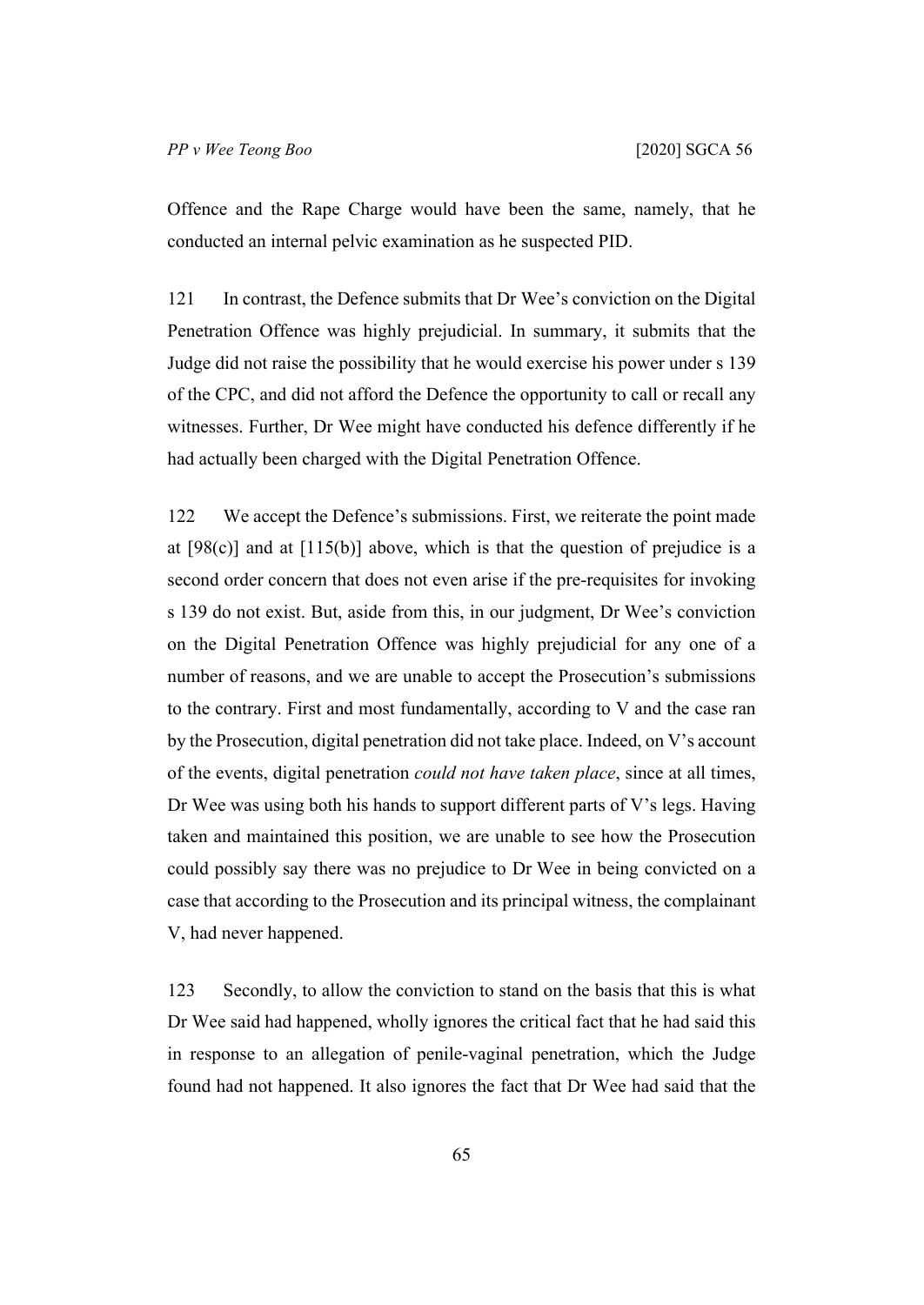digital penetration had taken place in the context of a medical examination, and neither V nor any other Prosecution witness was in a position to challenge that specific factual averment because her position was that digital penetration had never taken place. Further, it also ignores all the crucial safeguards we have highlighted at [[114\]](#page-62-0) above such as ensuring that the accused person knows the case he must meet, ensuring there is sufficient evidence to call for the defence to be entered and ensuring that the Prosecution meets its burden of proof. In respect of the Digital Penetration Offence, the Prosecution did not lead any evidence on this and Dr Wee's defence to a notional charge of digital penetration could not even have been called because the Prosecution's position was that digital penetration never happened. Dr Tung did testify as to the appropriateness and propriety of Dr Wee's conduct of the internal pelvic examination. However, the Prosecution led such evidence to support its contention that Dr Wee had not actually performed such an examination (see [[41\]](#page-19-0)), rather than to sustain a conviction on the Digital Penetration Offence.

124 Further, had Dr Wee been charged with the Digital Penetration Offence, it is clear that he would have conducted his defence differently. We accept that Dr Wee had been cross-examined extensively in relation to whether he had inserted his fingers into V's vagina for a medical purpose and there was also expert evidence from Dr Tung on this issue. But Dr Wee focused his defence on showing that penile-vaginal penetration did not happen and could not have happened given his erectile function, all as part of his defence to the *Rape Charge*. Having not been charged with the Digital Penetration Offence, Dr Wee could not have been expected to adduce expert evidence regarding the appropriateness of the digital examination and propriety with which it was conducted. Notably, he attempts in this appeal to adduce the expert report of Dr Ching Kwok Choy ("Dr Ching") for this specific purpose. We note this to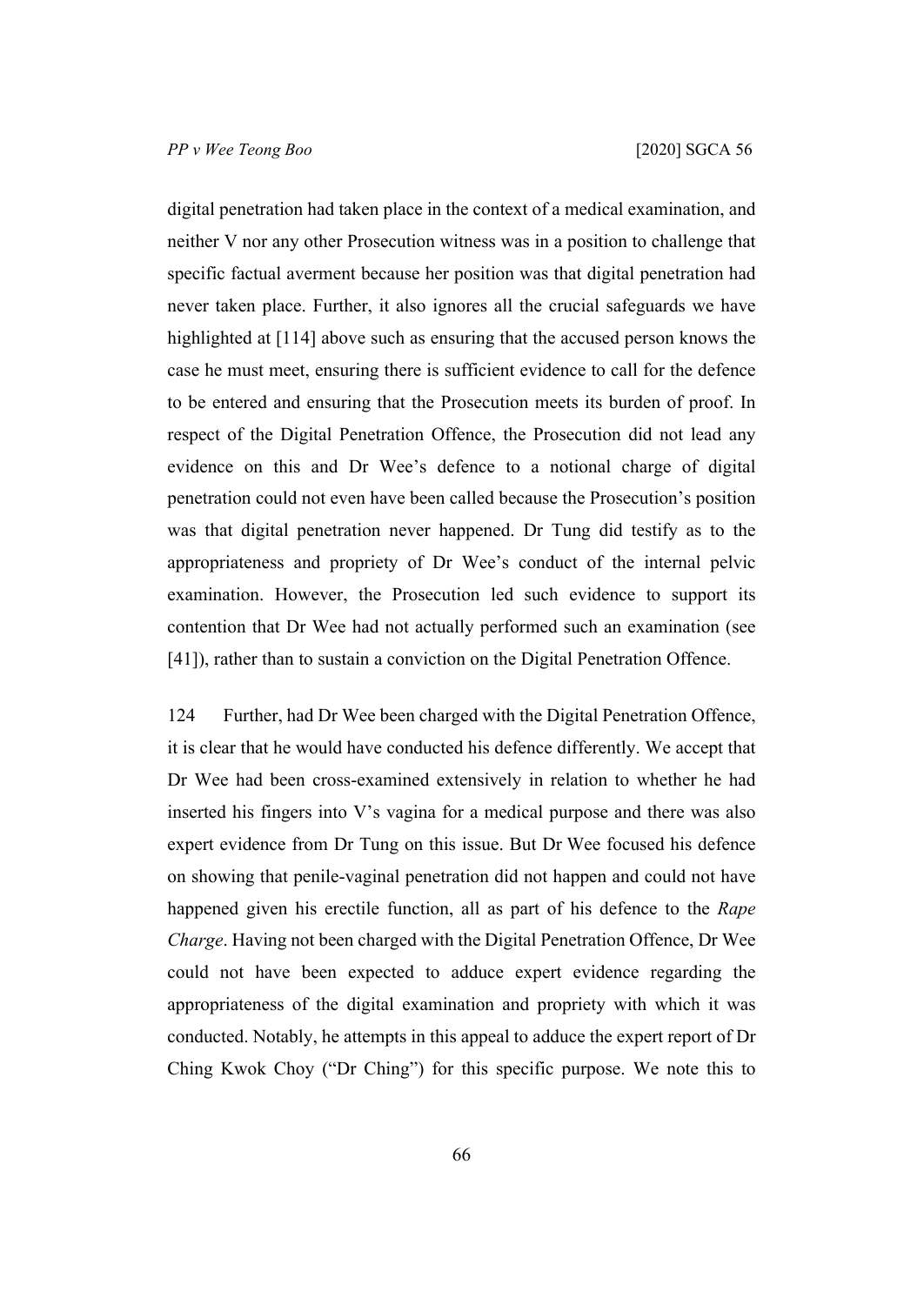illustrate the dangers that inhere in adopting a superficial analysis that there is no prejudice to the accused person in convicting him of an unframed charge, because at some level, it is derived from evidence he himself gave in defending a wholly different charge. It is an obvious point that we make yet again in this judgment because it has perhaps been overlooked here, that criminal procedures are there for a very good reason: to ensure fairness in the criminal process.

125 For these reasons, we are satisfied that Dr Wee had been substantially prejudiced by his conviction on the Digital Penetration Offence. We therefore allow his appeal against his conviction on the Digital Penetration Offence and acquit him of this. In these circumstances, it is not necessary for us to deal with Dr Wee's application for leave to adduce Dr Ching's expert report as further evidence and we make no order in this regard.

## **General duty of the Prosecution**

## *The Prosecution's disclosure obligations*

126 Before concluding this judgment, we take this opportunity to reiterate the Prosecution's overarching duty of fairness. The Prosecution owes a duty to the court and the public to ensure that only the guilty are convicted. Arising from this, the Prosecution is obliged to disclose relevant material that can assist the court in its determination of the truth. This extends to disclosure of certain documentary evidence (*Kadar* ([[51\]](#page-25-0) *supra*) at [113]):

… [T]he Prosecution must disclose to the Defence material which takes the form of:

> (a) any unused material that is likely to be admissible and that might reasonably be regarded as credible and relevant to the guilt or innocence of [Dr Wee]; and

> (b) any unused material that is likely to be inadmissible, but would provide a real (not fanciful)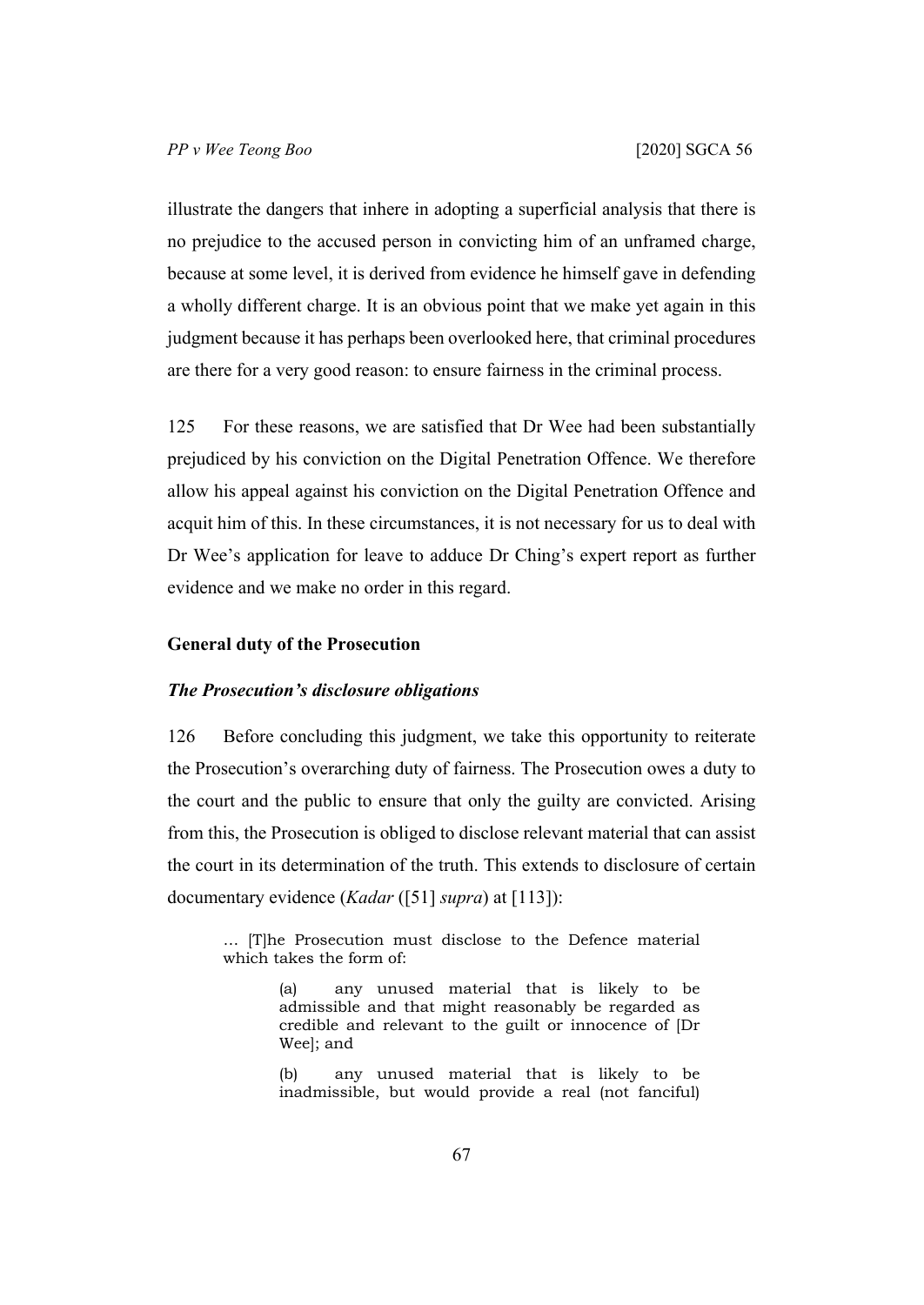chance of pursuing a line of inquiry that leads to material that is likely to be admissible and that might reasonably be regarded as credible and relevant to the guilt or innocence of [Dr Wee].

This will not include material which is neutral or adverse to [Dr Wee] – it only includes material that tends to undermine the Prosecution's case or strengthen the Defence's case. …

127 Under *Kadar*, the Prosecution remains entitled to internally assess and evaluate the unused material in its possession before disclosing it to the Defence or the court (*Soh Guan Cheow Anthony v Public Prosecutor and another appeal*  [2017] 3 SLR 147 at [98]). Generally, all disclosable materials should be given to the Defence *before* the beginning of the trial (*Kadar* at [113] and [121]).

128 We focus in this case on the Prosecution's delayed disclosure of the Second Doppler Report and the Polyclinic Record, which in our view, fell squarely within its *Kadar* obligations.

#### *The Second Doppler Report*

129 The Prosecution first disclosed the Second Doppler Report to the Defence on 21 September 2018, *after* Dr Wee had been called to enter his defence (see [\[31](#page-15-0)] above). The Judge held that the Second Doppler Report was caught by the *Kadar* obligation because it was relevant to the innocence of the accused. However, the Judge concluded that the Prosecution's late disclosure was not prejudicial to Dr Wee because he managed to undergo the haemodynamic test and the Judge in any event found that Dr Wee did suffer from ED in December 2015.

130 On appeal, the Defence submits that the delayed disclosure of the Second Doppler Report was prejudicial because it would otherwise have been in a position to make a robust submission of "no case to answer" at the close of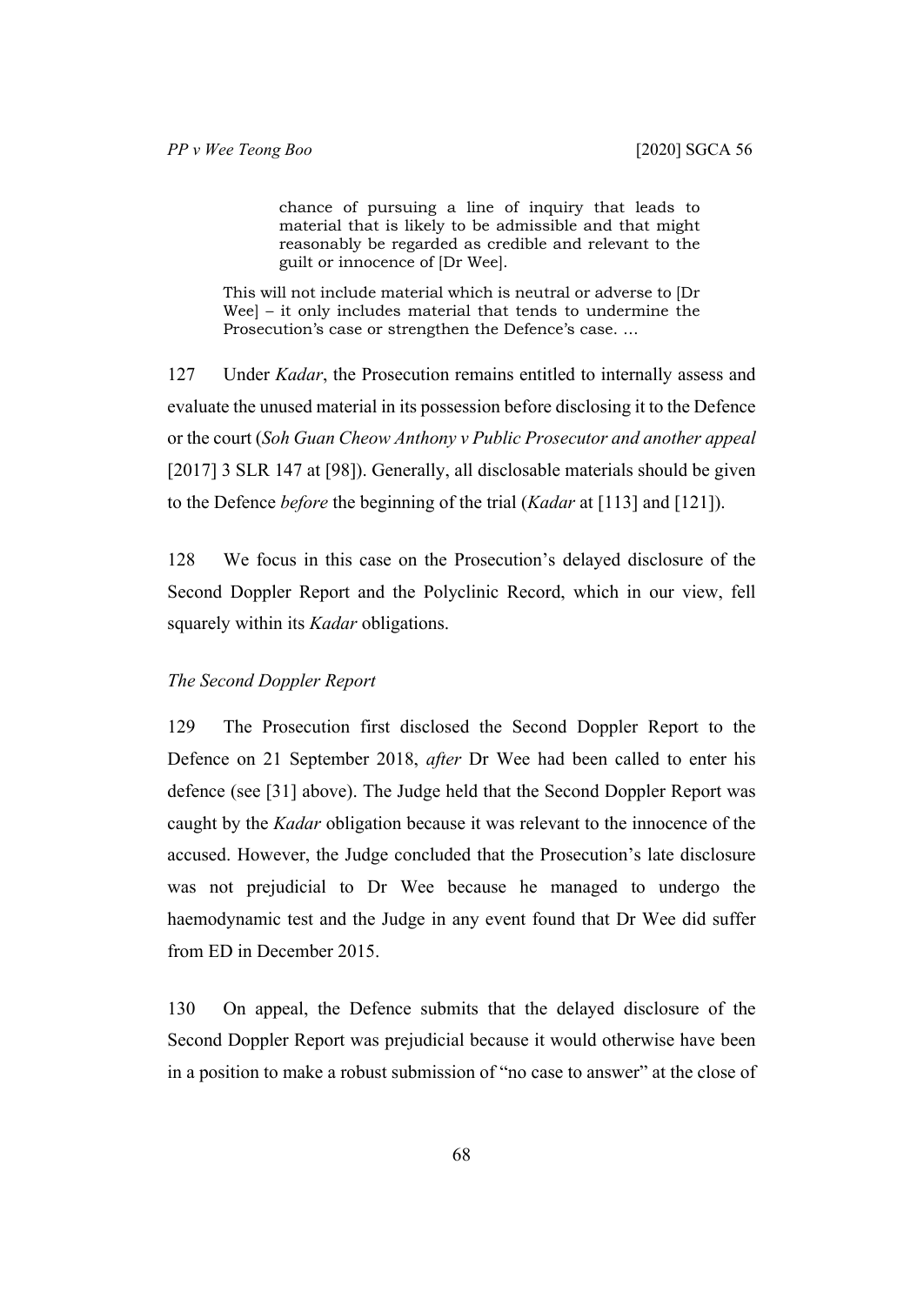the Prosecution's Case. In addition, the failure to disclose the Second Doppler Report inevitably affected the way the Defence was run. For the reasons we have outlined at [[51\]](#page-25-0) above, the Defence was bound to focus on its case that penile-vaginal penetration *did* not occur at least somewhat at the expense of its further case that it *could not* have occurred. The Prosecution, on the other hand, submits that in the light of Dr Wee's denial that he had ED in his Further Statement, the Second Doppler Report only became relevant when it was clear that he had intended to rely on ED as a defence at the trial. Further, the Prosecution submits that even if the Second Doppler Report ought to have been disclosed at an earlier stage, Dr Wee suffered no prejudice because: (a) he did rely on the Second Doppler Report at the trial; (b) the late disclosure did not impede his ability to give evidence on his erectile function; and (c) the Judge would in any event have called on Dr Wee to enter his defence.

131 In our judgment, the Second Doppler Report is squarely caught by the *Kadar* obligation. It should be noted that this came about at the request of the police (see [[31\]](#page-15-0) above), and it was plainly helpful to the Defence because, it was contrary to and irreconcilable with the findings in the First Doppler Report and to that extent, it assisted the Defence in establishing the improbability of penile penetration. We cannot see how it could reasonably have been thought that the Second Doppler Report was not relevant to Dr Wee. *The point is especially weighty because accused persons and their counsel (not to mention the court) can and do function on the premise that the Prosecution will comply with its disclosure obligations*. In the premises, when an accused person knows a test has been done, and the Prosecution does not disclose the test report, it is entirely plausible that the inference drawn will be that the report is either immaterial to the Defence or worse, prejudicial, and this then becomes part of the calculus upon which the defence strategy is developed. In *Nabill v PP* ([[6\]](#page-4-0) *supra*) at [44],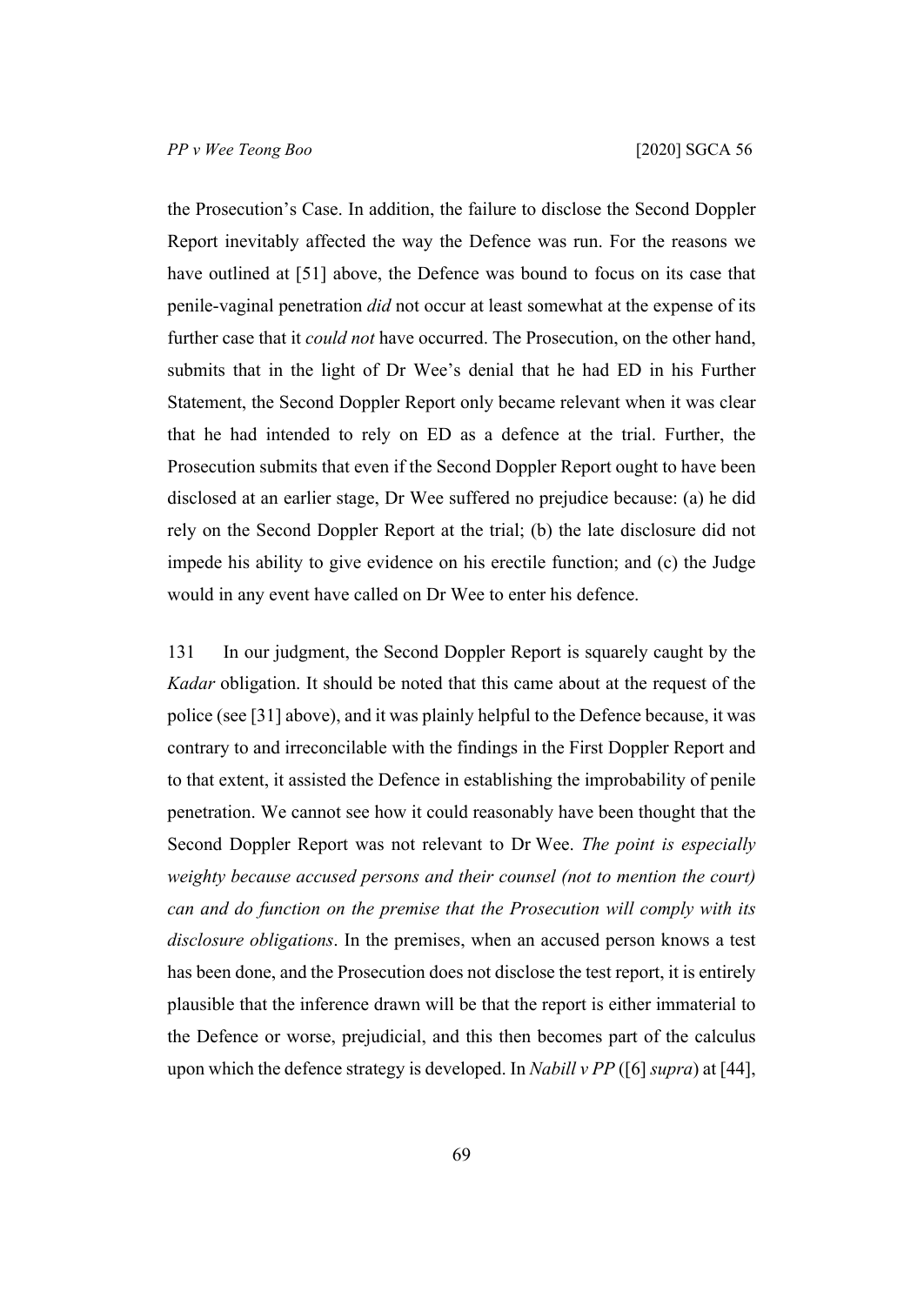reference was made to the candid admission of the Prosecution that "[t]he Prosecution may not, despite acting in good faith, fully appreciate the defence the accused is running or intends to run". This case illustrates that this does sometimes happen. In such circumstances, if there was any doubt as to whether a particular piece of evidence should be disclosed, the Prosecution is obliged to err on the side of disclosure because the consequences of non-disclosure can be severe (*Nabill v PP* at [47]–[48]; *Kadar* at [120]). In this case, notwithstanding Dr Wee's denial of ED in his Further Statement, he claimed in his Cautioned Statement, *well before the trial*, that he did have ED and therefore could not have committed the offence of rape (see [\[49](#page-23-0)] above). At that point, any possible doubt as to its relevance would have vanished and the Second Doppler Report, which went towards establishing that Dr Wee had a fairly advanced state of ED, became critically relevant to his innocence and subject to the *Kadar* disclosure obligation.

132 Furthermore, the Prosecution's delayed disclosure of the Second Doppler Report did prejudice Dr Wee. Leaving aside the question of whether he would have succeeded in a submission of "no case to answer", which we regard as speculative, it was prejudicial because Dr Wee would have assumed that the findings in the Second Doppler Report were consistent with the First Doppler Report when this *was in fact not the case*. As we have noted above, this would have impacted the conduct of his defence at the trial, because he was not in a position to make an informed choice *before* the trial, as to whether he should pursue the state of his erectile function as an alternative defence with greater force. We reiterate that these disclosure obligations are there to ensure that the Defence is apprised of all the relevant information *before* the trial such that it may develop a defence strategy that will be best suited to assist the court in arriving at the truth.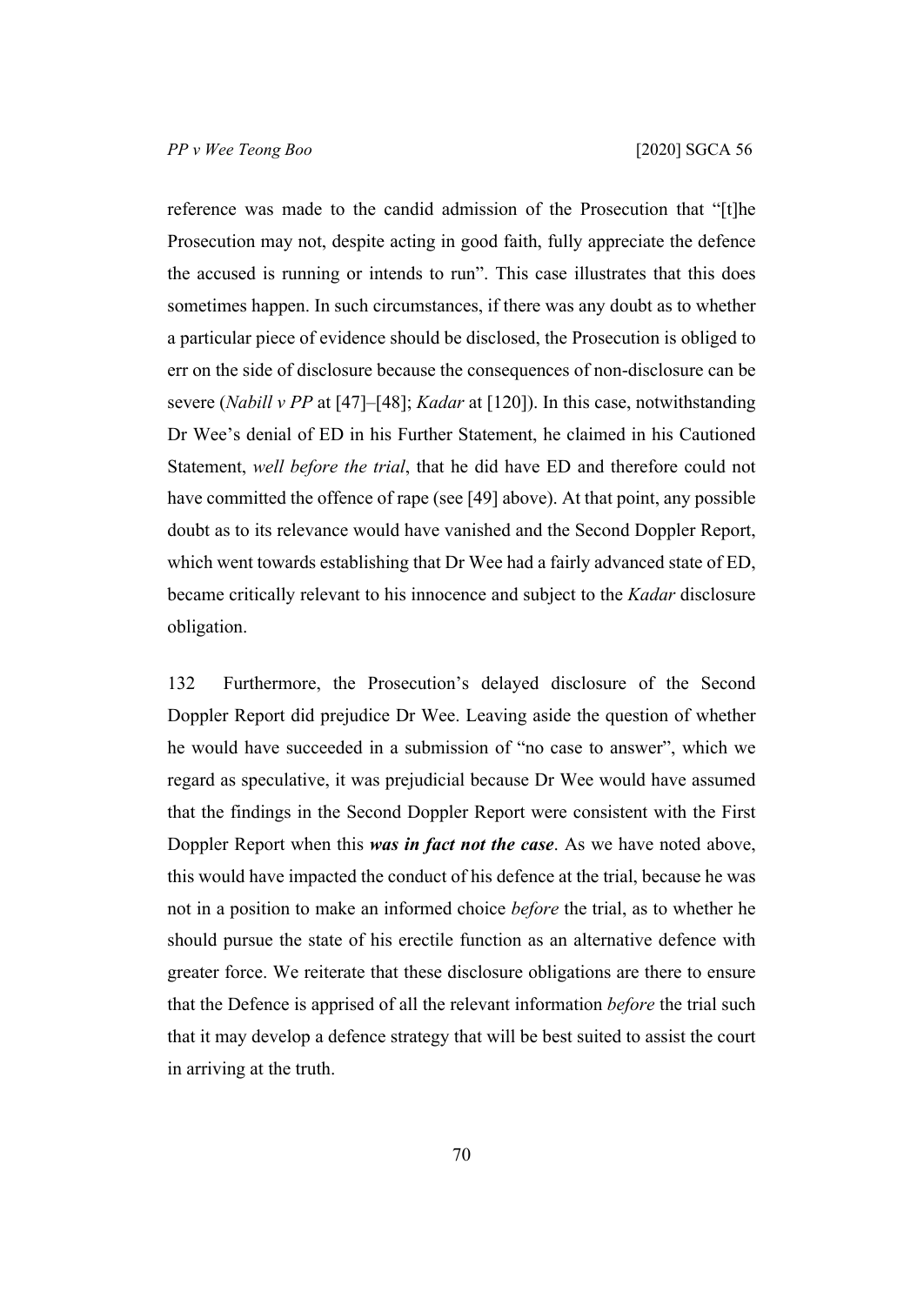## *The Polyclinic Record*

133 We turn to the Polyclinic Record, which the Prosecution obtained on 20 April 2018 and disclosed to the Defence on 7 May 2018. While that was just 17 days later, critically, it was disclosed *after* V had completed her evidence, including her cross-examination (see [[11\]](#page-6-0) above). The Defence submits that because the Polyclinic Record was inconsistent with V's evidence at the trial, its late disclosure prejudiced and deprived the Defence of a significant line of cross-examination against V. As against this, the Prosecution submits that the Defence was not prejudiced because: (a) the Polyclinic Record was not directly related to the alleged sexual assaults; (b) it was disclosed three days before Dr Wee first took the stand; and (c) it was open for the Defence to have recalled V to question her about the Polyclinic Record.

134 We are satisfied that the Polyclinic Record was similarly caught by the *Kadar* obligations. As we have mentioned at [[64\]](#page-34-0)–[[65\]](#page-35-0) above, the Polyclinic Record was on its face *inconsistent* with V's evidence that she scheduled an appointment at the polyclinic for the specific purpose of having the lump checked after this had allegedly been identified by Dr Wee. This had a potentially adverse impact on V's credibility, which is a matter of crucial importance in allegations of sexual assaults without much or any corroborative evidence.

135 Having said that, we think that any prejudice to the Defence was limited by the fact that it was open to the Defence to apply for V to be recalled under s 283(1) of the CPC so that she could be questioned on the Polyclinic Record. While this was not optimal and might have delayed matters, we do not think it was altogether unviable.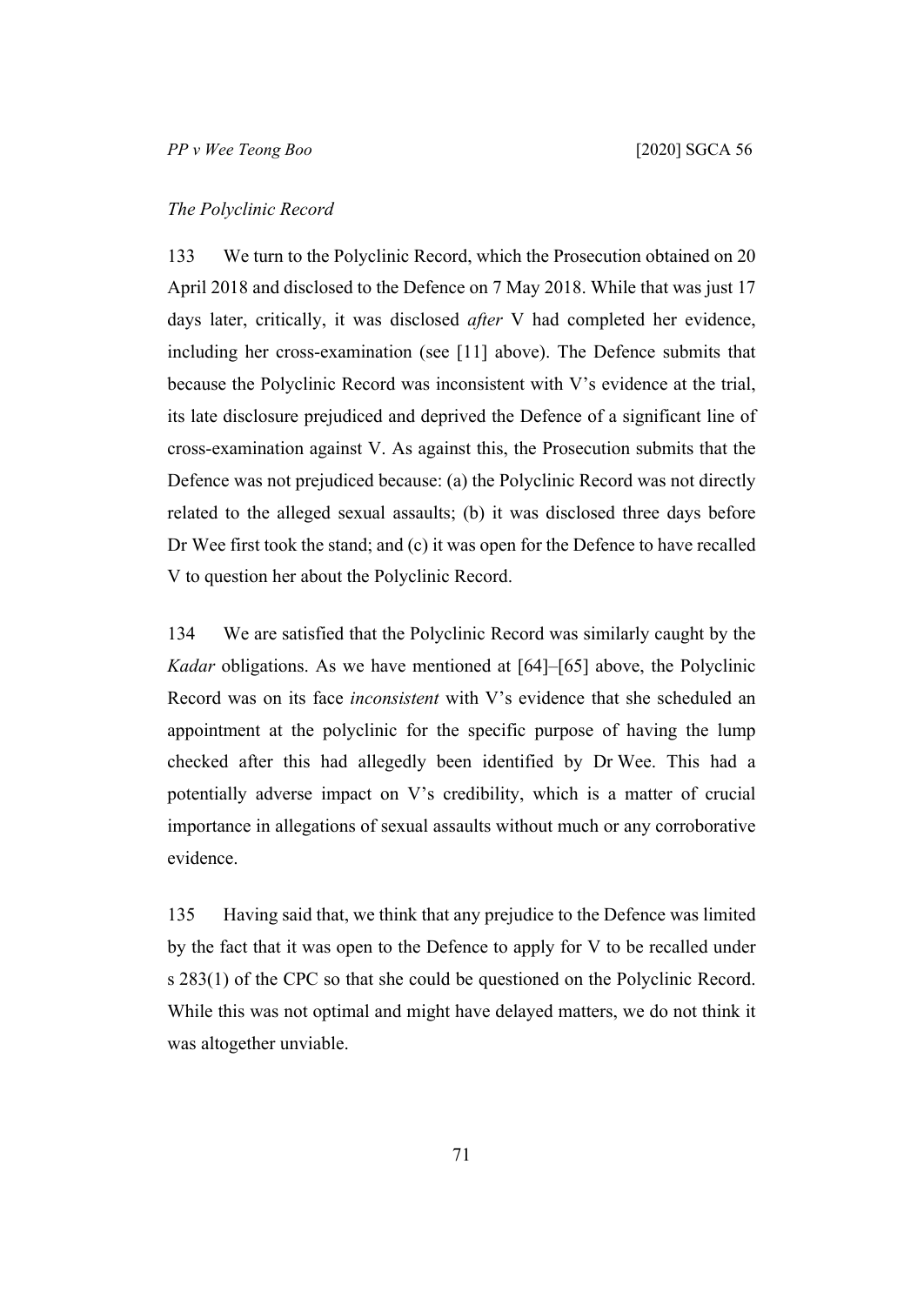136 Prosecutors are more than advocates and solicitors. They are "ministers of justice" assisting in the administration of justice (see *R v Banks* [1916] 2 KB 621 at 623). As a "minister of justice", the duty of the prosecutor is to assist the court to arrive at the correct decision. It is neither the prosecutor's duty to secure a conviction at all costs nor to "timorously discontinue proceedings the instant some weakness is found in their case" (see *Kadar* at [109]).

137 A prosecutor must always act in the public interest and it is generally unnecessary for the Prosecution to adopt a strictly adversarial position in criminal proceedings (see *Nabill v PP* at [37]). Steven Chong JA speaking extrajudicially to Legal Service Officers and Assistant Public Prosecutors on 10 November 2011 put it in these terms:

The accused, the Court and the community are entitled to expect that in performing his function in presenting the case against an accused person, the Prosecutor will act with fairness and detachment *with the sole and unadulterated objective to establish the whole truth in accordance with the law*. … The role of the Prosecutor therefore excludes any notion of winning or losing a case. … His role is to *seek and achieve justice, and not merely to convict*. The role is to be discharged with an ingrained sense of dignity and integrity. [emphasis added in bold italics]

## **Conclusion**

138 In all the circumstances, we dismiss the Prosecution's appeal against Dr Wee's acquittal on the Rape Charge. We allow Dr Wee's appeal on the OM Charge and the Digital Penetration Offence and acquit him of these convictions.